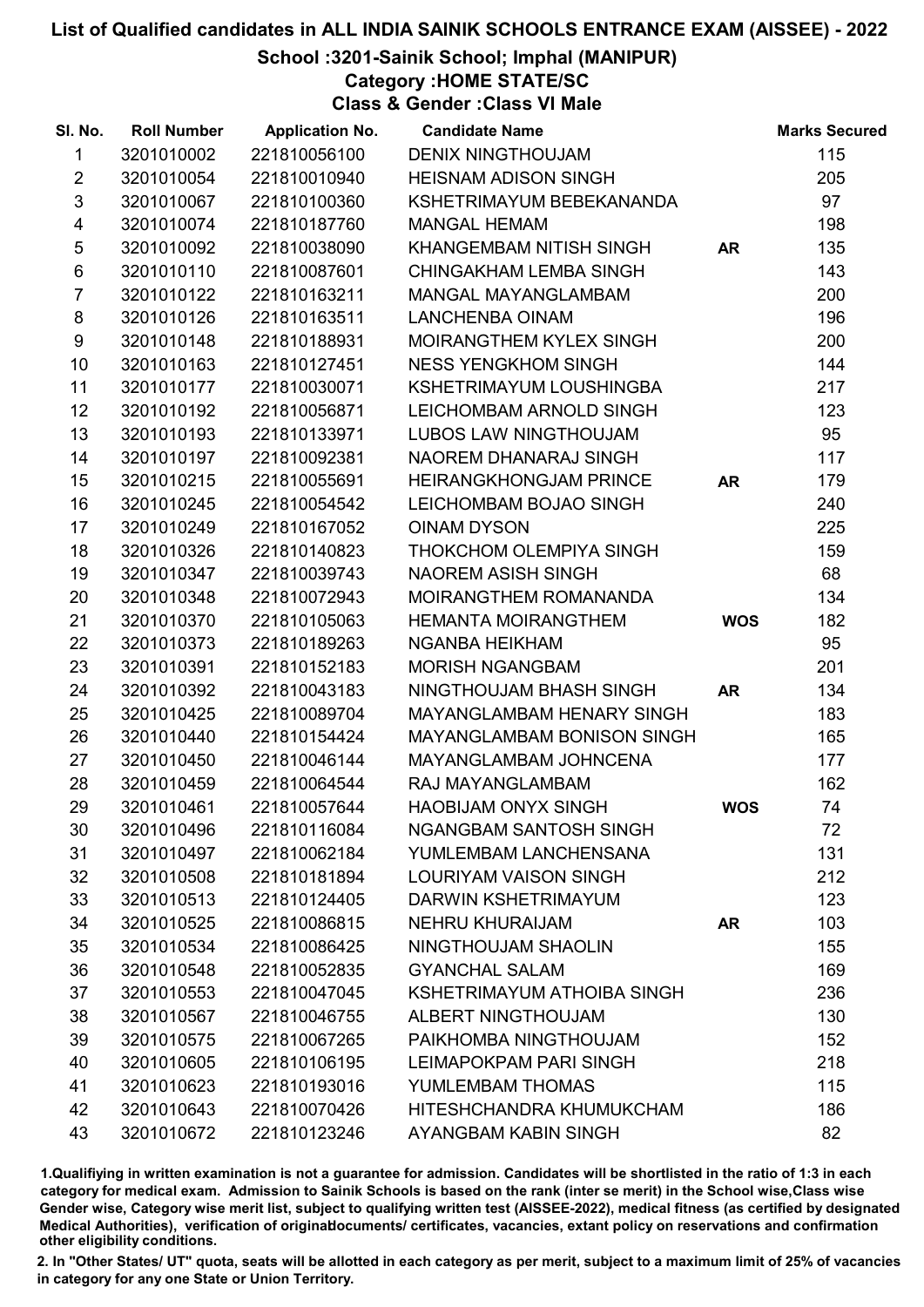#### School :3201-Sainik School; Imphal (MANIPUR)

Category :HOME STATE/SC

Class & Gender :Class VI Male

| SI. No. | <b>Roll Number</b> | <b>Application No.</b> | <b>Candidate Name</b>          | <b>Marks Secured</b> |
|---------|--------------------|------------------------|--------------------------------|----------------------|
| 44      | 3201010718         | 221810134186           | YENGKHOM HARISON               | 139                  |
| 45      | 3201010763         | 221810057817           | SALAM GURUCHANDRA SINGH        | 75                   |
| 46      | 3201010768         | 221810078127           | NINGTHOUJAM BONYSON MEITEI     | 118                  |
| 47      | 3201020006         | 221810122137           | AMAL KUMAR ANGOM               | 159                  |
| 48      | 3201020080         | 221810059997           | <b>THOMAS MOIRANGTHEM</b>      | 128                  |
| 49      | 3201020094         | 221810046018           | KHUMUKCHAM SARATCHANDRA        | 158                  |
| 50      | 3201020103         | 221810093718           | LAMJINGBA KSHETRIMAYUM         | 117                  |
| 51      | 3201020104         | 221810103028           | <b>RAJ THINGNAM</b>            | 233                  |
| 52      | 3201020114         | 221810058928           | YENGKHOM TELHEIBA SINGH        | 188                  |
| 53      | 3201020143         | 221810087758           | MOIRANGTHEM NIRVARAJ SINGH     | 208                  |
| 54      | 3201020147         | 221810136068           | <b>MAYANGLAMBAM LEON SINGH</b> | 131                  |
| 55      | 3201020148         | 221810034168           | PRADEEPKUMAR MOIRANGTHEM       | 180                  |
| 56      | 3201020153         | 221810136768           | KHANGEMBAM PARAS SINGH         | 236                  |
| 57      | 3201020184         | 221810163198           | NARESH SINGH LAISHRAM          | 136                  |
| 58      | 3201020185         | 221810098298           | NAOREM ADITYA SINGH            | 249                  |
| 59      | 3201020188         | 221810131109           | <b>FELIX YENGKHOM</b>          | 70                   |
| 60      | 3201020204         | 221810031819           | OINAM KUFEEAMAR SINGH          | 166                  |
| 61      | 3201020210         | 221810105329           | ANGOM RENEDY SINGH             | 236                  |
| 62      | 3201020240         | 221810038159           | <b>MARTIN TAKHELLAMBAM</b>     | 116                  |
| 63      | 3201020245         | 221810111459           | NINGTHOUJAM NEWTON             | 211                  |
| 64      | 3201020260         | 221810045569           | NAOREM RODIK SINGH             | 234                  |
| 65      | 3201020272         | 221810090479           | <b>SANJAY MOIRANGTHEM</b>      | 165                  |
| 66      | 3201020296         | 221810023799           | LANCHENBA YUMLEMBAM            | 125                  |

<sup>1.</sup>Qualifiying in written examination is not a guarantee for admission. Candidates will be shortlisted in the ratio of 1:3 in each category for medical exam. Admission to Sainik Schools is based on the rank (inter se merit) in the School wise,Class wise Gender wise, Category wise merit list, subject to qualifying written test (AISSEE-2022), medical fitness (as certified by designated Medical Authorities), verification of originablocuments/ certificates, vacancies, extant policy on reservations and confirmation other eligibility conditions.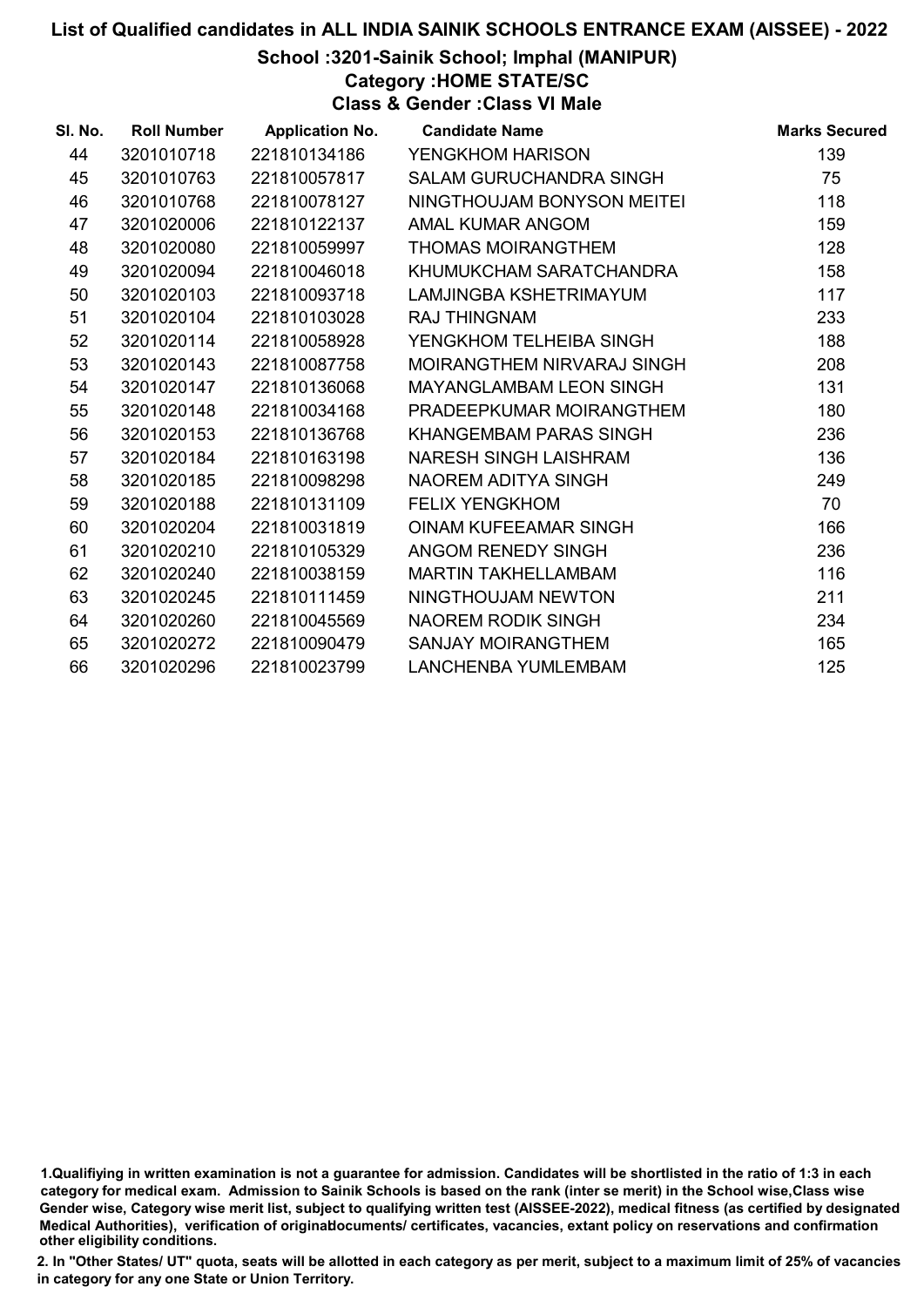#### School :3201-Sainik School; Imphal (MANIPUR)

Category :HOME STATE/ST

Class & Gender :Class VI Male

| SI. No. | <b>Roll Number</b> | <b>Application No.</b> | <b>Candidate Name</b>           |           | <b>Marks Secured</b> |
|---------|--------------------|------------------------|---------------------------------|-----------|----------------------|
| 67      | 2001030083         | 221810027030           | <b>RANJAN RAMAN</b>             |           | 86                   |
| 68      | 3201010014         | 221810110210           | <b>SATLUNLAL KIPGEN</b>         |           | 108                  |
| 69      | 3201010041         | 221810164630           | <b>CALVIN RANGNAMEI</b>         |           | 62                   |
| 70      | 3201010044         | 221810065830           | <b>TELLEN BROOKLYNE KOM</b>     |           | 203                  |
| 71      | 3201010047         | 221810069340           | <b>THANGMINSON CHONGLOI</b>     |           | 231                  |
| 72      | 3201010066         | 221810094260           | LONGMEI KHANGMEIJIN KABUI       |           | 168                  |
| 73      | 3201010099         | 221810094990           | <b>GABRIEL L KIPGEN</b>         |           | 145                  |
| 74      | 3201010115         | 221810128901           | <b>ADIGAIPOU R PANMEI</b>       |           | 105                  |
| 75      | 3201010118         | 221810012111           | <b>B. MACHUNREI</b>             |           | 198                  |
| 76      | 3201010127         | 221810051611           | <b>RIZEO CLEMENT</b>            |           | 113                  |
| 77      | 3201010145         | 221810035831           | PAOMINLUN TUBOI                 | <b>AR</b> | 172                  |
| 78      | 3201010162         | 221810023451           | PAOGOULAL LHOUVUM               |           | 167                  |
| 79      | 3201010176         | 221810194961           | D.U. MOSHANGDUN                 |           | 147                  |
| 80      | 3201010185         | 221810125471           | <b>RANGDING LEONARD</b>         |           | 151                  |
| 81      | 3201010203         | 221810011091           | TH KAMGOULIEN GANGTE            |           | 207                  |
| 82      | 3201010224         | 221810069802           | DONGGOUHAO HAOKIP               |           | 156                  |
| 83      | 3201010272         | 221810061472           | NAMDISINANG GANGMEI             |           | 92                   |
| 84      | 3201010285         | 221810106092           | PENRAMTHAN SHIMRAH              |           | 95                   |
| 85      | 3201010318         | 221810070223           | LUNGUNLEN CHONGLOI              |           | 222                  |
| 86      | 3201010322         | 221810079523           | <b>NGAKUIZA ZINGKHAI</b>        |           | 75                   |
| 87      | 3201010323         | 221810016623           | <b>LUNJACHUNG HAOLAI</b>        |           | 244                  |
| 88      | 3201010330         | 221810023133           | <b>GIBSON GINTHENLUN HAOKIP</b> |           | 113                  |
| 89      | 3201010367         | 221810067953           | <b>WORTHAN ZINGKHAI</b>         |           | 158                  |
| 90      | 3201010377         | 221810178763           | <b>SATGOULUN HAOKIP</b>         | <b>AR</b> | 127                  |
| 91      | 3201010383         | 221810183373           | <b>RINGKONG RAIHING</b>         |           | 135                  |
| 92      | 3201010398         | 221810042683           | <b>KAMGOUHAO KILONG</b>         |           | 123                  |
| 93      | 3201010414         | 221810089693           | <b>JAMGOUHAO HAOKIP</b>         |           | 105                  |
| 94      | 3201010423         | 221810130404           | <b>LUCKSON MATHING ZIMIK</b>    |           | 117                  |
| 95      | 3201010441         | 221810159824           | <b>ALEX LALMUAN</b>             |           | 117                  |
| 96      | 3201010457         | 221810169244           | <b>PAOGINTHANG GANGTE</b>       |           | 84                   |
| 97      | 3201010458         | 221810039444           | <b>ERENG SIMON ROEL</b>         |           | 158                  |
| 98      | 3201010479         | 221810045764           | <b>KREYIO ADAHRII MAO</b>       |           | 167                  |
| 99      | 3201010483         | 221810044274           | <b>KAMKHOSIAM VAIPHEI</b>       | <b>AR</b> | 136                  |
| 100     | 3201010485         | 221810146474           | <b>RINGBOILIN YUNLUNG</b>       |           | 54                   |
| 101     | 3201010491         | 221810194874           | <b>NGAMMINSANG KHONGSAI</b>     | <b>AR</b> | 111                  |
| 102     | 3201010512         | 221810080305           | <b>SEMMIYO RONRA SHIMRAY</b>    | <b>AR</b> | 105                  |
| 103     | 3201010515         | 221810005705           | LK PHOWLHMAN ANAL               |           | 41                   |
| 104     | 3201010536         | 221810133525           | R.D. MOLINGDO ANAL              |           | 154                  |
| 105     | 3201010572         | 221810188065           | <b>KHAILENLAL HAOKIP</b>        |           | 97                   |
| 106     | 3201010579         | 221810078865           | <b>MANGTE CHIRSTOPHER KOM</b>   |           | 158                  |
| 107     | 3201010592         | 221810179975           | <b>JOSEPH THANGMALSOM MISAO</b> |           | 132                  |
| 108     | 3201010617         | 221810131206           | <b>LOVESON PANMEI</b>           |           | 85                   |
| 109     | 3201010666         | 221810192736           | <b>KAMGUNSANG KHONGSAI</b>      |           | 119                  |

1.Qualifiying in written examination is not a guarantee for admission. Candidates will be shortlisted in the ratio of 1:3 in each category for medical exam. Admission to Sainik Schools is based on the rank (inter se merit) in the School wise,Class wise Gender wise, Category wise merit list, subject to qualifying written test (AISSEE-2022), medical fitness (as certified by designated Medical Authorities), verification of originablocuments/ certificates, vacancies, extant policy on reservations and confirmation other eligibility conditions.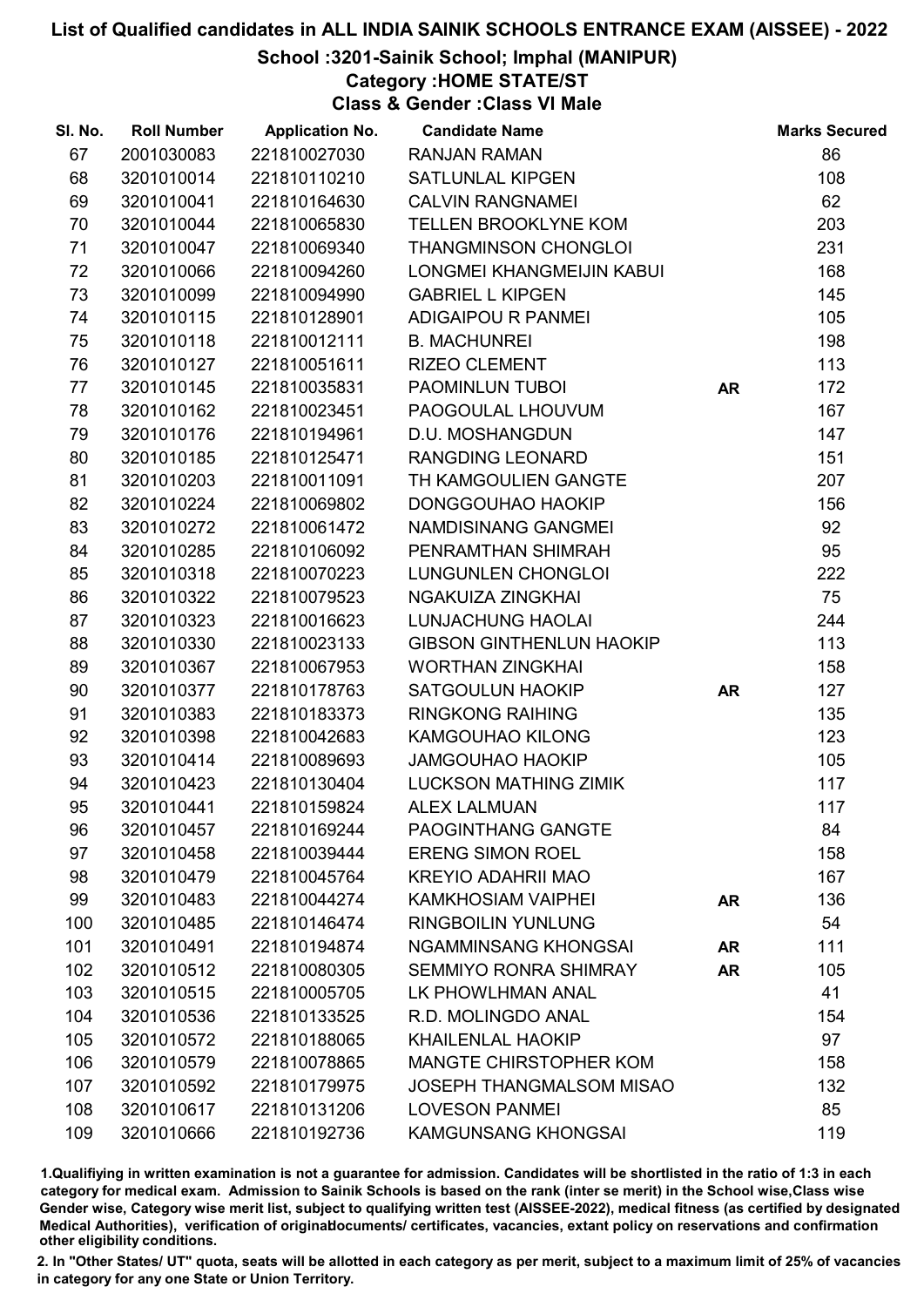School :3201-Sainik School; Imphal (MANIPUR)

Category :HOME STATE/ST

Class & Gender :Class VI Male

| SI. No. | <b>Roll Number</b> | <b>Application No.</b> | <b>Candidate Name</b>          | <b>Marks Secured</b> |
|---------|--------------------|------------------------|--------------------------------|----------------------|
| 110     | 3201010728         | 221810001096           | PALMEI KHANGCHALUNG KABUI      | 137                  |
| 111     | 3201010753         | 221810194907           | <b>THANGNEIGOU KHONGSAI</b>    | 115                  |
| 112     | 3201010770         | 221810027227           | <b>GAANTHAOMEI BARIAM</b>      | 149                  |
| 113     | 3201020032         | 221810132657           | <b>ADRIEL PASHEL</b>           | 100                  |
| 114     | 3201020043         | 221810039367           | ANGELO VEERDAMIO ROEL          | 223                  |
| 115     | 3201020068         | 221810124587           | <b>TINGSANGPIBOU PAMEI</b>     | 157                  |
| 116     | 3201020085         | 221810098208           | <b>GAITHAOLIN MOX PANMEL</b>   | 194                  |
| 117     | 3201020108         | 221810031428           | C.H. MARTIN MOUNSANG           | 195                  |
| 118     | 3201020140         | 221810165558           | <b>BONYNGAM PALMEI</b>         | 145                  |
| 119     | 3201020160         | 221810142578           | <b>DINGUNGAM KAMEL</b>         | 177                  |
| 120     | 3201020166         | 221810069978           | NEHGOULUN EDDIE LHOUVUM        | 182                  |
| 121     | 3201020181         | 221810181098           | <b>JABEZ HAOMINTHANG MISAO</b> | 148                  |
| 122     | 3201020183         | 221810042198           | <b>TINMOUNSIEM SINGSON</b>     | 214                  |
| 123     | 3201020203         | 221810144519           | RONGKHOUTINSAN CHUNSOSEL       | 80                   |
| 124     | 3201020250         | 221810035759           | POUSIANLUNG GONMEI             | 70                   |
| 125     | 3201020251         | 221810067959           | <b>DIJANGLUNG GOLMEI</b>       | 163                  |
| 126     | 3201020269         | 221810182179           | R B VEIVASOU                   | 181                  |
| 127     | 3201020276         | 221810097089           | <b>GANPHU KAMEI</b>            | 222                  |
| 128     | 3201020278         | 221810019289           | <b>MARCHANG VICKY</b>          | 210                  |
| 129     | 3201020279         | 221810041389           | <b>MANGKHOLEN HAOKIP</b>       | 240                  |
| 130     | 3201020286         | 221810196789           | <b>LUNVANGLEN KIPGEN</b>       | 99                   |
| 131     | 3201020295         | 221810168699           | <b>KASUITHAI PANMEI</b>        | 95                   |
|         |                    |                        |                                |                      |

<sup>1.</sup>Qualifiying in written examination is not a guarantee for admission. Candidates will be shortlisted in the ratio of 1:3 in each category for medical exam. Admission to Sainik Schools is based on the rank (inter se merit) in the School wise,Class wise Gender wise, Category wise merit list, subject to qualifying written test (AISSEE-2022), medical fitness (as certified by designated Medical Authorities), verification of originablocuments/ certificates, vacancies, extant policy on reservations and confirmation other eligibility conditions.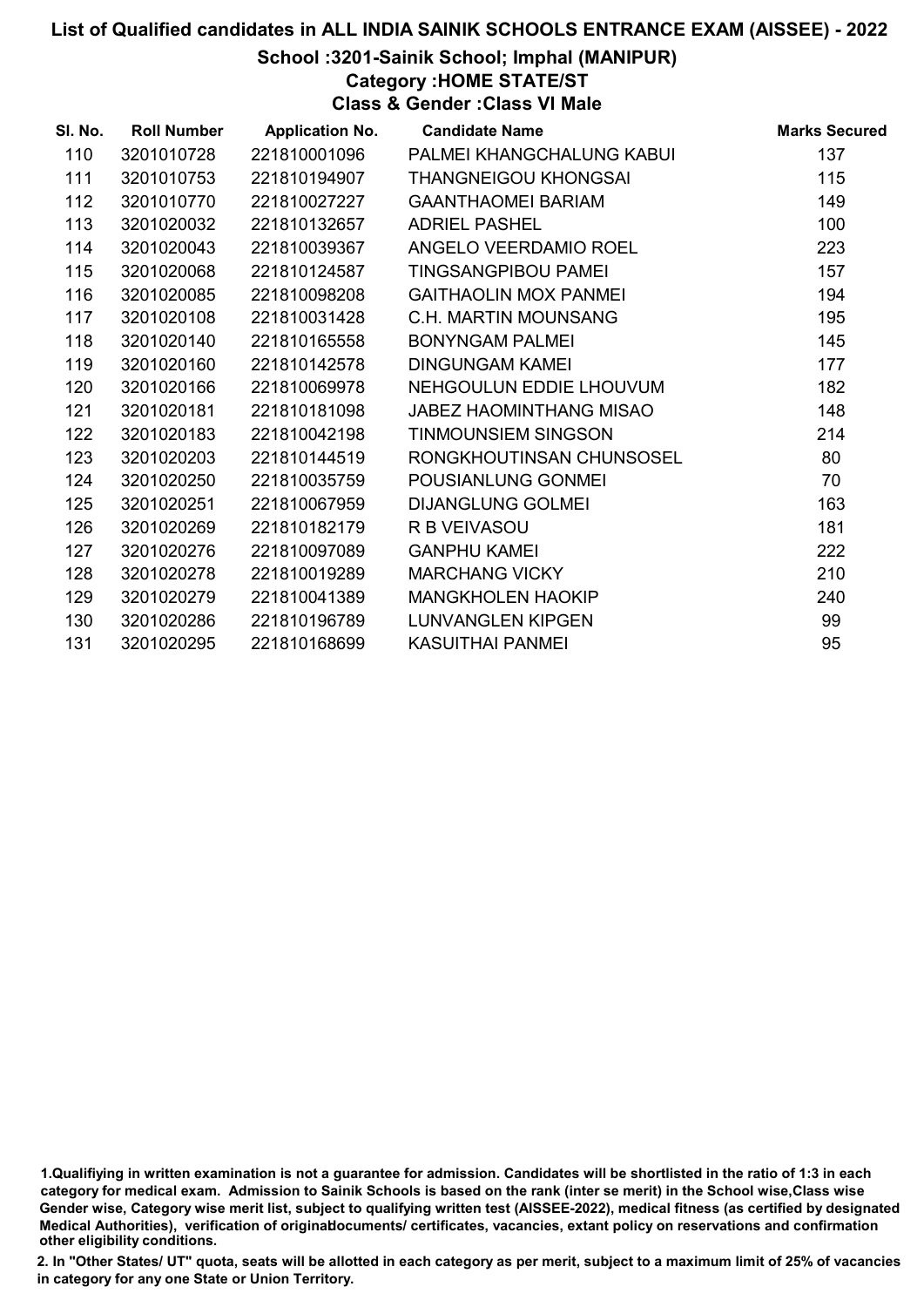#### School :3201-Sainik School; Imphal (MANIPUR)

Category :HOME STATE/OBC

Class & Gender :Class VI Male

| SI. No. | <b>Roll Number</b> | <b>Application No.</b> | <b>Candidate Name</b>             | <b>Marks Secured</b> |
|---------|--------------------|------------------------|-----------------------------------|----------------------|
| 132     | 2001050788         | 221810059685           | <b>SAIMAN</b>                     | 187                  |
| 133     | 3201010005         | 221810190600           | <b>LUCHINGLEN RAJKUMAR</b>        | 146                  |
| 134     | 3201010007         | 221810098700           | <b>GLADY MAISNAM</b>              | 269                  |
| 135     | 3201010015         | 221810030210           | <b>CHONGTHAM LUCKY SINGH</b>      | 244                  |
| 136     | 3201010017         | 221810087210           | <b>NELSON SORAM</b>               | 136                  |
| 137     | 3201010025         | 221810163220           | <b>IPHAMAYUM SAHID</b>            | 179                  |
| 138     | 3201010031         | 221810038130           | PHUNDREI USHMAN AHMED             | 214                  |
| 139     | 3201010050         | 221810133640           | KRISHNANDA KHUNDONGBAM            | 219                  |
| 140     | 3201010051         | 221810170840           | <b>DELWIN SAGOLSHEM</b>           | 215                  |
| 141     | 3201010057         | 221810135250           | <b>SYED YASHIR ALAM</b>           | 234                  |
| 142     | 3201010058         | 221810133350           | ATHOKPAM SUBHARAJ SINGH           | 216                  |
| 143     | 3201010064         | 221810060260           | WANGKHEIMAYUM BISHWONATH          | 174                  |
| 144     | 3201010078         | 221810044270           | <b>MANGAL PHANJOUBAM</b>          | 129                  |
| 145     | 3201010079         | 221810165270           | <b>MOIRANG OKRAM NINGLEN</b>      | 181                  |
| 146     | 3201010082         | 221810035870           | OKRAM DEVDUTTA SINGH              | 236                  |
| 147     | 3201010083         | 221810089970           | <b>T.C VISHAAL</b>                | 258                  |
| 148     | 3201010086         | 221810102680           | <b>GREESON HIJAM</b>              | 215                  |
| 149     | 3201010090         | 221810102090           | AYEKPAM CHA AARIZ                 | 251                  |
| 150     | 3201010091         | 221810043090           | THOUNAOJAM POIREINGANBA           | 164                  |
| 151     | 3201010097         | 221810129890           | <b>ARNOLD ELANGBAM</b>            | 218                  |
| 152     | 3201010100         | 221810117990           | <b>TONGBRAM KOROU</b>             | 239                  |
| 153     | 3201010101         | 221810030101           | NONGTHOMBAM INDIBER SINGH         | 212                  |
| 154     | 3201010102         | 221810063101           | ATOM LAMYANBA MEITEI              | 255                  |
| 155     | 3201010103         | 221810086201           | <b>ALBERTH HAOBIJAM</b>           | 154                  |
| 156     | 3201010108         | 221810046501           | <b>MAISNAM SYNISH</b>             | 196                  |
| 157     | 3201010109         | 221810045601           | <b>DEBASON THONGRAM</b>           | 185                  |
| 158     | 3201010114         | 221810047901           | PUNSHIBA NONGTHOMBAM              | 263                  |
| 159     | 3201010120         | 221810040211           | WANGKHEM DEVAJIT SINGH            | 134                  |
| 160     | 3201010124         | 221810159211           | <b>MAYANGLAMBAM ORIYAN</b>        | 135                  |
| 161     | 3201010125         | 221810041511           | LAIRENLAKPAM DANIEL SINGH         | 172                  |
| 162     | 3201010133         | 221810051821           | KISHORJIT KHUMALLAMBAM            | 172                  |
| 163     | 3201010134         | 221810152821           | <b>BONISH THOUDAM</b>             | 146                  |
| 164     | 3201010137         | 221810158131           | <b>MD.JAID KHAN</b>               | 122                  |
| 165     | 3201010139         | 221810161331           | <b>WAHENGBAM LANJANGBA</b>        | 132                  |
| 166     | 3201010141         | 221810094631           | SIDARTHA WAIKHOM                  | 140                  |
| 167     | 3201010142         | 221810046631           | <b>ZEVID LISHAM</b>               | 254                  |
| 168     | 3201010143         | 221810040731           | <b>SURAJ HEITHAM</b>              | 198                  |
| 169     | 3201010144         | 221810194731           | <b>KSHETRIMAYUM BIKASH MEITEI</b> | 191                  |
| 170     | 3201010150         | 221810131141           | <b>NAOREM UTAMBAR SINGH</b>       | 239                  |
| 171     | 3201010153         | 221810075541           | <b>ADDISON THANGJAM</b>           | 171                  |
| 172     | 3201010158         | 221810068151           | <b>UJWAL THOKCHOM</b>             | 170                  |
| 173     | 3201010159         | 221810169151           | KHULAKPAM AYMAN SHAH              | 241                  |
| 174     | 3201010161         | 221810131451           | LAISHRAM RICKYRAJ                 | 246                  |

1.Qualifiying in written examination is not a guarantee for admission. Candidates will be shortlisted in the ratio of 1:3 in each category for medical exam. Admission to Sainik Schools is based on the rank (inter se merit) in the School wise,Class wise Gender wise, Category wise merit list, subject to qualifying written test (AISSEE-2022), medical fitness (as certified by designated Medical Authorities), verification of originablocuments/ certificates, vacancies, extant policy on reservations and confirmation other eligibility conditions.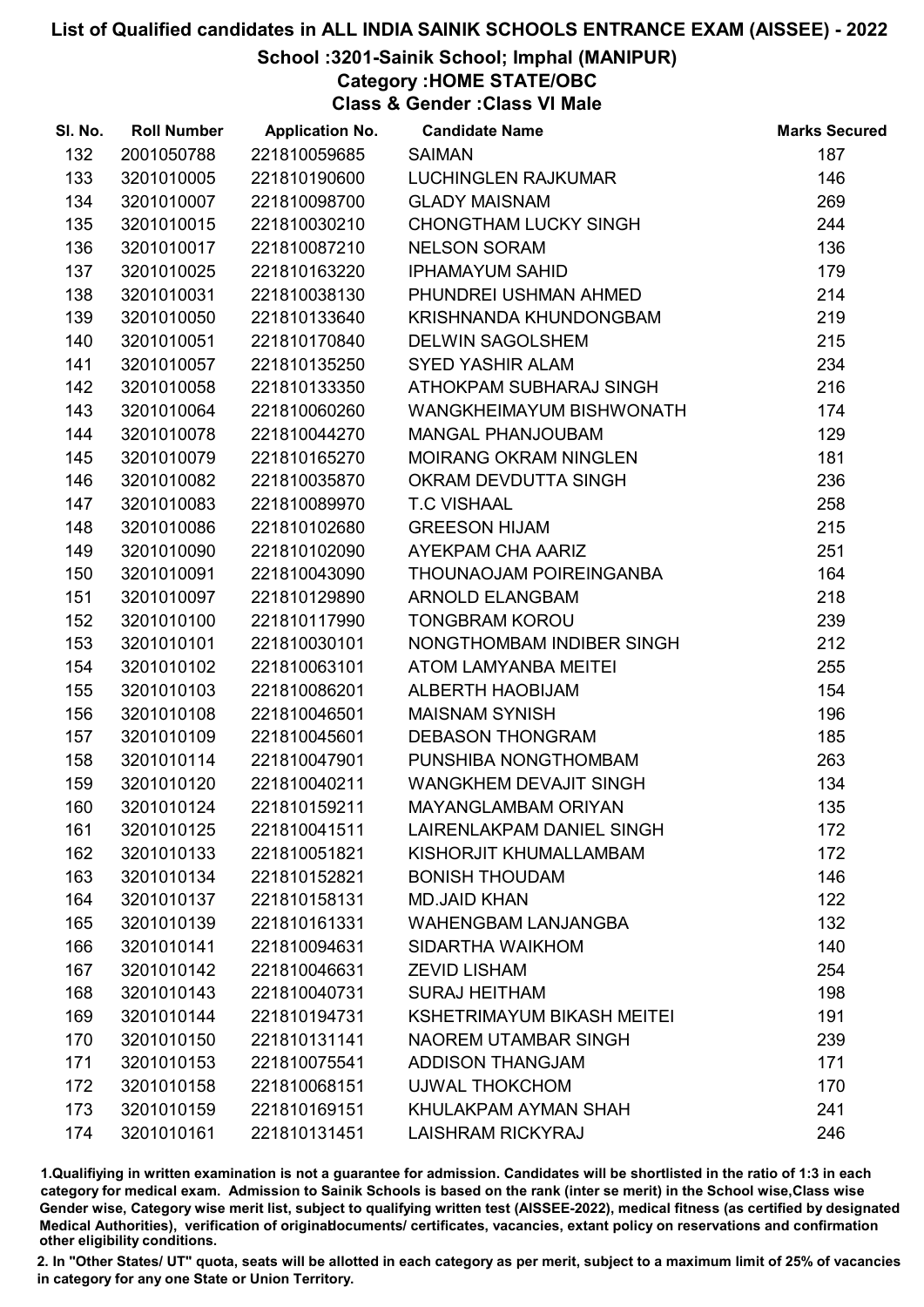School :3201-Sainik School; Imphal (MANIPUR)

Category :HOME STATE/OBC

Class & Gender :Class VI Male

| SI. No. | <b>Roll Number</b> | <b>Application No.</b> | <b>Candidate Name</b>            |           | <b>Marks Secured</b> |
|---------|--------------------|------------------------|----------------------------------|-----------|----------------------|
| 175     | 3201010164         | 221810144651           | <b>TOMTHIN LAISHRAM</b>          |           | 260                  |
| 176     | 3201010168         | 221810031851           | NITINDRA SANASAM                 |           | 121                  |
| 177     | 3201010170         | 221810128951           | <b>HONISH WANGKHEM</b>           |           | 238                  |
| 178     | 3201010174         | 221810146761           | THOKCHOM RONALDO SINGH           |           | 146                  |
| 179     | 3201010181         | 221810102271           | <b>CHESAM ADANAN</b>             |           | 234                  |
| 180     | 3201010182         | 221810027371           | NINGOMBAM ANGAMBA MEITEI         |           | 180                  |
| 181     | 3201010186         | 221810066471           | <b>SURESH HAOBAM</b>             | <b>AR</b> | 155                  |
| 182     | 3201010187         | 221810102571           | <b>WANGKHEM ATHOIBA MEITEI</b>   |           | 250                  |
| 183     | 3201010196         | 221810136281           | <b>JACKSON LEISANGTHEM</b>       |           | 155                  |
| 184     | 3201010198         | 221810160481           | KHUMBONGMAYUM ROBINSON           |           | 232                  |
| 185     | 3201010199         | 221810132481           | LOITONGBAM JEMINER SINGH         |           | 161                  |
| 186     | 3201010201         | 221810035581           | <b>CHABUNGBAM BIKY SINGH</b>     |           | 216                  |
| 187     | 3201010206         | 221810112291           | DANIEL NONGMAITHEM               |           | 207                  |
| 188     | 3201010210         | 221810069491           | <b>OSCAR SOIBAM</b>              |           | 211                  |
| 189     | 3201010211         | 221810005591           | <b>IRSHAD ALAM</b>               |           | 179                  |
| 190     | 3201010216         | 221810049691           | PUNSHIBA THONGRAM                |           | 157                  |
| 191     | 3201010228         | 221810094712           | TOMTHINNGANBA YUMLEMBAM          |           | 272                  |
| 192     | 3201010230         | 221810115922           | <b>BRONSON LOUREMBAM</b>         |           | 146                  |
| 193     | 3201010234         | 221810038232           | SARANGTHEM DISHANTA SINGH        |           | 142                  |
| 194     | 3201010235         | 221810098232           | LOUKRAKPAM CHINGKHEINGANBA       |           | 173                  |
| 195     | 3201010238         | 221810061932           | SANATHOI NINGOMBAM               |           | 155                  |
| 196     | 3201010260         | 221810041562           | <b>OINAM NAROTAM</b>             |           | 233                  |
| 197     | 3201010261         | 221810113862           | NANDEIBAM SAMSON MEITEI          |           | 241                  |
| 198     | 3201010262         | 221810045962           | LAISHRAM RODHASH MEITEI          |           | 246                  |
| 199     | 3201010280         | 221810037582           | <b>NELSON NINGTHOUJAM</b>        |           | 178                  |
| 200     | 3201010288         | 221810111292           | <b>CHABUNGBAM NIKOLASH SINGH</b> |           | 131                  |
| 201     | 3201010293         | 221810126492           | <b>AUGUSTUS NGANGBAM</b>         |           | 191                  |
| 202     | 3201010294         | 221810050592           | <b>WAHENGBAM SAVANT SINGH</b>    |           | 185                  |
| 203     | 3201010295         | 221810035692           | <b>ASHEM MANGAL MEITEI</b>       |           | 163                  |
| 204     | 3201010297         | 221810041892           | <b>SACHIN LAISHRAM</b>           |           | 252                  |
| 205     | 3201010303         | 221810041503           | <b>SEBASTIAN PUKHRAMBAM</b>      |           | 235                  |
| 206     | 3201010305         | 221810076703           | <b>MD RAYEES KHAN</b>            |           | 267                  |
| 207     | 3201010313         | 221810151713           | <b>KARAM PARINGAMBA</b>          |           | 175                  |
| 208     | 3201010315         | 221810147913           | NINGOMBAM TOMTHIN SINGH          |           | 123                  |
| 209     | 3201010320         | 221810111423           | KHARIBAM ABINASH SINGH           |           | 182                  |
| 210     | 3201010325         | 221810069723           | YAIPHABA LONGJAM                 |           | 147                  |
| 211     | 3201010329         | 221810031133           | ATHOKPAM SURJAKANTA SINGH        |           | 139                  |
| 212     | 3201010331         | 221810086133           | <b>JAIKISON LAIKHURAM</b>        |           | 152                  |
| 213     | 3201010334         | 221810059333           | NINGTHOUJAM PIBAREL SINGH        |           | 170                  |
| 214     | 3201010339         | 221810096733           | <b>KEISHAM GAUTAM MANGANG</b>    |           | 146                  |
| 215     | 3201010344         | 221810085543           | LANCHENBA CHONGTHAM              |           | 168                  |
| 216     | 3201010354         | 221810168053           | <b>JITSON THONGAM</b>            |           | 209                  |
| 217     | 3201010362         | 221810152653           | SHAJABAM GULBAZ ALI              |           | 263                  |

1.Qualifiying in written examination is not a guarantee for admission. Candidates will be shortlisted in the ratio of 1:3 in each category for medical exam. Admission to Sainik Schools is based on the rank (inter se merit) in the School wise,Class wise Gender wise, Category wise merit list, subject to qualifying written test (AISSEE-2022), medical fitness (as certified by designated Medical Authorities), verification of originablocuments/ certificates, vacancies, extant policy on reservations and confirmation other eligibility conditions.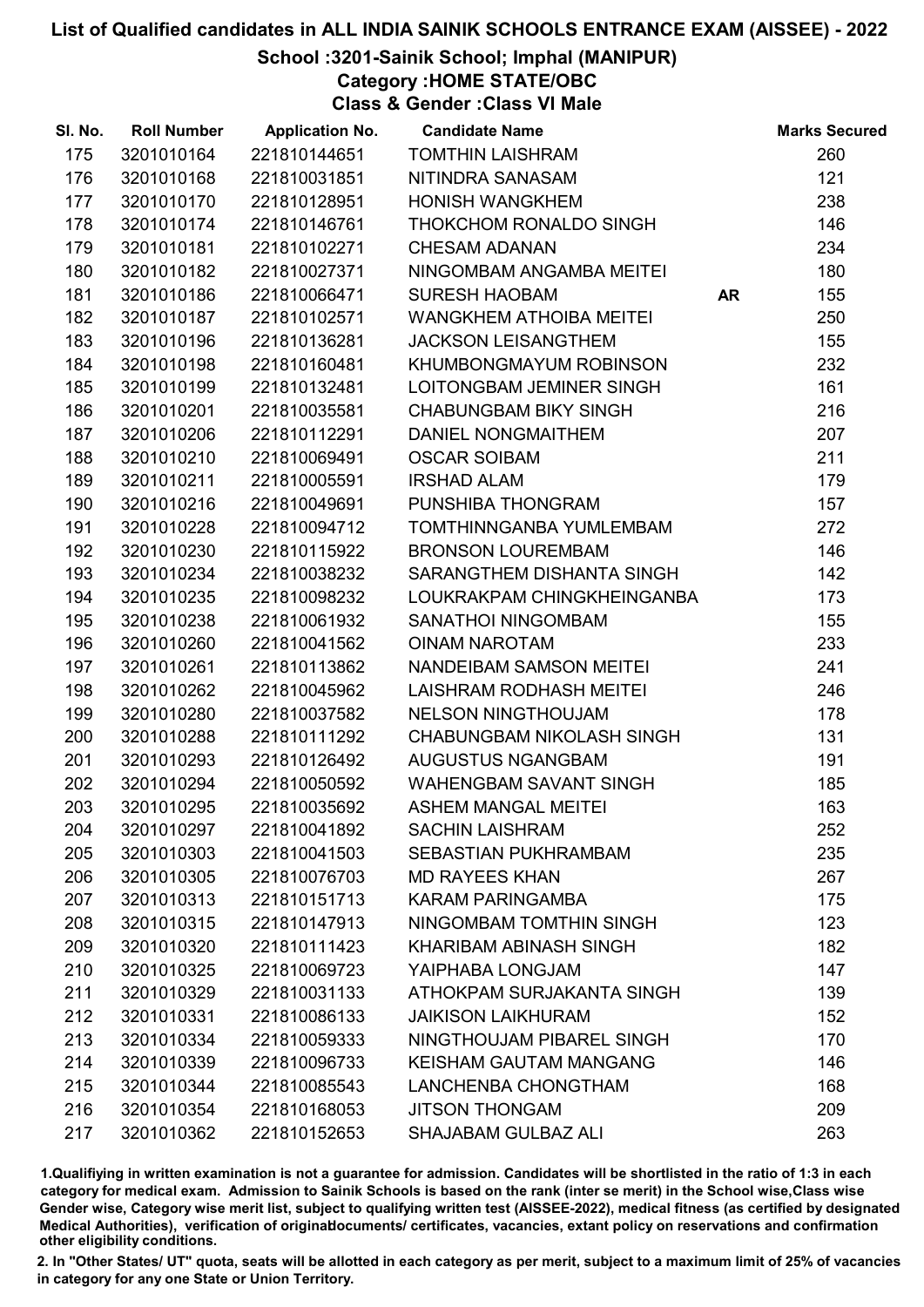School :3201-Sainik School; Imphal (MANIPUR)

Category :HOME STATE/OBC

Class & Gender :Class VI Male

| SI. No. | <b>Roll Number</b> | <b>Application No.</b> | <b>Candidate Name</b>            |           | <b>Marks Secured</b> |
|---------|--------------------|------------------------|----------------------------------|-----------|----------------------|
| 218     | 3201010363         | 221810035753           | THOKCHOM NELSON SINGH            | CG        | 165                  |
| 219     | 3201010365         | 221810104953           | <b>ALVIN LEISHANGTHEM</b>        |           | 163                  |
| 220     | 3201010374         | 221810137363           | SOROKHAIBAM BENDISON             |           | 161                  |
| 221     | 3201010380         | 221810021173           | <b>CHABUNGBAM ABHINASH</b>       |           | 202                  |
| 222     | 3201010386         | 221810112873           | AMAN KEISHAM                     | <b>AR</b> | 168                  |
| 223     | 3201010389         | 221810052083           | <b>RYAN SOIBAM</b>               |           | 256                  |
| 224     | 3201010404         | 221810123983           | AKOIJAM DANIEL SINGH             |           | 195                  |
| 225     | 3201010407         | 221810038293           | LAIRENJAM ROHENBA SINGH          |           | 254                  |
| 226     | 3201010408         | 221810045393           | NAOREM YOHENBA SINGH             |           | 211                  |
| 227     | 3201010409         | 221810051493           | NONGTHOMBAM NELSON SINGH         |           | 266                  |
| 228     | 3201010410         | 221810065493           | MOIRANGTHEM MAKSON SINGH         |           | 235                  |
| 229     | 3201010437         | 221810113124           | LAIPHRAKPAM BHAKTARAJ MEITEI     |           | 200                  |
| 230     | 3201010449         | 221810138044           | <b>THOUNGAMBA SANASAM</b>        |           | 170                  |
| 231     | 3201010451         | 221810110244           | <b>NAOREM RAKESH MEITEI</b>      |           | 216                  |
| 232     | 3201010466         | 221810071054           | LAISHRAM BIRJIT SINGH            |           | 253                  |
| 233     | 3201010468         | 221810038354           | <b>GOVERNOR SHAGOLSEM</b>        |           | 180                  |
| 234     | 3201010470         | 221810113654           | <b>HECTOR PUYAM</b>              |           | 154                  |
| 235     | 3201010472         | 221810023854           | <b>NGAIRANGBAM YOYHEN MEETEI</b> |           | 231                  |
| 236     | 3201010474         | 221810087164           | <b>SADESH THOKCHOM</b>           |           | 263                  |
| 237     | 3201010478         | 221810062764           | SOIBAM BICKY SINGH               |           | 204                  |
| 238     | 3201010481         | 221810028864           | ALFAAZ MAKAKMAYUM                |           | 223                  |
| 239     | 3201010486         | 221810149474           | NAOROIBAM PURELNGANBA            |           | 207                  |
| 240     | 3201010490         | 221810069774           | <b>MAIBAM AVINASH SINGH</b>      |           | 267                  |
| 241     | 3201010495         | 221810142084           | AKOIJAM ABINASH SINGH            |           | 238                  |
| 242     | 3201010498         | 221810034184           | DAYANANDA SANASAM                |           | 265                  |
| 243     | 3201010501         | 221810045884           | <b>TANISH HUIDROM</b>            |           | 167                  |
| 244     | 3201010516         | 221810114805           | DEVTOPER AKOIJAM                 |           | 209                  |
| 245     | 3201010517         | 221810034215           | <b>CHESAM PARWEZ</b>             |           | 126                  |
| 246     | 3201010526         | 221810048815           | <b>WAHENGBAM DHEERAJ SINGH</b>   |           | 185                  |
| 247     | 3201010527         | 221810028025           | <b>OINAM ZOSHUAN SINGH</b>       |           | 252                  |
| 248     | 3201010529         | 221810086125           | PEBAM GUGULIN SINGH              |           | 231                  |
| 249     | 3201010535         | 221810041525           | <b>WAIKHOM ROMANDER SINGH</b>    |           | 165                  |
| 250     | 3201010541         | 221810068925           | POIREINGANBA KSHETRIMAYUM        |           | 258                  |
| 251     | 3201010550         | 221810018835           | <b>MUHAMMED FIRDOUSH</b>         |           | 145                  |
| 252     | 3201010560         | 221810151845           | <b>KEISHAM KABIRAJ SINGH</b>     |           | 129                  |
| 253     | 3201010562         | 221810053255           | <b>KHANGEMBAM BRADLEY SINGH</b>  |           | 218                  |
| 254     | 3201010564         | 221810137455           | <b>OKRAM LUXMAN SINGH</b>        | <b>AR</b> | 202                  |
| 255     | 3201010565         | 221810101555           | KHAIDEM LAMNGANBA SINGH          |           | 235                  |
| 256     | 3201010568         | 221810068755           | <b>OINAM PRABIN SINGH</b>        |           | 126                  |
| 257     | 3201010571         | 221810159955           | KOROUNGANBA WANGKHEM             |           | 164                  |
| 258     | 3201010581         | 221810084075           | <b>MOIRANGTHEM PAIKHOMBA</b>     |           | 172                  |
| 259     | 3201010583         | 221810089275           | KOROU KHUNDONGBAM                |           | 145                  |
| 260     | 3201010585         | 221810126375           | NAHAKPAM KHELEMBA SINGH          |           | 253                  |

1.Qualifiying in written examination is not a guarantee for admission. Candidates will be shortlisted in the ratio of 1:3 in each category for medical exam. Admission to Sainik Schools is based on the rank (inter se merit) in the School wise,Class wise Gender wise, Category wise merit list, subject to qualifying written test (AISSEE-2022), medical fitness (as certified by designated Medical Authorities), verification of originablocuments/ certificates, vacancies, extant policy on reservations and confirmation other eligibility conditions.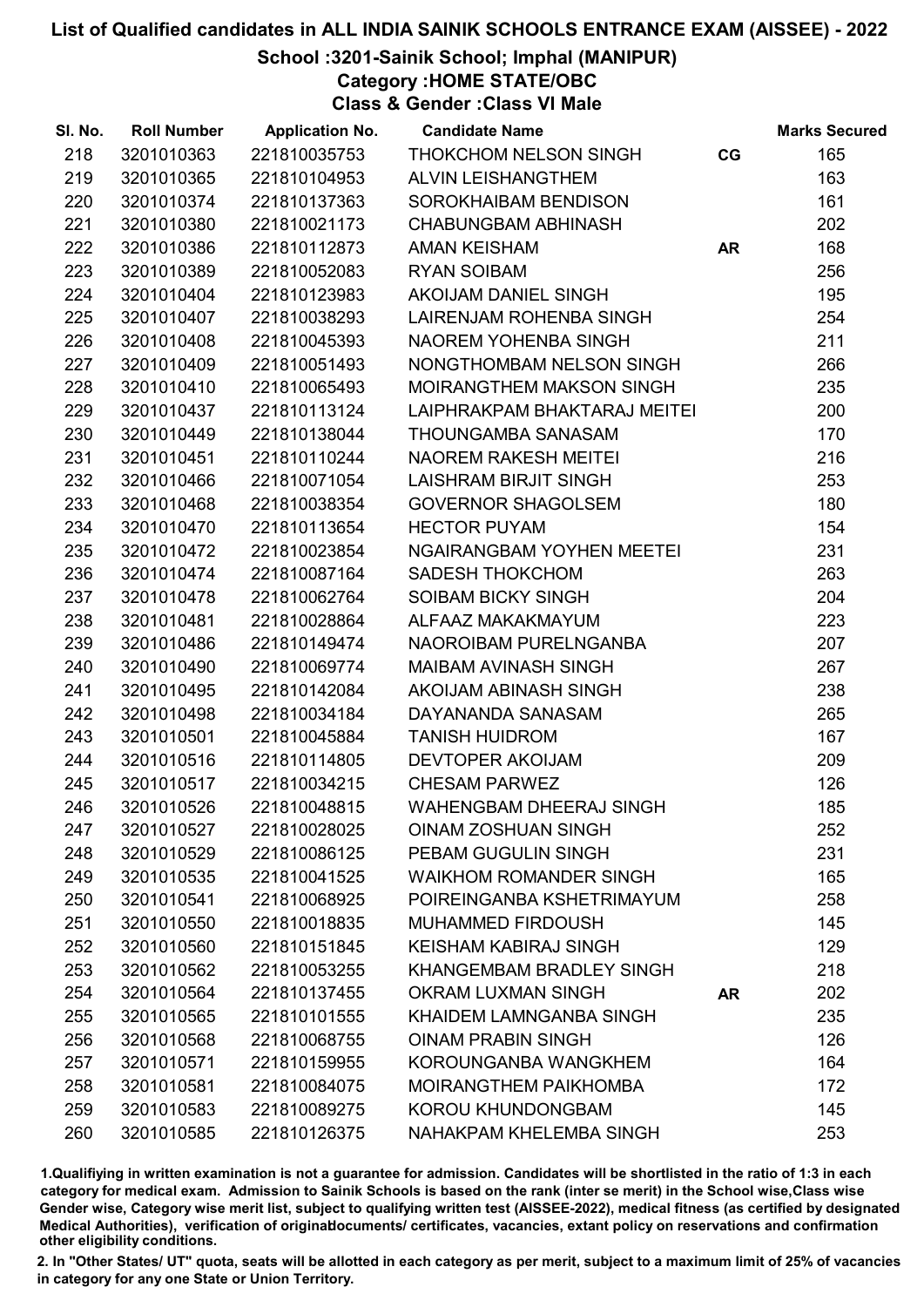School :3201-Sainik School; Imphal (MANIPUR)

Category :HOME STATE/OBC

Class & Gender :Class VI Male

| SI. No. | <b>Roll Number</b> | <b>Application No.</b> | <b>Candidate Name</b>           |           | <b>Marks Secured</b> |
|---------|--------------------|------------------------|---------------------------------|-----------|----------------------|
| 261     | 3201010586         | 221810017475           | <b>WAHENGBAM GYANSON MEITEI</b> |           | 122                  |
| 262     | 3201010588         | 221810142775           | KHAIDEM ANTARAJ SINGH           |           | 143                  |
| 263     | 3201010590         | 221810088775           | <b>HARE RAM LAIRIKYENGBAM</b>   |           | 215                  |
| 264     | 3201010595         | 221810030185           | <b>HARIDASH THOKCHOM</b>        |           | 261                  |
| 265     | 3201010602         | 221810169585           | YOHENBA THOKCHOM                |           | 184                  |
| 266     | 3201010603         | 221810129685           | <b>GOTIMAYUM BARUN SHARMA</b>   |           | 215                  |
| 267     | 3201010613         | 221810135006           | KONSAM YAITHOIBA MEITEI         |           | 126                  |
| 268     | 3201010616         | 221810127106           | NINGTHOUJAM SIBAJIT SINGH       |           | 151                  |
| 269     | 3201010619         | 221810067406           | INGUDAM CHINGLEMBA SINGH        |           | 190                  |
| 270     | 3201010620         | 221810088606           | <b>SHOIBAM ROBINSON SINGH</b>   |           | 227                  |
| 271     | 3201010622         | 221810071016           | <b>KSHETRIMAYUM KANGLEILANE</b> |           | 145                  |
| 272     | 3201010624         | 221810090116           | LANCHENBA MOIRANGTHEM           | <b>AR</b> | 173                  |
| 273     | 3201010628         | 221810092216           | MOHAMMED FARHAN ALAM            |           | 138                  |
| 274     | 3201010630         | 221810030316           | SANJENBAM VISHAN SINGH          |           | 246                  |
| 275     | 3201010631         | 221810015316           | <b>ASHEM DINESH SINGH</b>       |           | 146                  |
| 276     | 3201010634         | 221810038516           | <b>AKOIJAM ATHOIBA MEITEI</b>   |           | 139                  |
| 277     | 3201010640         | 221810181226           | HUIDROM ATHOIBA MANGANG         |           | 202                  |
| 278     | 3201010648         | 221810085726           | ARIF KHAN YUMKHAIBAM            |           | 244                  |
| 279     | 3201010650         | 221810078826           | LEITANTHEM PAHENNATHOIBA        |           | 144                  |
| 280     | 3201010654         | 221810147926           | <b>MD FARHAN HABIB</b>          |           | 190                  |
| 281     | 3201010657         | 221810115036           | <b>BEDEBJIT LAIRENLAKPAM</b>    |           | 155                  |
| 282     | 3201010668         | 221810099046           | KHANGEMBAM PREMCHANDRA          |           | 209                  |
| 283     | 3201010669         | 221810060146           | <b>DANISH CHESAM</b>            |           | 252                  |
| 284     | 3201010680         | 221810051946           | KHANGEMBAM KOROU MEITEI         |           | 144                  |
| 285     | 3201010687         | 221810112756           | PANGAMBAM MAHESH SINGH          |           | 202                  |
| 286     | 3201010690         | 221810042166           | YENSENBAM KARNAJIT MEETEI       |           | 197                  |
| 287     | 3201010693         | 221810163266           | <b>TOIJAM LANCHENBA</b>         |           | 144                  |
| 288     | 3201010698         | 221810177566           | PAIKHOMBA MAIBAM                |           | 246                  |
| 289     | 3201010703         | 221810030076           | <b>ERIK MOIRANGTHEM</b>         |           | 252                  |
| 290     | 3201010716         | 221810011186           | <b>MAIBAM STELON SINGH</b>      |           | 130                  |
| 291     | 3201010720         | 221810127386           | HARE KHRISHNA SOROKHAIBAM       |           | 211                  |
| 292     | 3201010723         | 221810133586           | YUMKHAM JASWANT ROY             |           | 241                  |
| 293     | 3201010724         | 221810030686           | THINGUJAM DENSON SINGH          |           | 141                  |
| 294     | 3201010731         | 221810030396           | MEKBIYAN LIKMABAM               |           | 241                  |
| 295     | 3201010732         | 221810045496           | PAIKHOMBA LAISHRAM              |           | 189                  |
| 296     | 3201010740         | 221810040107           | LANGPOKLAKPAM TARUNJIT          |           | 183                  |
| 297     | 3201010741         | 221810046107           | <b>SHIVASON OKRAM</b>           |           | 227                  |
| 298     | 3201010750         | 221810047707           | <b>NAOREM MANIMATUM MEITEI</b>  |           | 245                  |
| 299     | 3201010761         | 221810102717           | KHUNDRAKPAM BRAINDAN SINGH      |           | 134                  |
| 300     | 3201010771         | 221810103427           | <b>HUIDROM MANAO MEITEI</b>     |           | 187                  |
| 301     | 3201010773         | 221810151527           | <b>MARTIN NANDEIBAM</b>         |           | 151                  |
| 302     | 3201010776         | 221810051627           | <b>THOUNAOJAM THOMAS MEITEI</b> |           | 138                  |
| 303     | 3201020001         | 221810076727           | <b>GYANJIT LAIRENLAKPAM</b>     |           | 180                  |

1.Qualifiying in written examination is not a guarantee for admission. Candidates will be shortlisted in the ratio of 1:3 in each category for medical exam. Admission to Sainik Schools is based on the rank (inter se merit) in the School wise,Class wise Gender wise, Category wise merit list, subject to qualifying written test (AISSEE-2022), medical fitness (as certified by designated Medical Authorities), verification of originablocuments/ certificates, vacancies, extant policy on reservations and confirmation other eligibility conditions.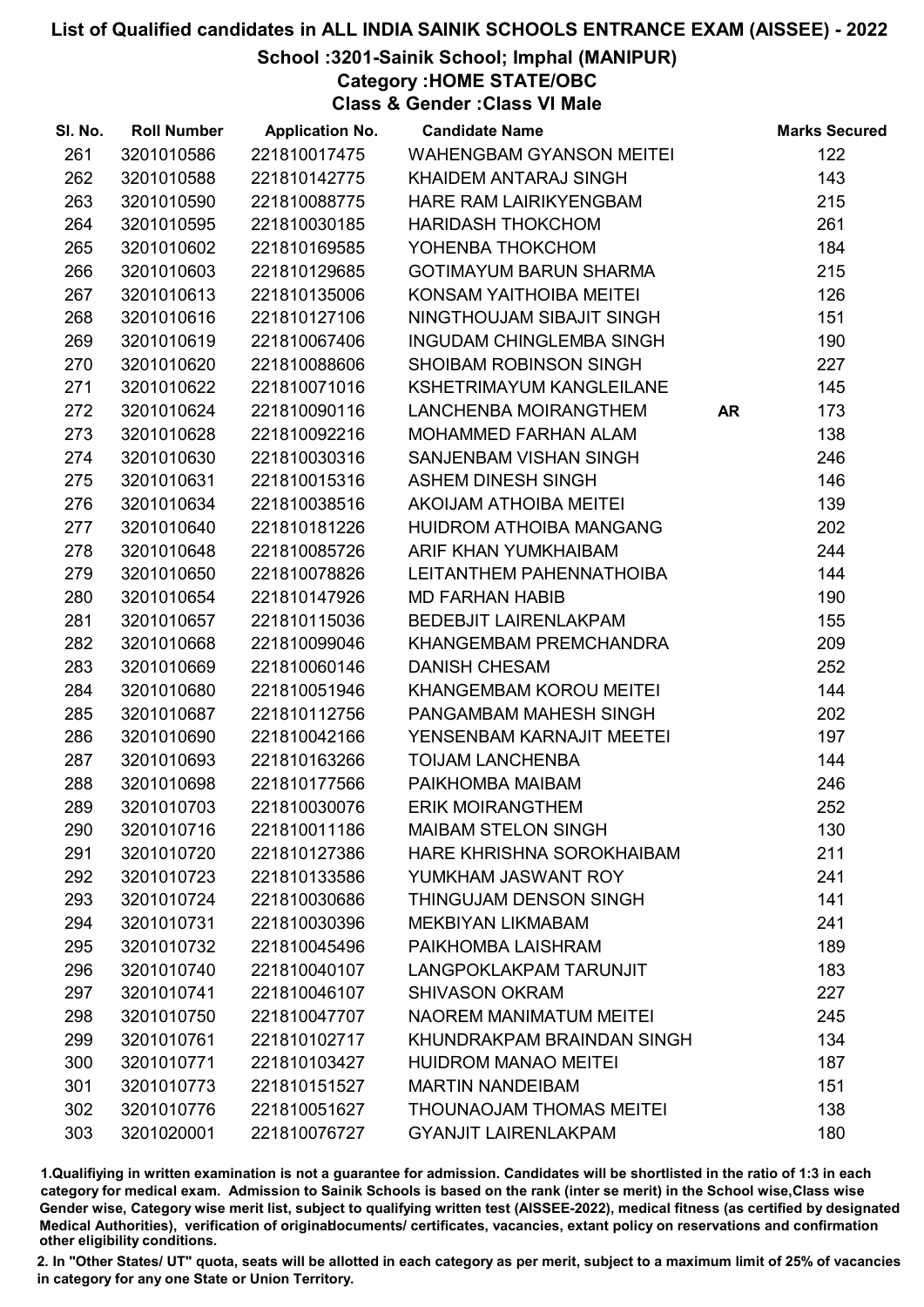School :3201-Sainik School; Imphal (MANIPUR)

Category :HOME STATE/OBC

Class & Gender :Class VI Male

| SI. No. | <b>Roll Number</b> | <b>Application No.</b> | <b>Candidate Name</b>             |           | <b>Marks Secured</b> |
|---------|--------------------|------------------------|-----------------------------------|-----------|----------------------|
| 304     | 3201020002         | 221810093827           | ROLEX LEISHANGTHEM                |           | 224                  |
| 305     | 3201020005         | 221810115037           | <b>MOIRANGTHEM DHUNGOBA</b>       |           | 205                  |
| 306     | 3201020008         | 221810041237           | <b>VICTOR CHINGTHAM</b>           |           | 155                  |
| 307     | 3201020009         | 221810018237           | LANCHENBA PECHIMAYUM              |           | 189                  |
| 308     | 3201020019         | 221810099047           | SANGOMSHUMPHAM RABIL SHAH         |           | 210                  |
| 309     | 3201020027         | 221810060057           | <b>IRUNGBAM MALEMNGANBA SINGH</b> |           | 258                  |
| 310     | 3201020034         | 221810153857           | MOIRANGTHEM NONGDAMBA             |           | 152                  |
| 311     | 3201020035         | 221810070957           | LEIMAPOKPAM OMESHKANTA            |           | 208                  |
| 312     | 3201020036         | 221810152957           | <b>DEYMUS KONJENGBAM</b>          |           | 164                  |
| 313     | 3201020038         | 221810167067           | KONSAM DERISH SINGH               |           | 197                  |
| 314     | 3201020039         | 221810021167           | <b>CHABUNGBAM ALEX</b>            |           | 222                  |
| 315     | 3201020044         | 221810095467           | <b>GALIO TONJAM</b>               |           | 171                  |
| 316     | 3201020047         | 221810157767           | <b>GC SMART MAYENGBAM</b>         |           | 230                  |
| 317     | 3201020049         | 221810062967           | RAKESH PUKHRAMBAM                 |           | 248                  |
| 318     | 3201020050         | 221810127077           | <b>MESSI WAIKHOM</b>              | <b>AR</b> | 209                  |
| 319     | 3201020055         | 221810146377           | MANGALHENBA THOUDAM               |           | 233                  |
| 320     | 3201020061         | 221810087877           | <b>MD SOHEB</b>                   | <b>AR</b> | 230                  |
| 321     | 3201020063         | 221810042087           | SARUNGBAM BORISH SINGH            |           | 185                  |
| 322     | 3201020067         | 221810076487           | <b>HIJAM YOHENBA SINGH</b>        |           | 179                  |
| 323     | 3201020070         | 221810177987           | <b>BIPIN THOUNAOJAM</b>           |           | 191                  |
| 324     | 3201020071         | 221810076097           | <b>ROBINSON SOUBAM</b>            |           | 141                  |
| 325     | 3201020072         | 221810156197           | CHITTASWARUP NONGMAITHEM          |           | 163                  |
| 326     | 3201020075         | 221810151597           | <b>JOSHEON CHONGTHAM</b>          |           | 167                  |
| 327     | 3201020082         | 221810091108           | <b>SAGOLSEM BORISH MANGANG</b>    |           | 148                  |
| 328     | 3201020088         | 221810135308           | ABUJAM ALEX SINGH                 |           | 174                  |
| 329     | 3201020091         | 221810101708           | ANGAMBA TEKCHAM                   |           | 258                  |
| 330     | 3201020093         | 221810147808           | PANGAMBAM LAMNGANBA               |           | 129                  |
| 331     | 3201020107         | 221810069328           | NINGTHOUJAM NICHOLAS SINGH        |           | 175                  |
| 332     | 3201020109         | 221810038428           | <b>MOHD TANVEER AHMED</b>         |           | 217                  |
| 333     | 3201020112         | 221810041828           | <b>MACKENZY SAPAM</b>             |           | 203                  |
| 334     | 3201020118         | 221810013138           | PHURAILATPAM SACHDEV              |           | 246                  |
| 335     | 3201020119         | 221810044138           | TAKHELLAMBAM HENTHOINGAMBA        |           | 130                  |
| 336     | 3201020123         | 221810136338           | <b>TALENTJEET AMAKCHAM</b>        |           | 210                  |
| 337     | 3201020124         | 221810128338           | PRANABINSON WAHENGBAM             |           | 188                  |
| 338     | 3201020131         | 221810152148           | YENDREMBAM ROHAN SINGH            |           | 188                  |
| 339     | 3201020139         | 221810112558           | YUMNAM SANATHOI SINGH             |           | 250                  |
| 340     | 3201020146         | 221810161068           | KHISHTOPER AHONGSHANGBAM          |           | 168                  |
| 341     | 3201020152         | 221810162768           | PUTHEM DAIMOND SINGH              |           | 183                  |
| 342     | 3201020155         | 221810076078           | <b>THOKCHOM NEPOLIAN MEITEI</b>   |           | 134                  |
| 343     | 3201020156         | 221810171178           | KHUNDRAKPAM RONALSON SINGH        |           | 228                  |
| 344     | 3201020157         | 221810087278           | <b>WANGKHEIMAYUM THEORIST</b>     |           | 148                  |
| 345     | 3201020161         | 221810045578           | <b>ISHAQUE AHMED</b>              |           | 189                  |
| 346     | 3201020163         | 221810130778           | DARWIN WAHENGBAM                  |           | 176                  |

1.Qualifiying in written examination is not a guarantee for admission. Candidates will be shortlisted in the ratio of 1:3 in each category for medical exam. Admission to Sainik Schools is based on the rank (inter se merit) in the School wise,Class wise Gender wise, Category wise merit list, subject to qualifying written test (AISSEE-2022), medical fitness (as certified by designated Medical Authorities), verification of originablocuments/ certificates, vacancies, extant policy on reservations and confirmation other eligibility conditions.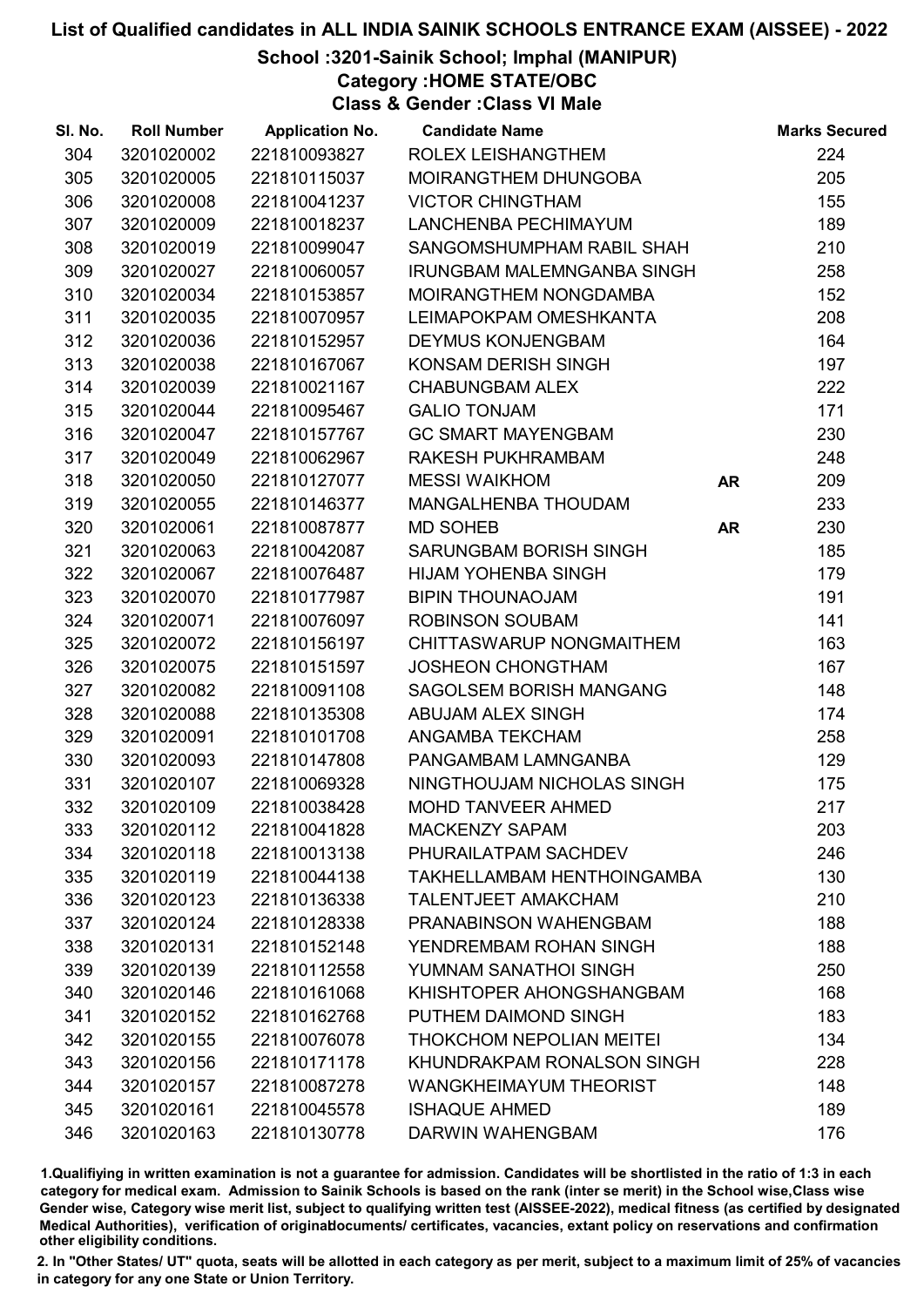School :3201-Sainik School; Imphal (MANIPUR)

Category :HOME STATE/OBC

Class & Gender :Class VI Male

| SI. No. | <b>Roll Number</b> | <b>Application No.</b> | <b>Candidate Name</b>             |           | <b>Marks Secured</b> |
|---------|--------------------|------------------------|-----------------------------------|-----------|----------------------|
| 347     | 3201020168         | 221810071188           | CHINGTHAM CARLYLE SINGH           |           | 254                  |
| 348     | 3201020177         | 221810134788           | <b>RK BISHWARAJ</b>               |           | 161                  |
| 349     | 3201020182         | 221810038098           | PHUNDREIMAYUM JEESHAAN            | <b>AR</b> | 247                  |
| 350     | 3201020187         | 221810069009           | YOHENBA NINGHTHOUJAM              |           | 225                  |
| 351     | 3201020189         | 221810088209           | MOIRANGTHEM PAMHEIBA MEITEI       |           | 241                  |
| 352     | 3201020196         | 221810070909           | <b>VIVEKRAJ SAGOLSHEM</b>         |           | 242                  |
| 353     | 3201020200         | 221810069119           | <b>ISAR AHMED</b>                 |           | 199                  |
| 354     | 3201020205         | 221810162029           | KHOIROM CHINGLEMBA MEETEI         |           | 230                  |
| 355     | 3201020207         | 221810054129           | <b>RYAN CHINGSHUBAM</b>           |           | 218                  |
| 356     | 3201020213         | 221810086529           | <b>CHINGAKHAM CHORJIT SINGH</b>   |           | 149                  |
| 357     | 3201020217         | 221810112829           | <b>WAIROKPAM TEJUS</b>            |           | 179                  |
| 358     | 3201020219         | 221810009929           | <b>HEIKRUJAM ROSHIKUMAR SINGH</b> |           | 189                  |
| 359     | 3201020230         | 221810105549           | <b>GHUFRAN AHMED ABDULLAH</b>     |           | 260                  |
| 360     | 3201020231         | 221810038549           | MALEMNGANBA THONGAM               |           | 209                  |
| 361     | 3201020242         | 221810018259           | YENGKOKPAM POIREINGANBA           |           | 269                  |
| 362     | 3201020249         | 221810045659           | NONGTHOMBAM LINCOLN SINGH         |           | 229                  |
| 363     | 3201020254         | 221810112169           | <b>BALBENSON IRENGBAM</b>         |           | 203                  |
| 364     | 3201020258         | 221810133369           | NINGOMBAM RONALSON MEITEI         |           | 193                  |
| 365     | 3201020262         | 221810070869           | NINGTHOUJAM ALEXANDER SINGH       |           | 130                  |
| 366     | 3201020263         | 221810063969           | LAMJINGBA CHINGHTHAM              |           | 234                  |
| 367     | 3201020268         | 221810062179           | <b>JACKSON CHINGKHAMAYUM</b>      | <b>AR</b> | 193                  |
| 368     | 3201020273         | 221810169579           | <b>MOHAMMED WAZIR</b>             |           | 176                  |
| 369     | 3201020277         | 221810144289           | <b>KANGUJAM CHINGKHEI</b>         |           | 264                  |
| 370     | 3201020287         | 221810041889           | NINGOMBAM BENERJIT SINGH          |           | 258                  |
| 371     | 3201020290         | 221810021299           | LOUREMBAM ADITYA SINGH            |           | 252                  |
| 372     | 3201020292         | 221810195399           | <b>DIANICKSON NINGOMBAM</b>       |           | 154                  |
| 373     | 3201020297         | 221810164799           | <b>HIDANGMAYUM GYANENDRAJIT</b>   |           | 204                  |
| 374     | 3201020299         | 221810153899           | NUNGLEPPAM SHANJIT SINGH          |           | 135                  |

<sup>1.</sup>Qualifiying in written examination is not a guarantee for admission. Candidates will be shortlisted in the ratio of 1:3 in each category for medical exam. Admission to Sainik Schools is based on the rank (inter se merit) in the School wise,Class wise Gender wise, Category wise merit list, subject to qualifying written test (AISSEE-2022), medical fitness (as certified by designated Medical Authorities), verification of originablocuments/ certificates, vacancies, extant policy on reservations and confirmation other eligibility conditions.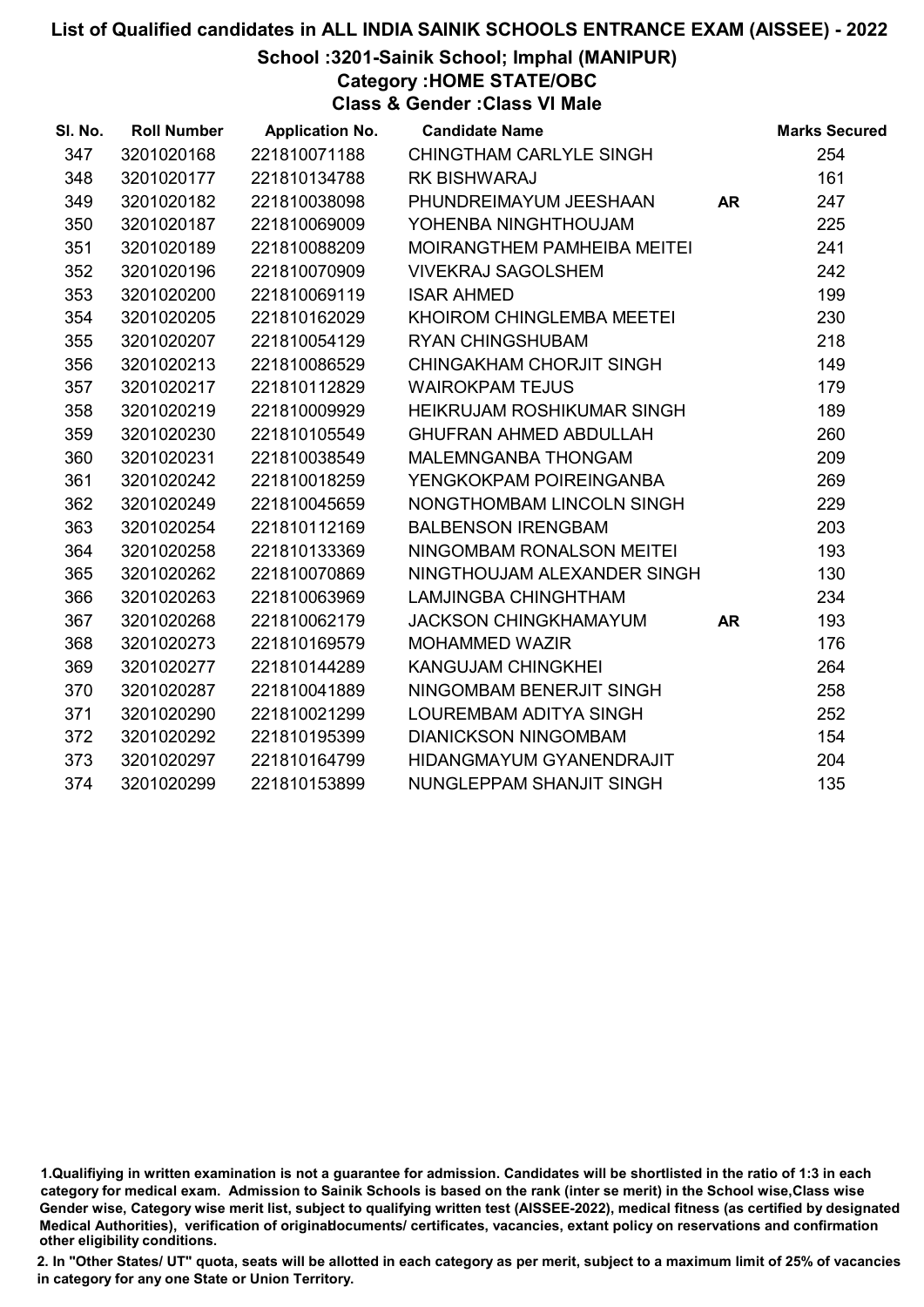School :3201-Sainik School; Imphal (MANIPUR)

Category :HOME STATE/DEF

Class & Gender :Class VI Male

| SI. No. | <b>Roll Number</b> | <b>Application No.</b> | <b>Candidate Name</b>             |           | <b>Marks Secured</b> |
|---------|--------------------|------------------------|-----------------------------------|-----------|----------------------|
| 375     | 1212020582         | 221810095903           | LEIPHRAKPAM ROSHAN MEITEI         |           | 148                  |
| 376     | 1403010369         | 221810070959           | <b>SURAJ BISWAS</b>               |           | 128                  |
| 377     | 2001060002         | 221810018066           | <b>RAHAVI XAVIER</b>              |           | 127                  |
| 378     | 2803010329         | 221810007319           | CHABUNGBAM DEVRAJ SINGH           |           | 204                  |
| 379     | 3001040315         | 221810058668           | YAMBEM MALEM NGANBA MEITEI        |           | 155                  |
| 380     | 3201010024         | 221810132910           | <b>MOIRANGTHEM HILLARY MEITEI</b> |           | 121                  |
| 381     | 3201010111         | 221810159601           | <b>SELTUN NOHTHA</b>              |           | 194                  |
| 382     | 3201010119         | 221810129111           | AKOIJAM SOVEIT SINGH              |           | 181                  |
| 383     | 3201010205         | 221810130291           | <b>ROHAN SINGH ATOM</b>           |           | 141                  |
| 384     | 3201010271         | 221810062372           | THOKCHOM CHARLES SINGH            |           | 162                  |
| 385     | 3201010276         | 221810056182           | RAJKUMAR LAMJINGBA SINGH          |           | 138                  |
| 386     | 3201010286         | 221810021192           | <b>WAIKHOM HEMRAJ SINGH</b>       |           | 229                  |
| 387     | 3201010327         | 221810169823           | <b>FARHAN KHAN</b>                |           | 120                  |
| 388     | 3201010337         | 221810034533           | <b>SINAM MEIRABA SINGH</b>        |           | 192                  |
| 389     | 3201010349         | 221810004943           | SANJRAM NONGDONGANBA SINGH        |           | 165                  |
| 390     | 3201010351         | 221810060053           | <b>MAISNAM VIKAS MEITEI</b>       |           | 168                  |
| 391     | 3201010359         | 221810024253           | LAISHRAM GEETARAJ KHUMAN          |           | 194                  |
| 392     | 3201010369         | 221810078953           | <b>ADONIS ATOM</b>                |           | 228                  |
| 393     | 3201010381         | 221810068173           | THOUDAM IRESH SINGH               |           | 194                  |
| 394     | 3201010399         | 221810085683           | <b>BISHAL IROM</b>                |           | 159                  |
| 395     | 3201010401         | 221810089683           | EDENSON AHONGSHANGBAM             |           | 143                  |
| 396     | 3201010453         | 221810115244           | KHUNDRAKPAM FRANCO SINGH          |           | 207                  |
| 397     | 3201010460         | 221810158544           | THIYAM KINGLUSON SINGH            |           | 165                  |
| 398     | 3201010462         | 221810123844           | <b>LAXMIKANTA SINGH</b>           |           | 180                  |
| 399     | 3201010503         | 221810157194           | NINGTHOUJAM ERICKSON              |           | 128                  |
| 400     | 3201010514         | 221810151605           | <b>HUIREM ANANDA MEETEI</b>       |           | 137                  |
| 401     | 3201010626         | 221810157116           | YUMNAM SIDDHARTH                  |           | 143                  |
| 402     | 3201010639         | 221810105126           | <b>HUIDROM SHINIVASH MEETEI</b>   | <b>AR</b> | 139                  |
| 403     | 3201010694         | 221810034266           | NINGTHOUJAM LANCHENBA SINGH       |           | 187                  |
| 404     | 3201010712         | 221810193976           | MUHAMMAD SARFARAZ ALI             | <b>AR</b> | 146                  |
| 405     | 3201010747         | 221810062507           | NINGTHOUJAM LOIYANGAMBA           |           | 178                  |
| 406     | 3201020048         | 221810059867           | KOIJAM GIDAL SINGH                |           | 237                  |
| 407     | 3201020059         | 221810055777           | <b>HUIDROM MANGAL SINGH</b>       |           | 210                  |
| 408     | 3201020090         | 221810045508           | <b>AMAN CHHETRY</b>               |           | 176                  |
| 409     | 3201020096         | 221810136118           | <b>PG BUANTHAOREI</b>             |           | 201                  |
| 410     | 3201020141         | 221810158558           | <b>HAORONGBAM PRASANTAKUMAR</b>   |           | 133                  |
| 411     | 3201020191         | 221810036309           | NONGMAITHEM HRIBESH SINGH         |           | 176                  |
| 412     | 3201020192         | 221810029309           | SHARUNGBAM CHITRAJIT SINGH        |           | 139                  |
| 413     | 3201020206         | 221810124129           | <b>MD ZUNET AHAMED</b>            |           | 225                  |
| 414     | 3201020261         | 221810113669           | <b>MD PARWEJ KHAN</b>             |           | 169                  |
| 415     | 3905050058         | 221810067754           | KHUNDRAKPAM MEGARAJ MEITEI        |           | 235                  |

1.Qualifiying in written examination is not a guarantee for admission. Candidates will be shortlisted in the ratio of 1:3 in each category for medical exam. Admission to Sainik Schools is based on the rank (inter se merit) in the School wise,Class wise Gender wise, Category wise merit list, subject to qualifying written test (AISSEE-2022), medical fitness (as certified by designated Medical Authorities), verification of originablocuments/ certificates, vacancies, extant policy on reservations and confirmation other eligibility conditions.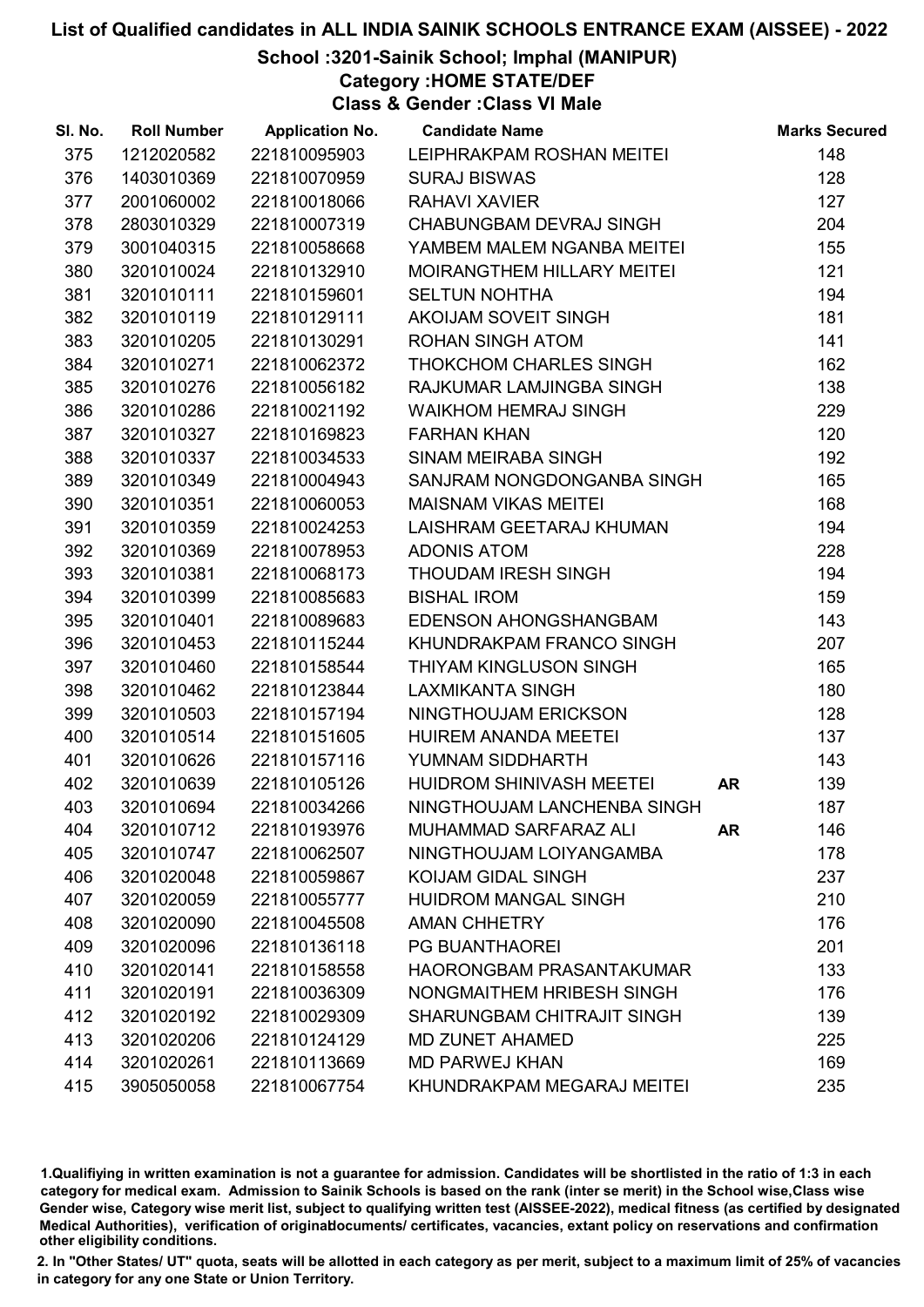School :3201-Sainik School; Imphal (MANIPUR)

Category :HOME STATE/GEN

Class & Gender :Class VI Male

| SI. No. | <b>Roll Number</b> | <b>Application No.</b> | <b>Candidate Name</b>           |           | <b>Marks Secured</b> |
|---------|--------------------|------------------------|---------------------------------|-----------|----------------------|
| 416     | 1403010280         | 221810152817           | KHUNDRAKPAM THOIHENBA           |           | 202                  |
| 417     | 3201010004         | 221810069400           | <b>HEIKHAM DEVSON SINGH</b>     |           | 156                  |
| 418     | 3201010018         | 221810118210           | <b>BIDYASAGAR LAISHRAM</b>      |           | 186                  |
| 419     | 3201010023         | 221810194710           | <b>SINAM RAJ SINGH</b>          |           | 182                  |
| 420     | 3201010029         | 221810133620           | CHONGTHAM JOYBANTA SINGH        |           | 220                  |
| 421     | 3201010040         | 221810132630           | NINGTHOUJAM RONIT SINGH         |           | 173                  |
| 422     | 3201010042         | 221810077730           | PUYOLSANA THOKCHOM              |           | 225                  |
| 423     | 3201010060         | 221810194850           | SAABIQ AHMED                    |           | 120                  |
| 424     | 3201010063         | 221810152160           | THONGAM DEVANANDA SINGH         |           | 191                  |
| 425     | 3201010065         | 221810162260           | SOIBAM NEPOLIAN SINGH           |           | 172                  |
| 426     | 3201010070         | 221810181460           | <b>KARNAJIT CH</b>              | <b>AR</b> | 171                  |
| 427     | 3201010075         | 221810015860           | THONGAM DINESH SINGH            |           | 227                  |
| 428     | 3201010076         | 221810108860           | SAPAM MALEMNGANBA               |           | 217                  |
| 429     | 3201010077         | 221810170070           | LAISHRAM YAIPHABA KHUMAN        |           | 138                  |
| 430     | 3201010085         | 221810118080           | <b>RESHICHANDRA HUIREM</b>      |           | 147                  |
| 431     | 3201010088         | 221810127980           | PRAYAN OINAM                    |           | 150                  |
| 432     | 3201010095         | 221810161490           | SHIVANANDA MUTUM                |           | 151                  |
| 433     | 3201010113         | 221810164801           | <b>LENINKUMAR MAIBAM</b>        |           | 144                  |
| 434     | 3201010116         | 221810101011           | <b>MAIBAM HANISH SINGH</b>      |           | 120                  |
| 435     | 3201010121         | 221810013211           | <b>LISON THOKCHOM</b>           |           | 161                  |
| 436     | 3201010136         | 221810151131           | YUMLEMBAM NONGSHABA SINGH       |           | 226                  |
| 437     | 3201010151         | 221810159241           | <b>HIJAM RITISH SINGH</b>       |           | 131                  |
| 438     | 3201010160         | 221810178251           | <b>ELSON LAIRENLAKPAM</b>       | <b>AR</b> | 150                  |
| 439     | 3201010165         | 221810126651           | <b>SUNDERSHAN SHAPAM</b>        |           | 244                  |
| 440     | 3201010175         | 221810054861           | ASEM GOLSON SINGH               |           | 200                  |
| 441     | 3201010180         | 221810080271           | NINGTHOUJAM NIBASON SINGH       |           | 158                  |
| 442     | 3201010189         | 221810100771           | ARIESPETERSANA RAJKUMAR         |           | 162                  |
| 443     | 3201010190         | 221810019771           | PANKAJ WANGKHEIMAYUM            |           | 122                  |
| 444     | 3201010194         | 221810110081           | RAJKUMAR MUKTASANA MEITEI       |           | 178                  |
| 445     | 3201010212         | 221810018591           | <b>MUTUM LANHEIBA</b>           |           | 233                  |
| 446     | 3201010222         | 221810086502           | <b>WANGTHOI ASEM</b>            |           | 205                  |
| 447     | 3201010225         | 221810085112           | <b>ABDUL MUKID SHAH</b>         |           | 147                  |
| 448     | 3201010227         | 221810155512           | LAISHRAM ABINASH SINGH          | <b>AR</b> | 239                  |
| 449     | 3201010229         | 221810082812           | <b>RAJKUMAR DINESH SINGH</b>    |           | 147                  |
| 450     | 3201010231         | 221810035132           | <b>TAKHELLAMBAM BISHWORNATH</b> |           | 146                  |
| 451     | 3201010246         | 221810053642           | <b>KELVIN ANGOM</b>             |           | 188                  |
| 452     | 3201010254         | 221810118452           | <b>GRAMSCI SINGH WAIKHOM</b>    |           | 127                  |
| 453     | 3201010265         | 221810093172           | <b>GYANENDRA KHANGEMBAM</b>     |           | 168                  |
| 454     | 3201010266         | 221810195172           | SHALAINGANBA YUMKHAIBAM         |           | 177                  |
| 455     | 3201010267         | 221810114272           | <b>NONGAM RAJKUMAR</b>          |           | 192                  |
| 456     | 3201010269         | 221810157272           | <b>HARSHIT LEITANTHEM</b>       |           | 195                  |
| 457     | 3201010278         | 221810107282           | <b>SAKSHAM DARJI</b>            |           | 152                  |
| 458     | 3201010282         | 221810157782           | <b>ALTAF KHULEIBAM</b>          |           | 142                  |

1.Qualifiying in written examination is not a guarantee for admission. Candidates will be shortlisted in the ratio of 1:3 in each category for medical exam. Admission to Sainik Schools is based on the rank (inter se merit) in the School wise,Class wise Gender wise, Category wise merit list, subject to qualifying written test (AISSEE-2022), medical fitness (as certified by designated Medical Authorities), verification of originablocuments/ certificates, vacancies, extant policy on reservations and confirmation other eligibility conditions.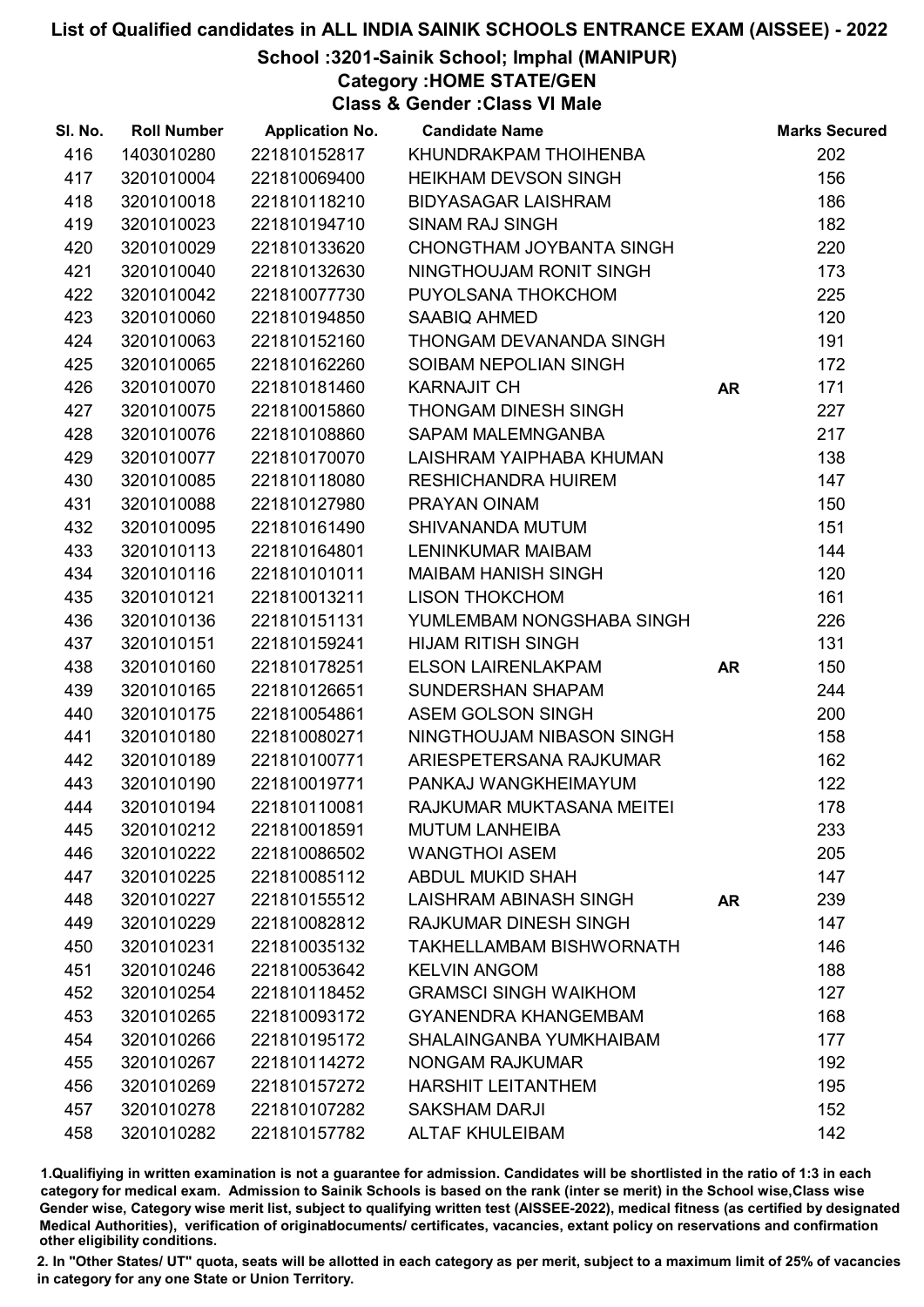School :3201-Sainik School; Imphal (MANIPUR)

Category :HOME STATE/GEN

Class & Gender :Class VI Male

| SI. No. | <b>Roll Number</b> | <b>Application No.</b> | <b>Candidate Name</b>            |           | <b>Marks Secured</b> |
|---------|--------------------|------------------------|----------------------------------|-----------|----------------------|
| 459     | 3201010321         | 221810088423           | SHARUNGBAM ARJUN SINGH           |           | 241                  |
| 460     | 3201010324         | 221810018723           | BRAHMACHARIMAYUM DINARAJ         |           | 155                  |
| 461     | 3201010335         | 221810130433           | OKRAM NONGPOKNGANBA              | <b>AR</b> | 196                  |
| 462     | 3201010357         | 221810096153           | <b>MOIRANGTHEM JENISON SINGH</b> |           | 179                  |
| 463     | 3201010378         | 221810092963           | CHINGKHEINGANBA MAIMOM           |           | 204                  |
| 464     | 3201010385         | 221810134773           | <b>LISHAM GENEVA SINGH</b>       |           | 218                  |
| 465     | 3201010390         | 221810189083           | SIDARTHA THOKCHOM                |           | 186                  |
| 466     | 3201010394         | 221810170383           | <b>SIDAN KAMBAM</b>              |           | 148                  |
| 467     | 3201010406         | 221810187193           | <b>SUNRAJ LAISHRAM</b>           |           | 165                  |
| 468     | 3201010417         | 221810096893           | CHABUNGBAM GIJANANDA SINGH       |           | 233                  |
| 469     | 3201010418         | 221810163993           | <b>LELSON THIYAM</b>             |           | 123                  |
| 470     | 3201010433         | 221810069514           | DHRUSHAN LEIPHRAKPAM             |           | 243                  |
| 471     | 3201010438         | 221810151324           | <b>THONGRAM SRINIVASH</b>        |           | 249                  |
| 472     | 3201010444         | 221810134924           | <b>KANGUJAM NONGTHANG</b>        |           | 166                  |
| 473     | 3201010445         | 221810136134           | KHUMBONGMAYUM BRONSON            |           | 131                  |
| 474     | 3201010464         | 221810158944           | DHANARAJ WAIKHOM                 |           | 200                  |
| 475     | 3201010469         | 221810052554           | NAOREM FLINTOP SINGH             |           | 208                  |
| 476     | 3201010473         | 221810114854           | YAITHENGBAM SALVASON             |           | 158                  |
| 477     | 3201010480         | 221810036764           | THONGAM PREMCHAND SINGH          | <b>AR</b> | 234                  |
| 478     | 3201010487         | 221810150574           | THOKCHOM NABAGOPAL DEBA          |           | 214                  |
| 479     | 3201010493         | 221810116974           | <b>TAKHELLAMBAM ROHIT SINGH</b>  |           | 125                  |
| 480     | 3201010500         | 221810089484           | <b>AMOM PUNSHIBA</b>             |           | 177                  |
| 481     | 3201010507         | 221810100894           | PHURITSABAM SONALJIT SINGH       |           | 196                  |
| 482     | 3201010521         | 221810194515           | KOROU NONGMEIKAPAM               |           | 142                  |
| 483     | 3201010540         | 221810079825           | <b>JOYHENBA ASEM</b>             |           | 234                  |
| 484     | 3201010544         | 221810077235           | THOUNAOJAM MALEMBA               |           | 186                  |
| 485     | 3201010551         | 221810138835           | YAMBEM TARUNKUMAR SINGH          |           | 157                  |
| 486     | 3201010552         | 221810098935           | SAYEED NAWAS KHAN                |           | 175                  |
| 487     | 3201010563         | 221810100455           | AHEIBAM BANIT SINGH              |           | 148                  |
| 488     | 3201010569         | 221810100855           | NINGTAMBA KSHETRIMAYUM           |           | 188                  |
| 489     | 3201010570         | 221810168955           | PRINCE WAHENGBAM                 |           | 141                  |
| 490     | 3201010577         | 221810130765           | N JEREMY LALLUNGLIANDING         |           | 156                  |
| 491     | 3201010591         | 221810165875           | AADISH KSHETRIMAYUM              |           | 169                  |
| 492     | 3201010594         | 221810087085           | <b>MD IBRAHIM KHALILULLAH</b>    |           | 134                  |
| 493     | 3201010596         | 221810127185           | <b>THOUDAM HENRY SINGH</b>       |           | 125                  |
| 494     | 3201010615         | 221810050106           | <b>TENZING WAHENGBAM</b>         |           | 242                  |
| 495     | 3201010632         | 221810035416           | <b>BARNADEV MOIRANGTHEM</b>      | <b>AR</b> | 187                  |
| 496     | 3201010637         | 221810038716           | <b>JUBITAR KONSAM</b>            |           | 202                  |
| 497     | 3201010641         | 221810135326           | <b>LEONIUS HEIGRUJAM</b>         |           | 138                  |
| 498     | 3201010651         | 221810088826           | LAISHRAM BIDYAMANI MEETEI        |           | 150                  |
| 499     | 3201010652         | 221810062926           | LAISHRAM RICHARDSON SINGH        | <b>AR</b> | 172                  |
| 500     | 3201010655         | 221810122036           | <b>MD FARAJ KHAN</b>             | <b>AR</b> | 200                  |
| 501     | 3201010658         | 221810036036           | LOURIYAM MANITHOI SINGH          | <b>AR</b> | 244                  |

1.Qualifiying in written examination is not a guarantee for admission. Candidates will be shortlisted in the ratio of 1:3 in each category for medical exam. Admission to Sainik Schools is based on the rank (inter se merit) in the School wise,Class wise Gender wise, Category wise merit list, subject to qualifying written test (AISSEE-2022), medical fitness (as certified by designated Medical Authorities), verification of originablocuments/ certificates, vacancies, extant policy on reservations and confirmation other eligibility conditions.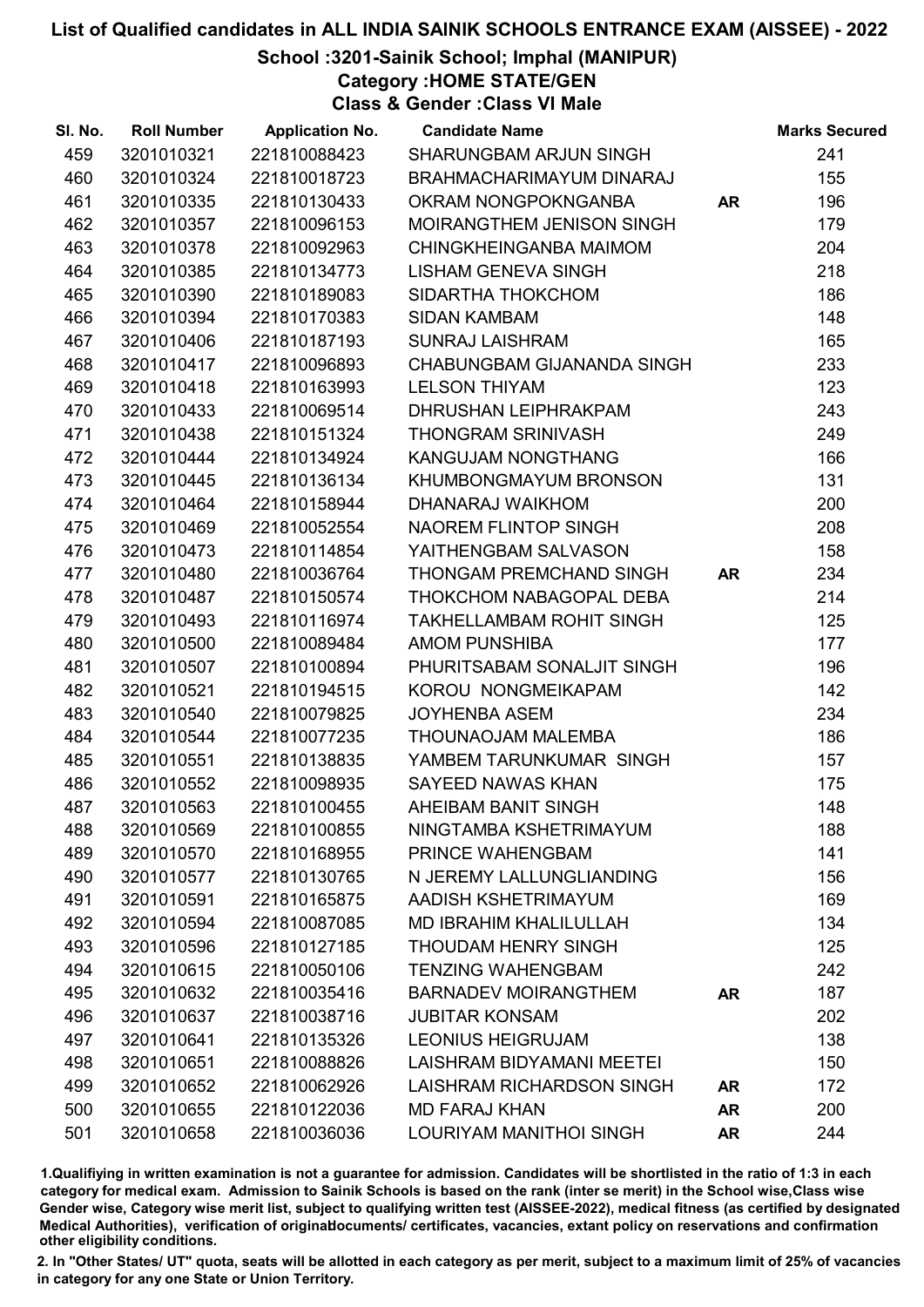School :3201-Sainik School; Imphal (MANIPUR)

Category :HOME STATE/GEN

Class & Gender :Class VI Male

| SI. No. | <b>Roll Number</b> | <b>Application No.</b> | <b>Candidate Name</b>          |           | <b>Marks Secured</b> |
|---------|--------------------|------------------------|--------------------------------|-----------|----------------------|
| 502     | 3201010660         | 221810004136           | PAIKHOMBA KHOISNAM             |           | 136                  |
| 503     | 3201010663         | 221810170536           | YUKVASH OKRAM                  |           | 196                  |
| 504     | 3201010665         | 221810068636           | <b>LEICHOMBAM LINGJEN</b>      |           | 179                  |
| 505     | 3201010678         | 221810135446           | SAGOLSEM PAMHEIBA SINGH        |           | 185                  |
| 506     | 3201010679         | 221810156746           | MC ONE SOIBAM                  |           | 160                  |
| 507     | 3201010684         | 221810187056           | <b>HIJAM ARTISON MEITEI</b>    |           | 139                  |
| 508     | 3201010686         | 221810131756           | LAIRENJAM SHASHIKANTA SINGH    |           | 252                  |
| 509     | 3201010688         | 221810068856           | NONGTHOMBAM SIDHART SINGH      |           | 121                  |
| 510     | 3201010704         | 221810193076           | <b>SM ARHAAN</b>               |           | 136                  |
| 511     | 3201010707         | 221810151376           | KARAM KOROULEMBA               |           | 206                  |
| 512     | 3201010726         | 221810151786           | <b>ANDREW YUMNAM</b>           |           | 161                  |
| 513     | 3201010733         | 221810140696           | NICHOLAS SOIBAM                |           | 137                  |
| 514     | 3201010737         | 221810197896           | <b>MILLIONAIRE MEITEI</b>      |           | 134                  |
| 515     | 3201010745         | 221810191307           | MAYANGLAMBAM ALEX MEITEI       | <b>AR</b> | 128                  |
| 516     | 3201010755         | 221810124117           | <b>MANGAL THINGUJAM</b>        |           | 126                  |
| 517     | 3201010758         | 221810169217           | <b>SYED ARASH</b>              |           | 134                  |
| 518     | 3201010759         | 221810041417           | PINTU NAOREM                   |           | 156                  |
| 519     | 3201010762         | 221810041817           | LAMJINGBA LOUSHAMBAM           |           | 228                  |
| 520     | 3201010774         | 221810133527           | KANGLEINGAMBA CHAPHAMAYUM      |           | 164                  |
| 521     | 3201010775         | 221810046527           | <b>HEISNAM NECTAR MANGANG</b>  |           | 239                  |
| 522     | 3201020014         | 221810132737           | HARRY TOURANGBAM               |           | 149                  |
| 523     | 3201020016         | 221810071937           | DHYANJIT NONGMEIKAPAM          |           | 140                  |
| 524     | 3201020020         | 221810173147           | <b>MONGJAM ROBARTSANA</b>      |           | 131                  |
| 525     | 3201020024         | 221810149647           | <b>KELIVIN LAISHRAM</b>        | <b>AR</b> | 248                  |
| 526     | 3201020028         | 221810139357           | YOIHENBA ANGOM                 |           | 148                  |
| 527     | 3201020060         | 221810127877           | <b>LANGPOKLAKPAM VIVIAN</b>    |           | 195                  |
| 528     | 3201020066         | 221810129387           | <b>CHINGTHAM MALEMNGANBA</b>   |           | 127                  |
| 529     | 3201020073         | 221810134397           | <b>JONATHAN MAYENGBAM</b>      |           | 196                  |
| 530     | 3201020076         | 221810056597           | <b>HAOBIJAM SWEDHISH SINGH</b> | <b>AR</b> | 211                  |
| 531     | 3201020077         | 221810100897           | KHUNDRAKPAM CLINTON SINGH      |           | 127                  |
| 532     | 3201020086         | 221810079208           | KOROU AHONGSHANGBAM            |           | 228                  |
| 533     | 3201020087         | 221810133308           | YOGESH BACHASPATI              |           | 158                  |
| 534     | 3201020101         | 221810075618           | ROSHAN KHUNDRAKPAM             |           | 217                  |
| 535     | 3201020117         | 221810124038           | <b>THOKCHOM MALEMNGANBA</b>    |           | 171                  |
| 536     | 3201020120         | 221810035138           | <b>KESHRAJ THONGRAM</b>        | AR        | 191                  |
| 537     | 3201020130         | 221810050148           | THOKCHOM VIVEKANAND SINGH      |           | 159                  |
| 538     | 3201020167         | 221810045088           | <b>VIKASH LAMBAMAYUM</b>       |           | 150                  |
| 539     | 3201020190         | 221810159209           | <b>BM RAKIB</b>                |           | 232                  |
| 540     | 3201020198         | 221810168909           | ARUSH KHUNDONGBAM              |           | 223                  |
| 541     | 3201020211         | 221810158329           | NAIROIBAM PRASHANTA SINGH      |           | 186                  |
| 542     | 3201020216         | 221810083729           | <b>TONJAM SUSHMIT SINGH</b>    |           | 123                  |
| 543     | 3201020223         | 221810039539           | <b>WAIKHOM GHANARAJ</b>        |           | 198                  |
| 544     | 3201020224         | 221810135739           | <b>MANIMATUM LAISHRAM</b>      |           | 162                  |

1.Qualifiying in written examination is not a guarantee for admission. Candidates will be shortlisted in the ratio of 1:3 in each category for medical exam. Admission to Sainik Schools is based on the rank (inter se merit) in the School wise,Class wise Gender wise, Category wise merit list, subject to qualifying written test (AISSEE-2022), medical fitness (as certified by designated Medical Authorities), verification of originablocuments/ certificates, vacancies, extant policy on reservations and confirmation other eligibility conditions.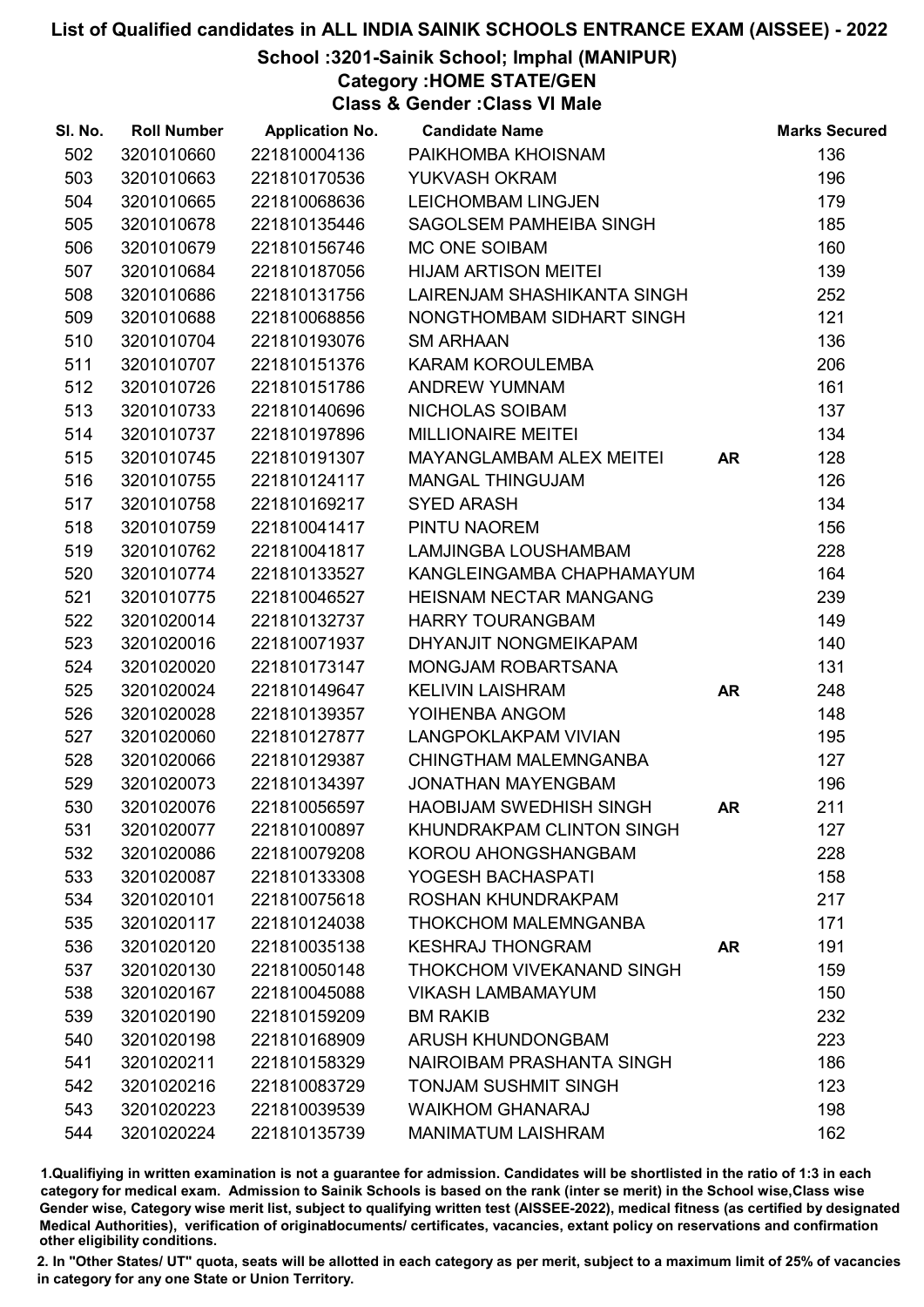### School :3201-Sainik School; Imphal (MANIPUR)

Category :HOME STATE/GEN

Class & Gender :Class VI Male

| SI. No. | <b>Roll Number</b> | <b>Application No.</b> | <b>Candidate Name</b>      |           | <b>Marks Secured</b> |
|---------|--------------------|------------------------|----------------------------|-----------|----------------------|
| 545     | 3201020227         | 221810053939           | <b>HARRY IROM</b>          |           | 267                  |
| 546     | 3201020236         | 221810092849           | PUNSHIBA SINAM             |           | 171                  |
| 547     | 3201020246         | 221810072459           | <b>BURSAR LAISHRAM</b>     |           | 176                  |
| 548     | 3201020259         | 221810101469           | ANDYSANA RAJKUMAR          |           | 154                  |
| 549     | 3201020264         | 221810046969           | PRITHIBIRAJ NINGOMBAM      |           | 208                  |
| 550     | 3201020271         | 221810086379           | RAJ KUMAR BANKER           |           | 121                  |
| 551     | 3201020274         | 221810038779           | TAKHELLAMBAM GALEN         |           | 143                  |
| 552     | 3201020283         | 221810075689           | MAYENGBAM HAYINBA HUMANIST |           | 175                  |
| 553     | 3201020288         | 221810068099           | YAIKHOM NEWTON SINGH       |           | 198                  |
| 554     | 3201020289         | 221810062199           | YUMNAM BRAKEN SINGH        |           | 222                  |
| 555     | 3201020291         | 221810034299           | HARSH KHABA KHURAIJAM      |           | 153                  |
| 556     | 3201020293         | 221810071599           | <b>BULLION LAISHRAM</b>    |           | 150                  |
| 557     | 3402010033         | 221810029558           | FATHOUBA CHANAM            | <b>AR</b> | 163                  |
| 558     | 3501010035         | 221810090271           | <b>MD ASIF KHAN</b>        |           | 132                  |
| 559     | 3901020331         | 221810121448           | <b>SHAKTI GURUNG</b>       | <b>AR</b> | 265                  |

1.Qualifiying in written examination is not a guarantee for admission. Candidates will be shortlisted in the ratio of 1:3 in each category for medical exam. Admission to Sainik Schools is based on the rank (inter se merit) in the School wise,Class wise Gender wise, Category wise merit list, subject to qualifying written test (AISSEE-2022), medical fitness (as certified by designated Medical Authorities), verification of originablocuments/ certificates, vacancies, extant policy on reservations and confirmation other eligibility conditions.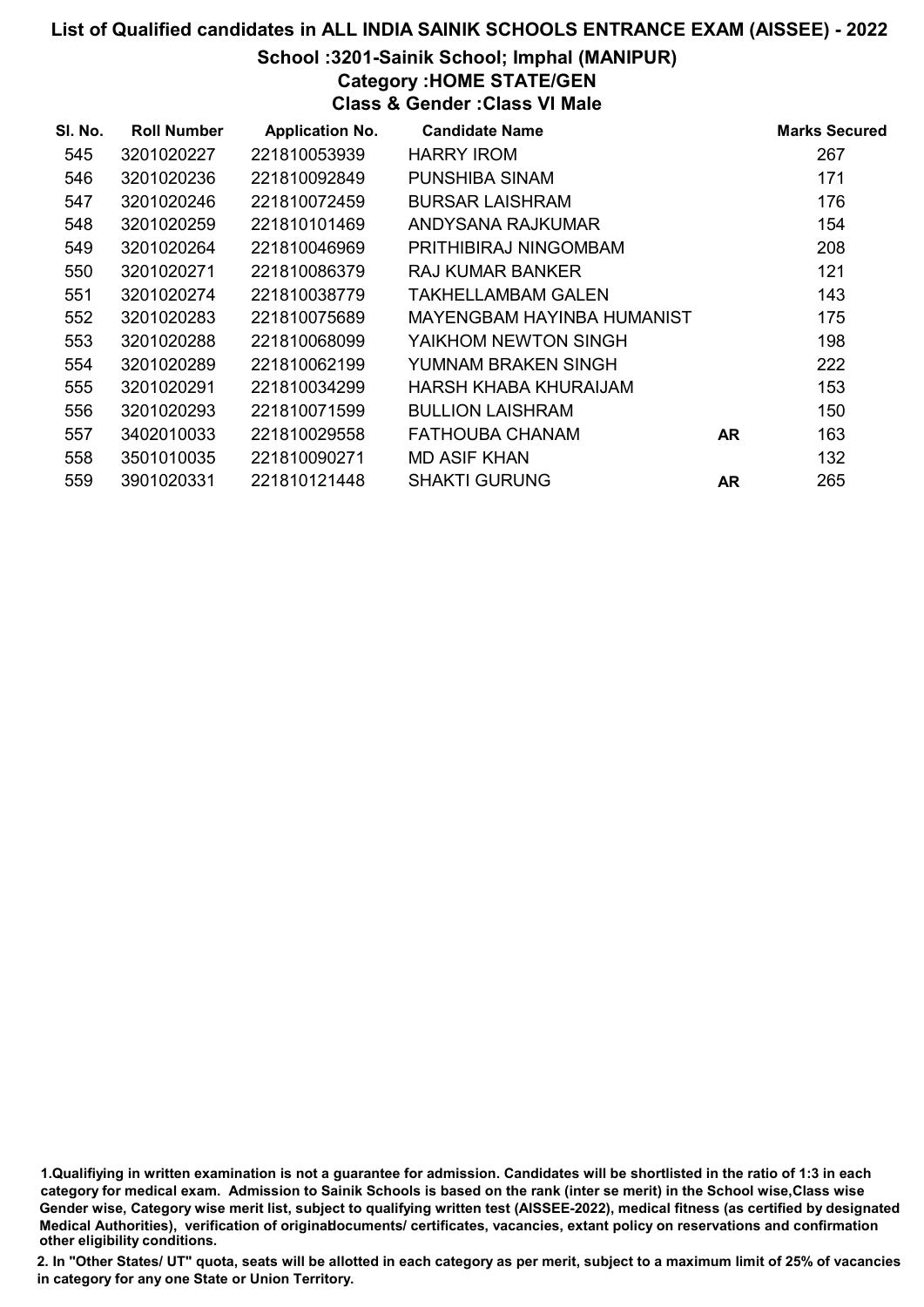#### School :3201-Sainik School; Imphal (MANIPUR) Category :OTHER STATE/SC

Class & Gender :Class VI Male

| SI. No. | <b>Roll Number</b> | <b>Application No.</b> | <b>Candidate Name</b> |    | <b>Marks Secured</b> |
|---------|--------------------|------------------------|-----------------------|----|----------------------|
| 560     | 1502010415         | 221810027038           | <b>GOPAL KUMAR</b>    |    | 105                  |
| 561     | 1505010951         | 221810134067           | <b>DHRAM KUMAR</b>    |    | 170                  |
| 562     | 1511020234         | 221810090212           | <b>SAURABH RANJAN</b> |    | 159                  |
| 563     | 3201010477         | 221810016564           | NEHANT CHAPATA        | AR | 44                   |
| 564     | 4301010023         | 221810042472           | DEEP DAS              |    | 123                  |
| 565     | 4401020122         | 221810194303           | AMAN KUMAR MAHAUR     |    | 92                   |
| 566     | 4502020816         | 221810140437           | <b>GRISHAM RAJ</b>    |    | 154                  |

<sup>1.</sup>Qualifiying in written examination is not a guarantee for admission. Candidates will be shortlisted in the ratio of 1:3 in each category for medical exam. Admission to Sainik Schools is based on the rank (inter se merit) in the School wise,Class wise Gender wise, Category wise merit list, subject to qualifying written test (AISSEE-2022), medical fitness (as certified by designated Medical Authorities), verification of originablocuments/ certificates, vacancies, extant policy on reservations and confirmation other eligibility conditions.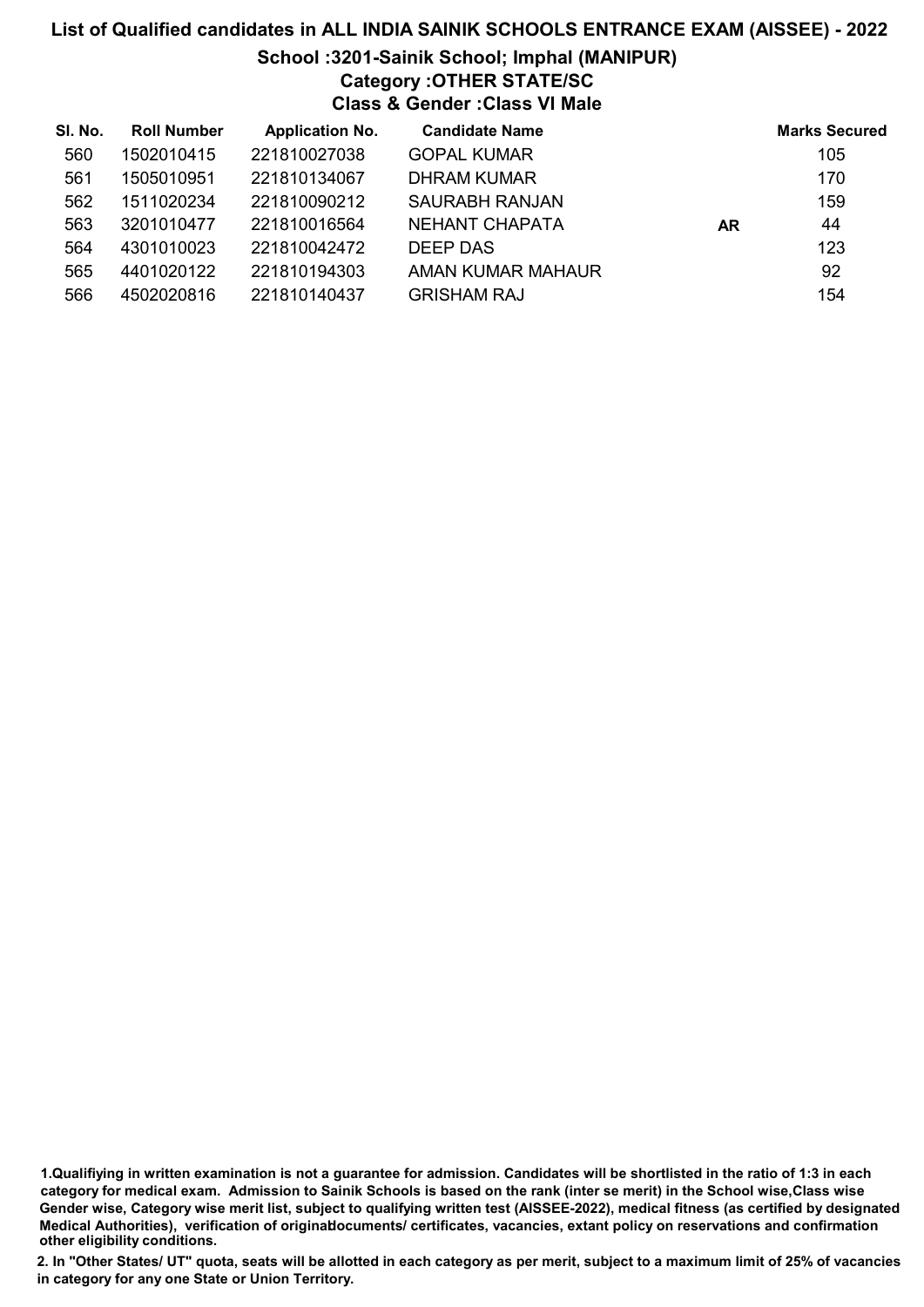## List of Qualified candidates in ALL INDIA SAINIK SCHOOLS ENTRANCE EXAM (AISSEE) - 2022 School :3201-Sainik School; Imphal (MANIPUR) Category :OTHER STATE/ST

Class & Gender :Class VI Male

| SI. No. | <b>Roll Number</b> | <b>Application No.</b> | <b>Candidate Name</b>   |           | <b>Marks Secured</b> |
|---------|--------------------|------------------------|-------------------------|-----------|----------------------|
| 567     | 1301010021         | 221810001150           | PASSANG WANGCHU KHOCHY  |           | 159                  |
| 568     | 3503010001         | 221810067940           | <b>MANSON DEBBARMA</b>  | <b>AR</b> | 145                  |
| 569     | 4301010020         | 221810053302           | AHOUJ CHAKMA            |           | 92                   |
| 570     | 4301010037         | 221810146846           | SAMUEL LALDUSAK THLUKTE |           | 123                  |
| 571     | 4301010044         | 221810058438           | CHINAB JAMATIA          |           | 122                  |
| 572     | 4406030321         | 221810165408           | AKSH                    |           | 203                  |

1.Qualifiying in written examination is not a guarantee for admission. Candidates will be shortlisted in the ratio of 1:3 in each category for medical exam. Admission to Sainik Schools is based on the rank (inter se merit) in the School wise,Class wise Gender wise, Category wise merit list, subject to qualifying written test (AISSEE-2022), medical fitness (as certified by designated Medical Authorities), verification of originablocuments/ certificates, vacancies, extant policy on reservations and confirmation other eligibility conditions.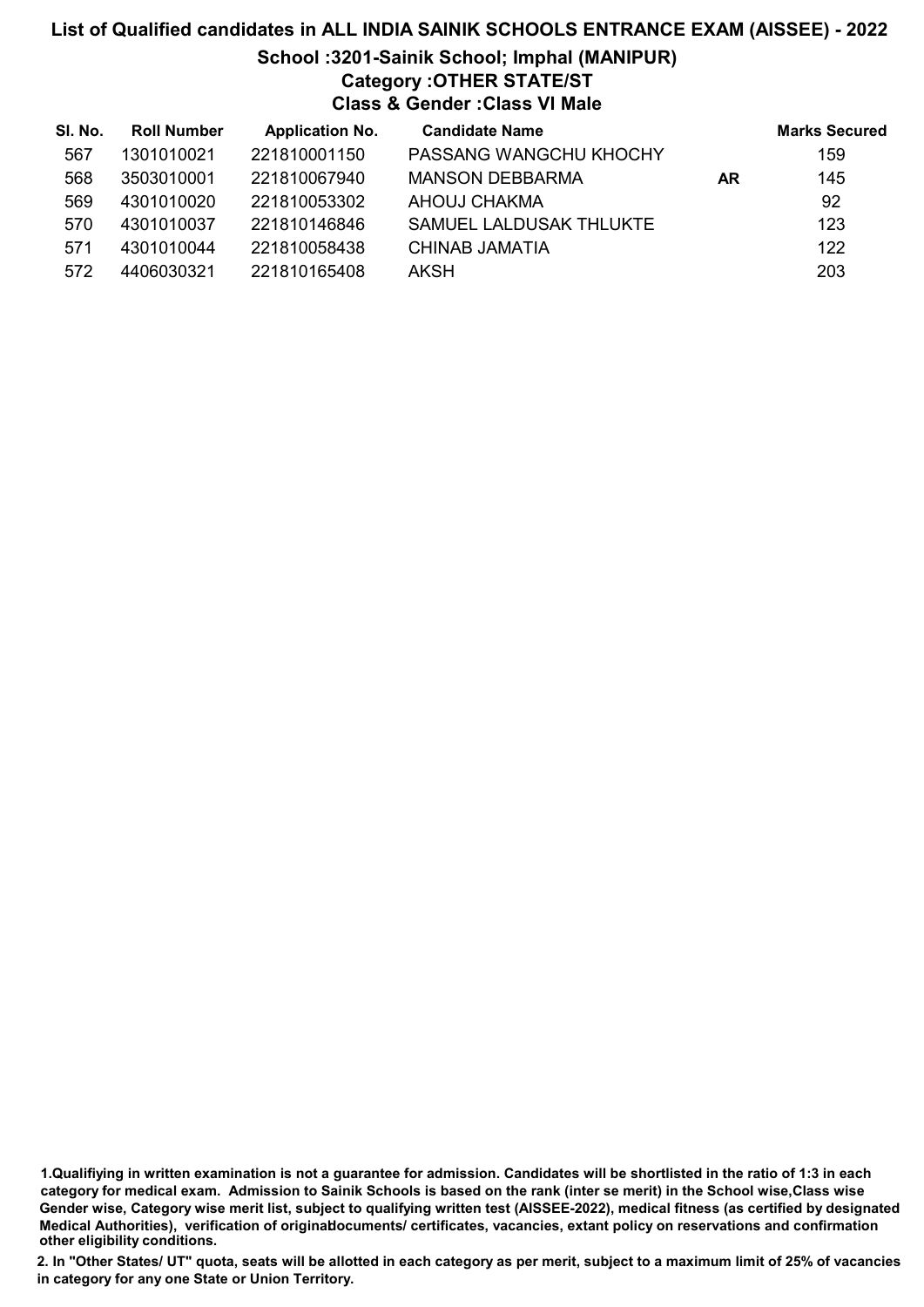#### School :3201-Sainik School; Imphal (MANIPUR)

Category :OTHER STATE/OBC

Class & Gender :Class VI Male

| SI. No. | <b>Roll Number</b> | <b>Application No.</b> | <b>Candidate Name</b>     |           | <b>Marks Secured</b> |
|---------|--------------------|------------------------|---------------------------|-----------|----------------------|
| 573     | 1301010420         | 221810126719           | M. AMARJEET SINGH         |           | 132                  |
| 574     | 1501010286         | 221810176840           | <b>PRIYES KUMAR</b>       |           | 186                  |
| 575     | 1502010219         | 221810027040           | <b>ASHISH KUMAR</b>       |           | 155                  |
| 576     | 1502010226         | 221810079760           | <b>AKASH GUPTA</b>        |           | 212                  |
| 577     | 1505010551         | 221810062831           | <b>KISHAN KUMAR</b>       |           | 131                  |
| 578     | 1505010952         | 221810186267           | RISHABH ARNAV RAJ         |           | 145                  |
| 579     | 1505010998         | 221810116028           | <b>NAMAN KUMAR</b>        |           | 219                  |
| 580     | 1506010033         | 221810111770           | <b>AKASH KUMAR</b>        |           | 221                  |
| 581     | 1506010133         | 221810111813           | <b>ANKIT KUMAR</b>        |           | 235                  |
| 582     | 1506010313         | 221810111746           | PRIYANSHU KUMAR           |           | 189                  |
| 583     | 1506010318         | 221810111856           | DHANANJAY KUSHWAHA        |           | 220                  |
| 584     | 1510010261         | 221810054105           | <b>MANTU KUMAR</b>        |           | 125                  |
| 585     | 1511020150         | 221810098631           | <b>DEEPAK KUMAR</b>       |           | 232                  |
| 586     | 1511020477         | 221810112214           | <b>AMIT RAJ</b>           |           | 201                  |
| 587     | 1511020514         | 221810161244           | <b>SHIVAM KUMAR</b>       |           | 120                  |
| 588     | 1511030075         | 221810151245           | <b>ADITYA RAJ</b>         |           | 202                  |
| 589     | 1511030222         | 221810110756           | <b>AVINASH KUMAR</b>      |           | 188                  |
| 590     | 1511030232         | 221810114366           | PRIYANSHU KUMAR           |           | 259                  |
| 591     | 1512010169         | 221810037934           | <b>ROCKY KUMAR</b>        |           | 250                  |
| 592     | 1512020125         | 221810098685           | <b>AKSHAT RAJ</b>         |           | 207                  |
| 593     | 1512020148         | 221810104156           | <b>AYUSH RAJ</b>          |           | 197                  |
| 594     | 1513010154         | 221810144623           | YASH RAJ VERMA            |           | 169                  |
| 595     | 1513020200         | 221810175607           | <b>ROUSHAN KUMAR</b>      |           | 124                  |
| 596     | 2001030446         | 221810174251           | NINGOMBAM KOROU NGANBA    |           | 124                  |
| 597     | 2604010003         | 221810095730           | ARYAN ARYA                |           | 231                  |
| 598     | 2604010067         | 221810123951           | <b>RAJNISH RAJ</b>        |           | 223                  |
| 599     | 3002020252         | 221810060205           | UTTAM DHAKAD              |           | 175                  |
| 600     | 3201010647         | 221810076626           | <b>PRINCE KUMAR</b>       |           | 146                  |
| 601     | 3503010003         | 221810077153           | <b>VIVEK LAMICHHANE</b>   | AR        | 145                  |
| 602     | 3904020067         | 221810150601           | <b>PRINC</b>              |           | 165                  |
| 603     | 3904041131         | 221810183859           | <b>ANIKET CHOUDHARY</b>   | <b>AR</b> | 176                  |
| 604     | 3905010068         | 221810064250           | <b>RANBEER YADAV</b>      |           | 231                  |
| 605     | 3905020086         | 221810068262           | <b>LOVEKUSH GURJAR</b>    |           | 144                  |
| 606     | 3905020126         | 221810121092           | <b>ANSHUL KUMAR</b>       |           | 185                  |
| 607     | 3905020177         | 221810109723           | <b>PRASHANT</b>           |           | 136                  |
| 608     | 3905030050         | 221810067807           | <b>SHUBHAM YADAV</b>      |           | 136                  |
| 609     | 3905050054         | 221810059844           | <b>SHIVAM KUMAR YADAV</b> |           | 166                  |
| 610     | 3905050211         | 221810000956           | <b>SUMIT YADAV</b>        | <b>AR</b> | 132                  |
| 611     | 4301010027         | 221810040682           | L. ABHIGYAN SHARMA        |           | 195                  |
| 612     | 4405010001         | 221810153100           | <b>AMAN KUMAR YADAV</b>   |           | 240                  |
| 613     | 4405020097         | 221810076195           | <b>HIMANSHU VERMA</b>     |           | 203                  |
| 614     | 4405020281         | 221810130158           | DHIRAJ KUMAR YADAV        |           | 131                  |
| 615     | 4406020151         | 221810042181           | <b>ROKI BHATI</b>         | <b>AR</b> | 147                  |

1.Qualifiying in written examination is not a guarantee for admission. Candidates will be shortlisted in the ratio of 1:3 in each category for medical exam. Admission to Sainik Schools is based on the rank (inter se merit) in the School wise,Class wise Gender wise, Category wise merit list, subject to qualifying written test (AISSEE-2022), medical fitness (as certified by designated Medical Authorities), verification of originablocuments/ certificates, vacancies, extant policy on reservations and confirmation other eligibility conditions.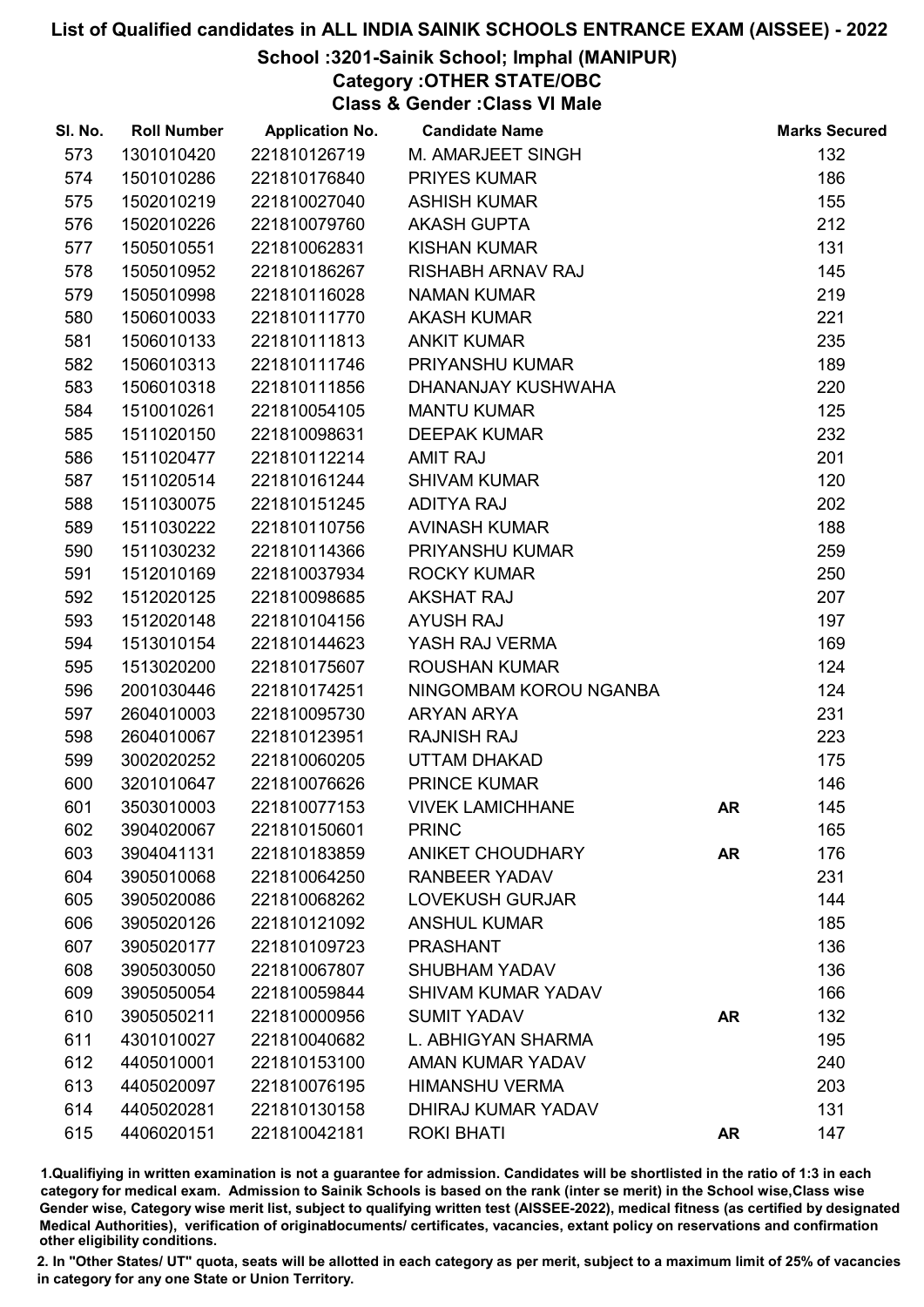## List of Qualified candidates in ALL INDIA SAINIK SCHOOLS ENTRANCE EXAM (AISSEE) - 2022 School :3201-Sainik School; Imphal (MANIPUR) Category :OTHER STATE/OBC Class & Gender :Class VI Male

| SI. No. | <b>Roll Number</b> | <b>Application No.</b> | Candidate Name | <b>Marks Secured</b> |
|---------|--------------------|------------------------|----------------|----------------------|
| 616     | 4409010528         | 221810165461           | <b>NFFRAV</b>  | 246                  |
| 617     | 4411010098         | 221810065781           | SANI           | 249                  |

<sup>1.</sup>Qualifiying in written examination is not a guarantee for admission. Candidates will be shortlisted in the ratio of 1:3 in each category for medical exam. Admission to Sainik Schools is based on the rank (inter se merit) in the School wise,Class wise Gender wise, Category wise merit list, subject to qualifying written test (AISSEE-2022), medical fitness (as certified by designated Medical Authorities), verification of originablocuments/ certificates, vacancies, extant policy on reservations and confirmation other eligibility conditions.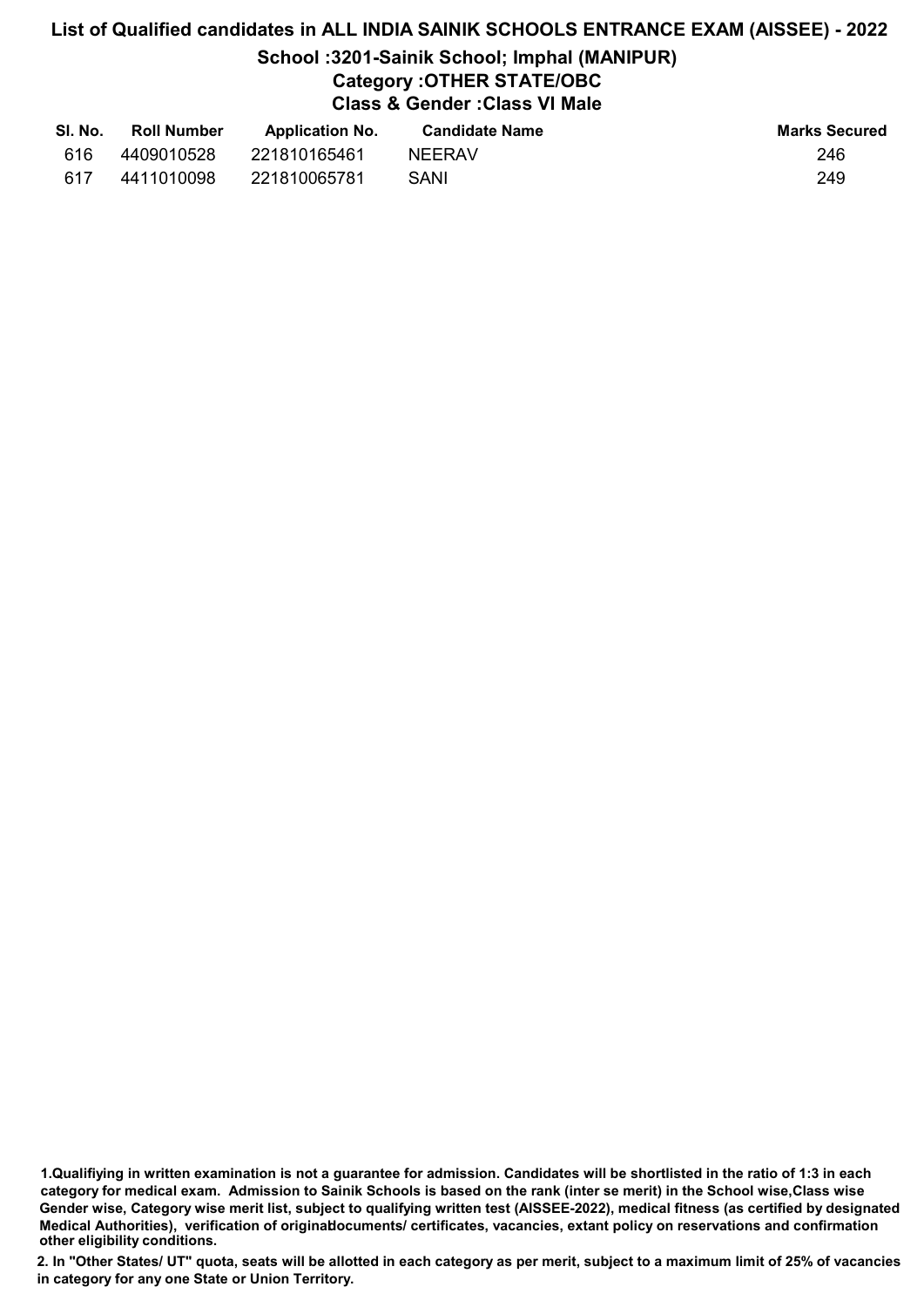## School :3201-Sainik School; Imphal (MANIPUR)

Category :OTHER STATE/DEF

Class & Gender :Class VI Male

| SI. No. | <b>Roll Number</b> | <b>Application No.</b> | <b>Candidate Name</b> | <b>Marks Secured</b> |
|---------|--------------------|------------------------|-----------------------|----------------------|
| 618     | 1511020099         | 221810052090           | <b>ANKIT RAJ</b>      | 248                  |
| 619     | 3002020194         | 221810113154           | <b>RITIK RAJ</b>      | 188                  |
| 620     | 3110020382         | 221810037738           | ARNAV NAVNATH GOLE    | 140                  |
| 621     | 3201020180         | 221810111098           | ROMAAN ALI            | 138                  |
| 622     | 3905020380         | 221810070094           | <b>ANEK</b>           | 152                  |
| 623     | 3905060176         | 221810047299           | <b>BIRAT SINGH</b>    | 201                  |
| 624     | 4411010369         | 221810112966           | AJHRUDDIN KHAN        | 121                  |
| 625     | 4604010047         | 221810080260           | KUSHAL BHATTARAI      | 156                  |

1.Qualifiying in written examination is not a guarantee for admission. Candidates will be shortlisted in the ratio of 1:3 in each category for medical exam. Admission to Sainik Schools is based on the rank (inter se merit) in the School wise,Class wise Gender wise, Category wise merit list, subject to qualifying written test (AISSEE-2022), medical fitness (as certified by designated Medical Authorities), verification of originablocuments/ certificates, vacancies, extant policy on reservations and confirmation other eligibility conditions.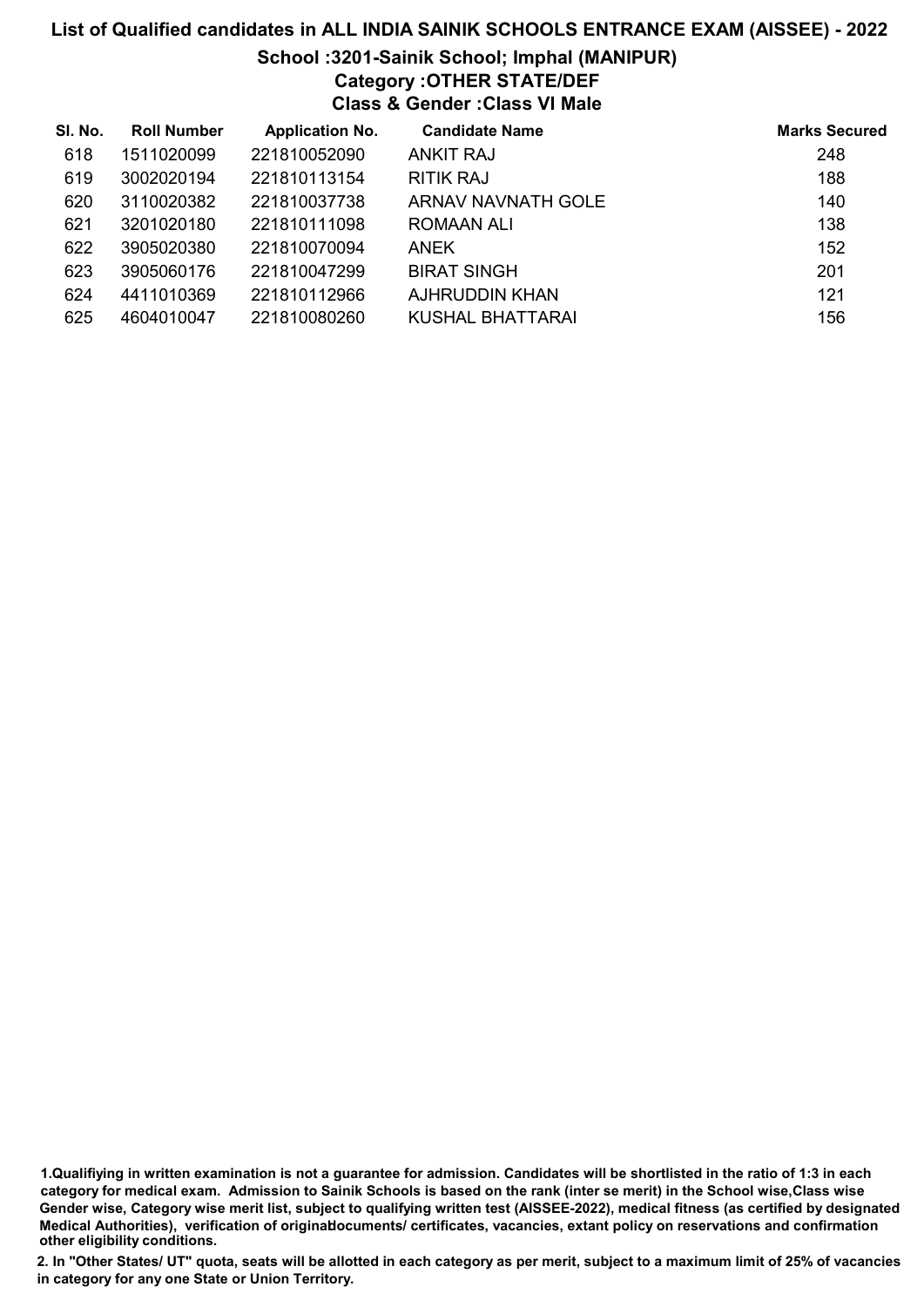#### School :3201-Sainik School; Imphal (MANIPUR)

Category :OTHER STATE/GEN Class & Gender :Class VI Male

| SI. No. | <b>Roll Number</b> | <b>Application No.</b> | <b>Candidate Name</b>     |           | <b>Marks Secured</b> |
|---------|--------------------|------------------------|---------------------------|-----------|----------------------|
| 626     | 1504010011         | 221810166340           | <b>HARSH MISHRA</b>       |           | 122                  |
| 627     | 1505010956         | 221810020077           | <b>HARSHIT RAJ</b>        |           | 176                  |
| 628     | 1507010297         | 221810185912           | <b>MOHIT RAJ</b>          |           | 125                  |
| 629     | 1507010350         | 221810021325           | <b>ABINAV KUMAR</b>       |           | 237                  |
| 630     | 1509010086         | 221810154702           | <b>DIVYANSHU KUMAR</b>    |           | 179                  |
| 631     | 1509020382         | 221810165217           | <b>BIRAJ</b>              |           | 157                  |
| 632     | 1509040008         | 221810151616           | <b>PRINCE KUMAR</b>       |           | 179                  |
| 633     | 1510030138         | 221810170675           | <b>KUNAL KUMAR</b>        |           | 266                  |
| 634     | 1510030169         | 221810181726           | <b>SHAHIL KUMAR</b>       |           | 170                  |
| 635     | 1511020027         | 221810132220           | <b>HARSH ANAND</b>        |           | 210                  |
| 636     | 1511020160         | 221810123641           | <b>SONU KUMAR</b>         |           | 152                  |
| 637     | 1511020492         | 221810096524           | PRITAM KUMAR              |           | 178                  |
| 638     | 1511040433         | 221810115949           | <b>SUMAN SAURAV</b>       |           | 257                  |
| 639     | 1511050096         | 221810051082           | <b>SUNDRAM KUMAR</b>      |           | 205                  |
| 640     | 1512010005         | 221810132710           | <b>KUMAR ADITYA</b>       |           | 152                  |
| 641     | 1512020061         | 221810143963           | <b>SARTHAK VATS</b>       |           | 181                  |
| 642     | 1514010002         | 221810130210           | <b>JAIKRIT SINGH</b>      |           | 246                  |
| 643     | 2001030570         | 221810031275           | <b>TUSHAR TYAGI</b>       |           | 163                  |
| 644     | 2001060256         | 221810068847           | LAMYANBA MAYANGLAMBAM     |           | 135                  |
| 645     | 2303050465         | 221810043303           | <b>ASHISH SINGH</b>       |           | 134                  |
| 646     | 3002020651         | 221810049158           | <b>MRATYUNJAY DWIVEDI</b> |           | 227                  |
| 647     | 3114020325         | 221810087533           | SHREYASH KALIDAS MAHADIK  |           | 121                  |
| 648     | 3201010251         | 221810022252           | <b>ADARSH SHANDIL</b>     | <b>AR</b> | 120                  |
| 649     | 3201010307         | 221810008803           | <b>AKSHIT TYAGI</b>       | <b>AR</b> | 121                  |
| 650     | 3201010609         | 221810027995           | <b>GOURAV SHARMA</b>      | <b>AR</b> | 121                  |
| 651     | 3201010674         | 221810049246           | <b>AYUSH RAJ</b>          | <b>AR</b> | 127                  |
| 652     | 3201020079         | 221810129997           | <b>PRANSU KUMAR</b>       | <b>AR</b> | 154                  |
| 653     | 3904040985         | 221810091358           | <b>ABHIRAJ KUMAR</b>      |           | 202                  |
| 654     | 3905010056         | 221810128040           | <b>AVIRAJ KUMAR SINGH</b> |           | 231                  |
| 655     | 3905010164         | 221810067721           | RAJVEER SINGH             |           | 209                  |
| 656     | 3905010202         | 221810127251           | <b>JATIN SIKARWAR</b>     |           | 208                  |
| 657     | 3905030189         | 221810088718           | <b>ARYAN</b>              |           | 142                  |
| 658     | 4301010031         | 221810038144           | <b>MOULIK SHARMA</b>      |           | 144                  |
| 659     | 4301010033         | 221810146294           | <b>VEDANTA MUNSI</b>      |           | 223                  |
| 660     | 4401020270         | 221810020664           | <b>NAMAN SINGH KUNTAL</b> |           | 208                  |
| 661     | 4401020487         | 221810103817           | YASH SHARMA               |           | 233                  |
| 662     | 4401020536         | 221810022187           | <b>BHANU PRATAP SINGH</b> |           | 175                  |

1.Qualifiying in written examination is not a guarantee for admission. Candidates will be shortlisted in the ratio of 1:3 in each category for medical exam. Admission to Sainik Schools is based on the rank (inter se merit) in the School wise,Class wise Gender wise, Category wise merit list, subject to qualifying written test (AISSEE-2022), medical fitness (as certified by designated Medical Authorities), verification of originablocuments/ certificates, vacancies, extant policy on reservations and confirmation other eligibility conditions.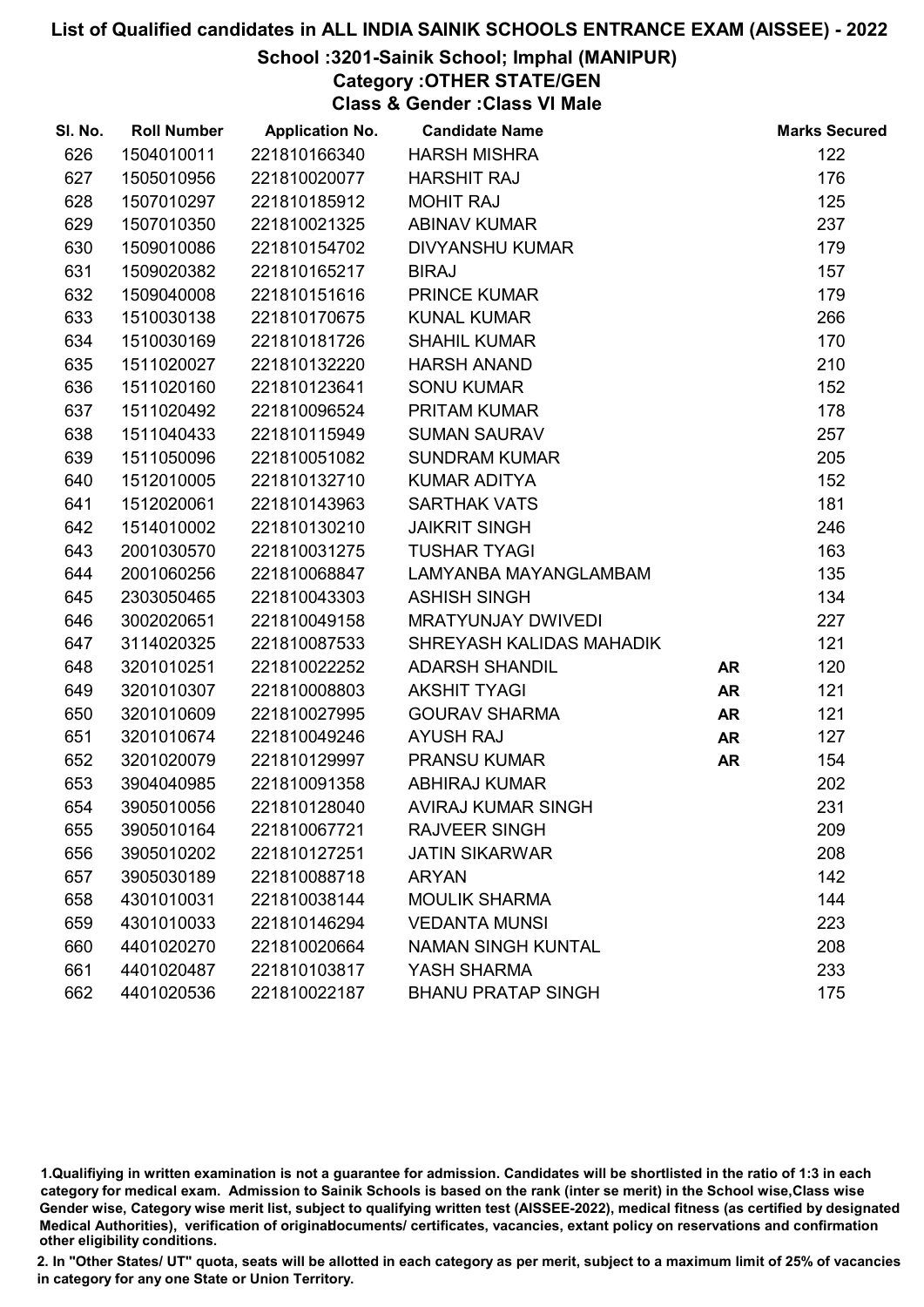School :3201-Sainik School; Imphal (MANIPUR)

Category :HOME STATE/SC

Class & Gender :Class VI Female

| SI. No. | <b>Roll Number</b> | <b>Application No.</b> | <b>Candidate Name</b>         |           | <b>Marks Secured</b> |
|---------|--------------------|------------------------|-------------------------------|-----------|----------------------|
| 663     | 3201010006         | 221810161600           | YUMLEMBAM RYLOLYN             |           | 145                  |
| 664     | 3201010027         | 221810104320           | THOKCHOM SANATHOI DEVI        |           | 191                  |
| 665     | 3201010056         | 221810053250           | MAYANGLAMBAM NILBA DEVI       |           | 142                  |
| 666     | 3201010209         | 221810165391           | LINTHOINGAMBI USHAM           |           | 63                   |
| 667     | 3201010257         | 221810054952           | LEICHOMBAM BENJUM DEVI        |           | 179                  |
| 668     | 3201010310         | 221810046413           | <b>NISHITA NAOREM</b>         |           | 185                  |
| 669     | 3201010350         | 221810125943           | REEYA MAYANGLAMBAM            |           | 176                  |
| 670     | 3201010397         | 221810034583           | NINGTHOUJAM NGANTHOI DEVI     | CG        | 216                  |
| 671     | 3201010402         | 221810195883           | <b>LINTHOI PUKHRAMBAM</b>     |           | 183                  |
| 672     | 3201010416         | 221810091893           | <b>NAOREM LANGLEN DEVI</b>    |           | 128                  |
| 673     | 3201010426         | 221810174014           | NONGMAITHEM SHALINI DEVI      |           | 141                  |
| 674     | 3201010482         | 221810149964           | <b>ANGOM LINA</b>             |           | 129                  |
| 675     | 3201010506         | 221810056694           | NINGTHOUJAM DIPASHREE DEVI    |           | 120                  |
| 676     | 3201010584         | 221810160375           | YENGKHOM LINTHOI CHANU        |           | 127                  |
| 677     | 3201010606         | 221810167495           | <b>KHANGEMBAM BELICIA</b>     |           | 101                  |
| 678     | 3201010646         | 221810039526           | NAOREM ANAMIKA DEVI           |           | 113                  |
| 679     | 3201010661         | 221810162336           | YENGKHOM SAINTCYNA CHANU      |           | 134                  |
| 680     | 3201010708         | 221810128576           | ANGOM SUNDAYROSE DEVI         |           | 141                  |
| 681     | 3201010710         | 221810071876           | PUKHRAMBAM DIANA DEVI         |           | 177                  |
| 682     | 3201010721         | 221810093486           | NAOREM HARIPRIYA DEVI         |           | 191                  |
| 683     | 3201010736         | 221810102896           | <b>LEICHOMBAM PREETY DEVI</b> |           | 169                  |
| 684     | 3201010772         | 221810040527           | YUMKHAIBAM SONAKSHI DEVI      | <b>AR</b> | 151                  |
| 685     | 3201020031         | 221810070657           | <b>SALAM NIVIA DEVI</b>       |           | 165                  |
| 686     | 3201020099         | 221810154418           | SARANGTHEM KRITINA CHANU      |           | 143                  |
| 687     | 3201020105         | 221810146228           | NICOLE MAYANGLAMBAM           |           | 188                  |
| 688     | 3201020113         | 221810104928           | KSHETRIMAYUM CHRISTINA DEVI   |           | 113                  |
| 689     | 3201020133         | 221810057648           | NAOREM NANAO DEVI             | <b>AR</b> | 204                  |
| 690     | 3201020150         | 221810142668           | <b>NGANGBAM ROSHINI DEVI</b>  |           | 136                  |
| 691     | 3201020195         | 221810141709           | MAYANGLAMBAM VENSIKA DEVI     |           | 124                  |
| 692     | 3201020233         | 221810108749           | <b>NAOREM CHURSHI DEVI</b>    |           | 234                  |
| 693     | 3201020235         | 221810030849           | LAIMAYUM VICTORIA CHANU       |           | 114                  |
| 694     | 3201020275         | 221810068779           | KSHETRIMAYUM KRITINA DEVI     |           | 142                  |
|         |                    |                        |                               |           |                      |

<sup>1.</sup>Qualifiying in written examination is not a guarantee for admission. Candidates will be shortlisted in the ratio of 1:3 in each category for medical exam. Admission to Sainik Schools is based on the rank (inter se merit) in the School wise,Class wise Gender wise, Category wise merit list, subject to qualifying written test (AISSEE-2022), medical fitness (as certified by designated Medical Authorities), verification of originablocuments/ certificates, vacancies, extant policy on reservations and confirmation other eligibility conditions.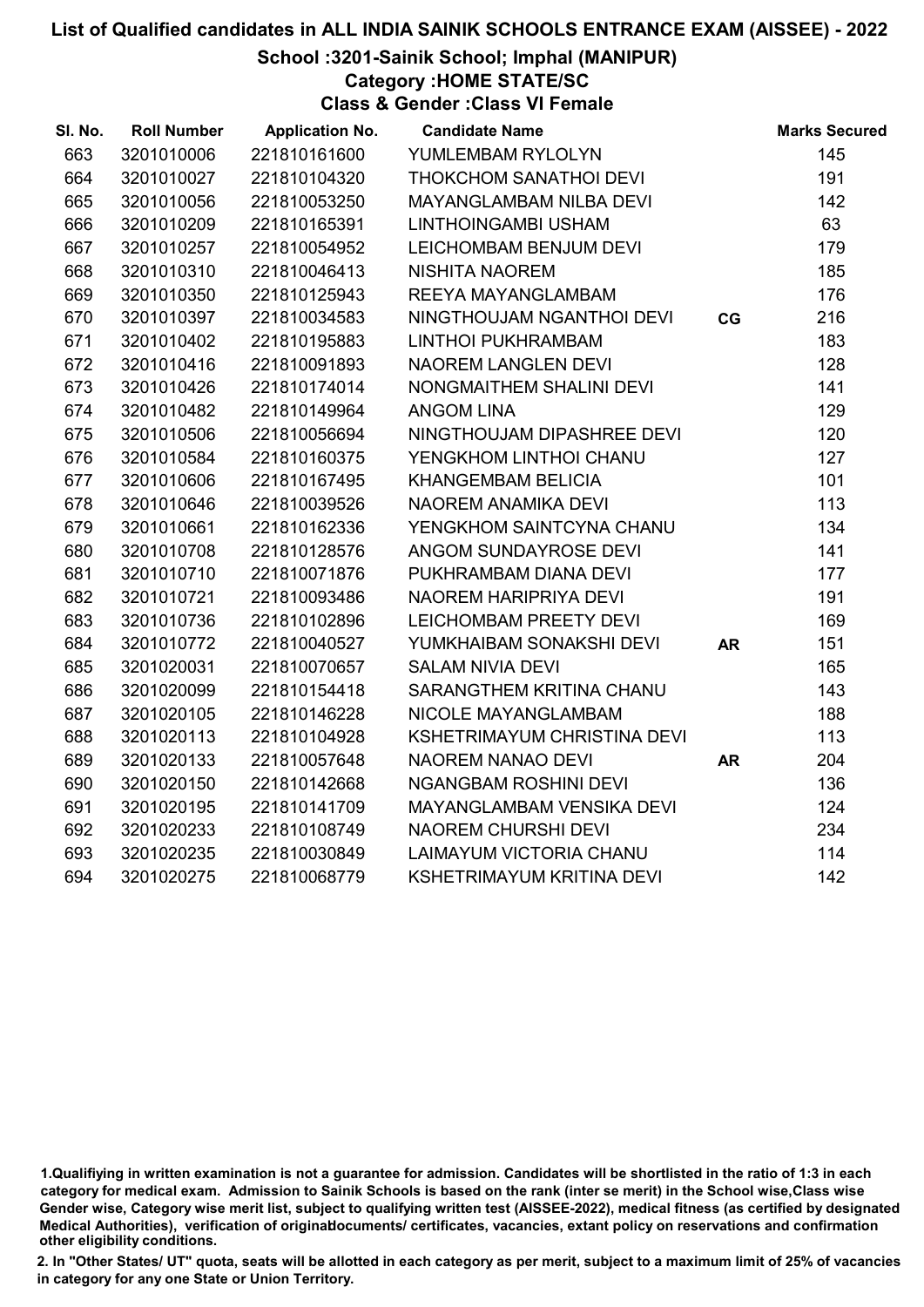#### School :3201-Sainik School; Imphal (MANIPUR)

Category :HOME STATE/ST

Class & Gender :Class VI Female

| SI. No. | <b>Roll Number</b> | <b>Application No.</b> | <b>Candidate Name</b>              |           | <b>Marks Secured</b> |
|---------|--------------------|------------------------|------------------------------------|-----------|----------------------|
| 695     | 3201010022         | 221810177610           | <b>WONTHOYO KASAR</b>              |           | 171                  |
| 696     | 3201010032         | 221810040230           | KIMGUNNEI KHONGSAI                 |           | 123                  |
| 697     | 3201010048         | 221810021540           | <b>GUANGRIULIU PANMEI</b>          |           | 75                   |
| 698     | 3201010069         | 221810051460           | CHAKHO CHARAMOSIIA                 |           | 155                  |
| 699     | 3201010084         | 221810122080           | <b>PHALMINNEI KIPGEN</b>           |           | 96                   |
| 700     | 3201010152         | 221810050541           | NENGHOICHONG HAOKIP                |           | 108                  |
| 701     | 3201010247         | 221810035642           | ANGELLA LHINGMONCHING              |           | 225                  |
| 702     | 3201010259         | 221810019162           | <b>LOZIINE JENNIFER</b>            |           | 127                  |
| 703     | 3201010296         | 221810026792           | <b>HANNAH KHONGSAI</b>             |           | 164                  |
| 704     | 3201010308         | 221810016213           | LAMMOUNCHING LHOUVUM               |           | 157                  |
| 705     | 3201010413         | 221810193693           | <b>RAINE LOKHO</b>                 |           | 119                  |
| 706     | 3201010436         | 221810098814           | HMANGTE SINGRENGNEI KOM            |           | 155                  |
| 707     | 3201010502         | 221810021984           | NEILATHAILIU PANMEI                |           | 156                  |
| 708     | 3201010530         | 221810106225           | <b>LALHOIKIM KIPGEN</b>            |           | 68                   |
| 709     | 3201010677         | 221810036346           | S ADAZA MICHELLE                   |           | 129                  |
| 710     | 3201010681         | 221810191946           | <b>KHUHRIINE SONIA</b>             |           | 97                   |
| 711     | 3201010717         | 221810173186           | <b>TINGNEILAM HAOKIP</b>           |           | 155                  |
| 712     | 3201020015         | 221810032837           | <b>HATGOUNEI HAOKIP</b>            |           | 246                  |
| 713     | 3201020051         | 221810141177           | RINGTUILA RANGTAINA                |           | 103                  |
| 714     | 3201020144         | 221810081858           | <b>GABIE LALHRUAITLUANGI GUITE</b> |           | 104                  |
| 715     | 3201020225         | 221810016739           | KIMDEIHOI KHONGSAI                 |           | 195                  |
| 716     | 3201020266         | 221810045079           | <b>CHUJONA MALANGMEI</b>           |           | 108                  |
| 717     | 3301010001         | 221810131100           | LUPHENG TOMOINGAM KOM              |           | 157                  |
| 718     | 3402010005         | 221810101901           | <b>ANGEL VAIPHEI</b>               | <b>AR</b> | 145                  |
| 719     | 3402010031         | 221810160648           | <b>DEVIKA KUMARI</b>               | <b>AR</b> | 126                  |

1.Qualifiying in written examination is not a guarantee for admission. Candidates will be shortlisted in the ratio of 1:3 in each category for medical exam. Admission to Sainik Schools is based on the rank (inter se merit) in the School wise,Class wise Gender wise, Category wise merit list, subject to qualifying written test (AISSEE-2022), medical fitness (as certified by designated Medical Authorities), verification of originablocuments/ certificates, vacancies, extant policy on reservations and confirmation other eligibility conditions.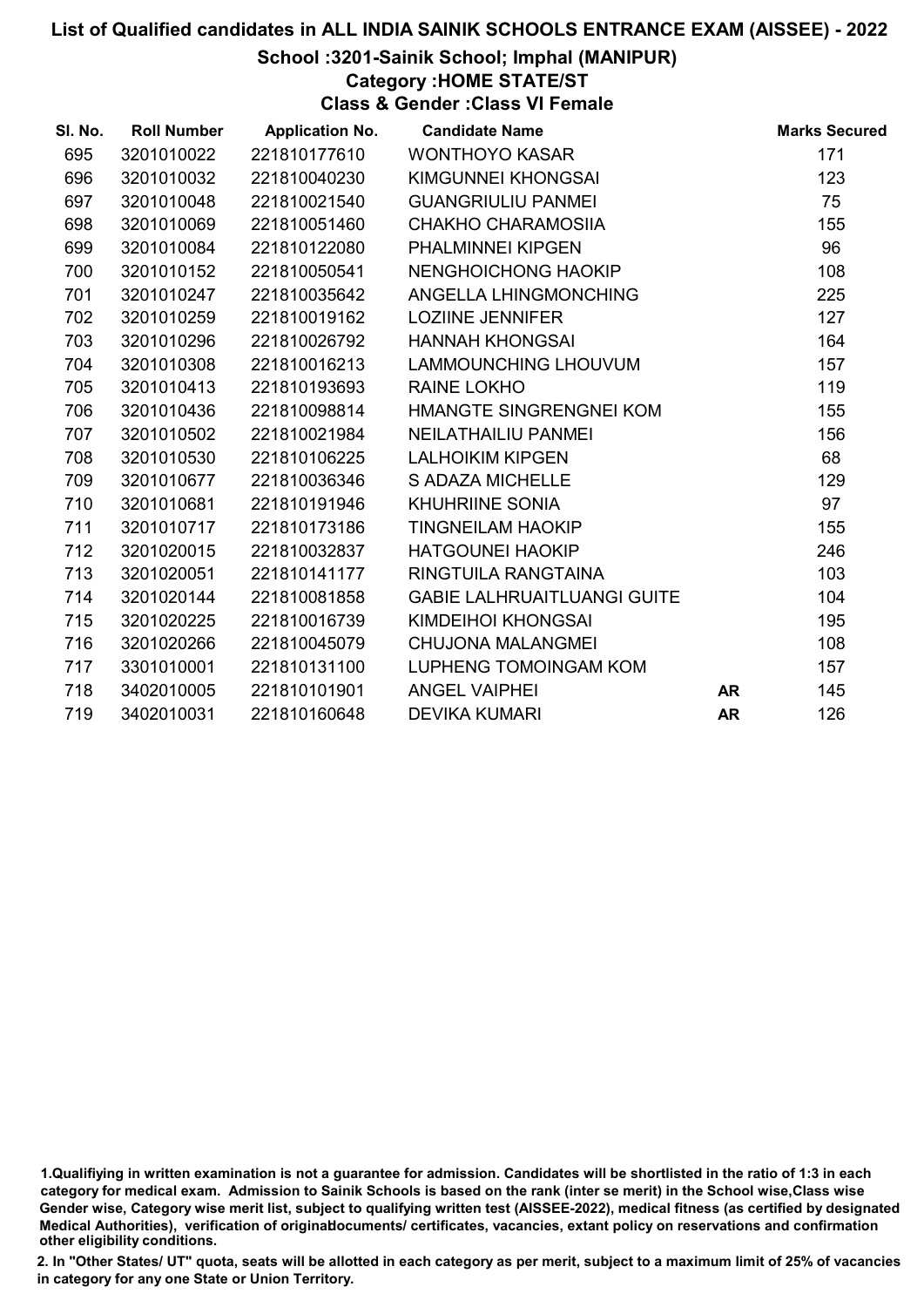School :3201-Sainik School; Imphal (MANIPUR)

Category :HOME STATE/OBC

Class & Gender :Class VI Female

| SI. No. | <b>Roll Number</b> | <b>Application No.</b> | <b>Candidate Name</b>         |    | <b>Marks Secured</b> |
|---------|--------------------|------------------------|-------------------------------|----|----------------------|
| 720     | 3201010009         | 221810162800           | KONSAM LAMJINGBI CHANU        |    | 184                  |
| 721     | 3201010010         | 221810145800           | <b>INUNGANBI PUYAM</b>        |    | 188                  |
| 722     | 3201010035         | 221810106430           | <b>THANIYA NGANGBAM</b>       |    | 196                  |
| 723     | 3201010038         | 221810091530           | <b>THOISANA TONJAM</b>        |    | 196                  |
| 724     | 3201010061         | 221810052950           | TOIJAM LEISHEMBI CHANU        |    | 148                  |
| 725     | 3201010071         | 221810168460           | <b>WAIKHOM NEUKIBIJI DEVI</b> |    | 156                  |
| 726     | 3201010080         | 221810086470           | THANGJAM NUNGSHITHOI CHANU    |    | 230                  |
| 727     | 3201010094         | 221810160490           | NAOREM MARIYA CHANU           |    | 190                  |
| 728     | 3201010157         | 221810162051           | ATHOKPAM MALEMNGANBI DEVI     |    | 233                  |
| 729     | 3201010167         | 221810160851           | <b>HUIREM MAMIKA CHANU</b>    |    | 148                  |
| 730     | 3201010188         | 221810151671           | ANGEL THONGAM                 |    | 167                  |
| 731     | 3201010200         | 221810073481           | MOIRANGTHEM TINESHORI DEVI    |    | 226                  |
| 732     | 3201010202         | 221810116781           | <b>KAPILA SALAM</b>           |    | 185                  |
| 733     | 3201010219         | 221810189891           | POLEM SNEHA DEVI              |    | 242                  |
| 734     | 3201010248         | 221810165742           | <b>BHAVNA RAJKUMARI</b>       |    | 257                  |
| 735     | 3201010300         | 221810158992           | NINGTHOUJAM DOLLY DEVI        |    | 209                  |
| 736     | 3201010309         | 221810053313           | KONTHOUJAM RONIKA DEVI        |    | 155                  |
| 737     | 3201010343         | 221810071443           | CHINGKHEINGANBI NINGTHOUJAM   |    | 164                  |
| 738     | 3201010352         | 221810133053           | <b>MAYENGBAM THADOI</b>       |    | 238                  |
| 739     | 3201010364         | 221810058753           | <b>AKINASH SHAHANI</b>        |    | 154                  |
| 740     | 3201010366         | 221810037953           | KONSAM THOITHOIBI CHANU       |    | 134                  |
| 741     | 3201010375         | 221810092563           | <b>DEEPIKA THOKCHOM</b>       |    | 168                  |
| 742     | 3201010393         | 221810153283           | <b>MAIBAM CHRISTINA DEVI</b>  |    | 220                  |
| 743     | 3201010411         | 221810089493           | <b>ISHIYA LANGPOKLAKPAM</b>   |    | 216                  |
| 744     | 3201010442         | 221810061924           | NURBALA NGANGOM               |    | 136                  |
| 745     | 3201010448         | 221810037734           | <b>LAISHRAM DAINA DEVI</b>    |    | 210                  |
| 746     | 3201010455         | 221810195244           | MACHATHOI KHWAIRAKPAM         |    | 128                  |
| 747     | 3201010463         | 221810067944           | SAIKHOM LANCHENBI CHANU       |    | 173                  |
| 748     | 3201010475         | 221810045364           | <b>EXXA WANGJAM</b>           | AR | 143                  |
| 749     | 3201010484         | 221810106474           | KHUMANTHEM SONIA DEVI         |    | 162                  |
| 750     | 3201010488         | 221810112574           | <b>KEINATOMBI MOIRANGTHEM</b> |    | 172                  |
| 751     | 3201010489         | 221810079574           | <b>CHANURA PUYAM</b>          |    | 263                  |
| 752     | 3201010499         | 221810031484           | <b>LAISHRAM ZIYA</b>          |    | 247                  |
| 753     | 3201010523         | 221810148615           | PHEIROIJAM GENELIA            |    | 134                  |
| 754     | 3201010524         | 221810124815           | SOROKHAIBAM SILIBIYA DEVI     |    | 123                  |
| 755     | 3201010531         | 221810071325           | PRINCESS TELEM                |    | 216                  |
| 756     | 3201010556         | 221810093245           | <b>SHAQIQAH CHESAM</b>        |    | 162                  |
| 757     | 3201010580         | 221810042075           | YENSENBAM KRITIKA CHANU       |    | 246                  |
| 758     | 3201010599         | 221810088385           | CHINGKHEINGANBI SOROKHAIBAM   |    | 242                  |
| 759     | 3201010604         | 221810115195           | KHUNDRAKPAM JENITA DEVI       |    | 152                  |
| 760     | 3201010610         | 221810037995           | LOUKRAKPAM LIA DEVI           |    | 208                  |
| 761     | 3201010621         | 221810059706           | <b>ARCHANA LAISHRAM</b>       |    | 182                  |
| 762     | 3201010627         | 221810152216           | <b>NALINI OKRAM</b>           |    | 137                  |

1.Qualifiying in written examination is not a guarantee for admission. Candidates will be shortlisted in the ratio of 1:3 in each category for medical exam. Admission to Sainik Schools is based on the rank (inter se merit) in the School wise,Class wise Gender wise, Category wise merit list, subject to qualifying written test (AISSEE-2022), medical fitness (as certified by designated Medical Authorities), verification of originablocuments/ certificates, vacancies, extant policy on reservations and confirmation other eligibility conditions.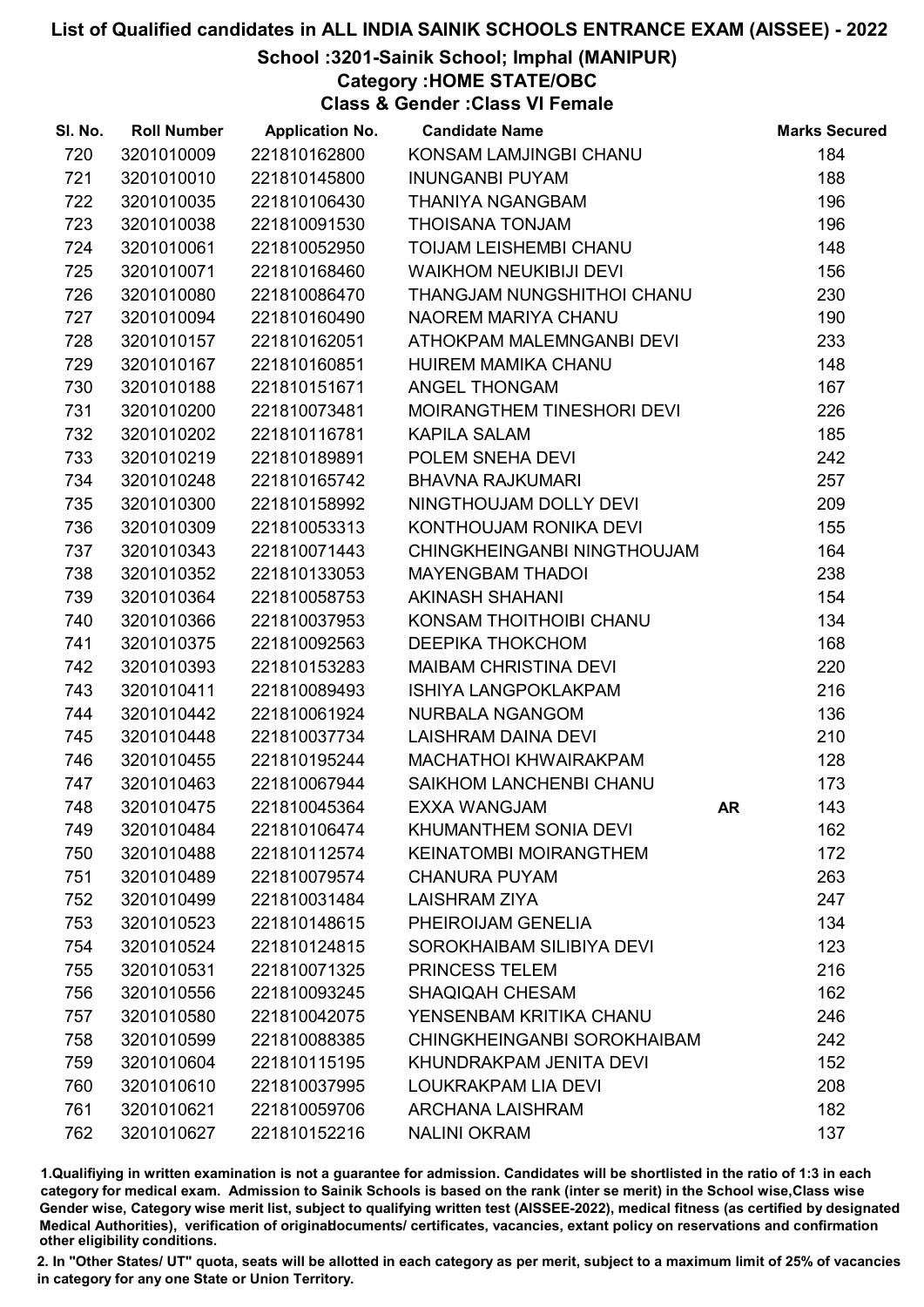School :3201-Sainik School; Imphal (MANIPUR)

Category :HOME STATE/OBC

Class & Gender :Class VI Female

| SI. No. | <b>Roll Number</b> | <b>Application No.</b> | <b>Candidate Name</b>           | <b>Marks Secured</b> |
|---------|--------------------|------------------------|---------------------------------|----------------------|
| 763     | 3201010633         | 221810127516           | <b>HIJAM LIKLA</b>              | 196                  |
| 764     | 3201010642         | 221810036326           | <b>JULICHA MOIRANGTHEM</b>      | 207                  |
| 765     | 3201010649         | 221810078726           | ANAMIKA LANGPOKLAKPAM           | 172                  |
| 766     | 3201010664         | 221810064636           | PRIYADARSHINI SOIBAM CHANU      | 223                  |
| 767     | 3201010671         | 221810088146           | SHARUNGBAM VICTORIA DEVI        | 220                  |
| 768     | 3201010692         | 221810062266           | MUTUM DHANARAJNEE DEVI          | 240                  |
| 769     | 3201010695         | 221810096266           | <b>TAMESHWORI HIDAM</b>         | 149                  |
| 770     | 3201010697         | 221810086466           | POIREINGANBI HAOBIJAM           | 260                  |
| 771     | 3201010701         | 221810159866           | <b>THANGJAM BARKHA DEVI</b>     | 124                  |
| 772     | 3201010738         | 221810073996           | LAISHRAM JOLLY DEVI             | 142                  |
| 773     | 3201010742         | 221810051207           | <b>ELORA TEKCHAM</b>            | 222                  |
| 774     | 3201010748         | 221810087507           | HUIREM RANICHRISTINA DEVI       | 153                  |
| 775     | 3201010766         | 221810030127           | <b>LINGJEL NGANGOM</b>          | 152                  |
| 776     | 3201020011         | 221810034437           | ROSHITRA KABRAMBAM              | 201                  |
| 777     | 3201020012         | 221810069437           | TOIJAM DAINA CHANU              | 135                  |
| 778     | 3201020013         | 221810099537           | KHUMANTHEM PRIYALAKSHMI         | 247                  |
| 779     | 3201020017         | 221810094937           | LINGJELTHOIBI TONJAM            | 195                  |
| 780     | 3201020021         | 221810124547           | <b>ALEENA KEISHAM</b>           | 140                  |
| 781     | 3201020029         | 221810051557           | <b>MANIPUBI LAISHRAM</b>        | 185                  |
| 782     | 3201020097         | 221810171218           | YANGLEM DIVYA DEVI              | 124                  |
| 783     | 3201020100         | 221810067418           | <b>VERSAILLES LANGPOKLAKPAM</b> | 194                  |
| 784     | 3201020106         | 221810043328           | LOITONGBAM AMRITA               | 167                  |
| 785     | 3201020110         | 221810163528           | PHIJAM SANATHOKPI CHANU         | 126                  |
| 786     | 3201020137         | 221810101358           | LAISHRAM JOYERISHTA DEVI        | 157                  |
| 787     | 3201020159         | 221810098378           | <b>WAHENGBAM ALINA DEVI</b>     | 136                  |
| 788     | 3201020197         | 221810162909           | ANAMIKA SOROKHAIBAM             | 127                  |
| 789     | 3201020215         | 221810132729           | KHUNDONGBAM THOIBISHANA         | 150                  |
| 790     | 3201020226         | 221810098839           | AHONGSHANGBAM LINTHOI DEVI      | 167                  |
| 791     | 3201020257         | 221810086269           | REBITA HAWAIBAM                 | 229                  |
| 792     | 3201020267         | 221810117079           | PREETY GURUARIBAM               | 133                  |
| 793     | 3201020280         | 221810072489           | <b>CHONGTHAM PREMIKA DEVI</b>   | 200                  |
| 794     | 3201020300         | 221810152999           | PRINCY LAISHRAM                 | 120                  |
|         |                    |                        |                                 |                      |

<sup>1.</sup>Qualifiying in written examination is not a guarantee for admission. Candidates will be shortlisted in the ratio of 1:3 in each category for medical exam. Admission to Sainik Schools is based on the rank (inter se merit) in the School wise,Class wise Gender wise, Category wise merit list, subject to qualifying written test (AISSEE-2022), medical fitness (as certified by designated Medical Authorities), verification of originablocuments/ certificates, vacancies, extant policy on reservations and confirmation other eligibility conditions.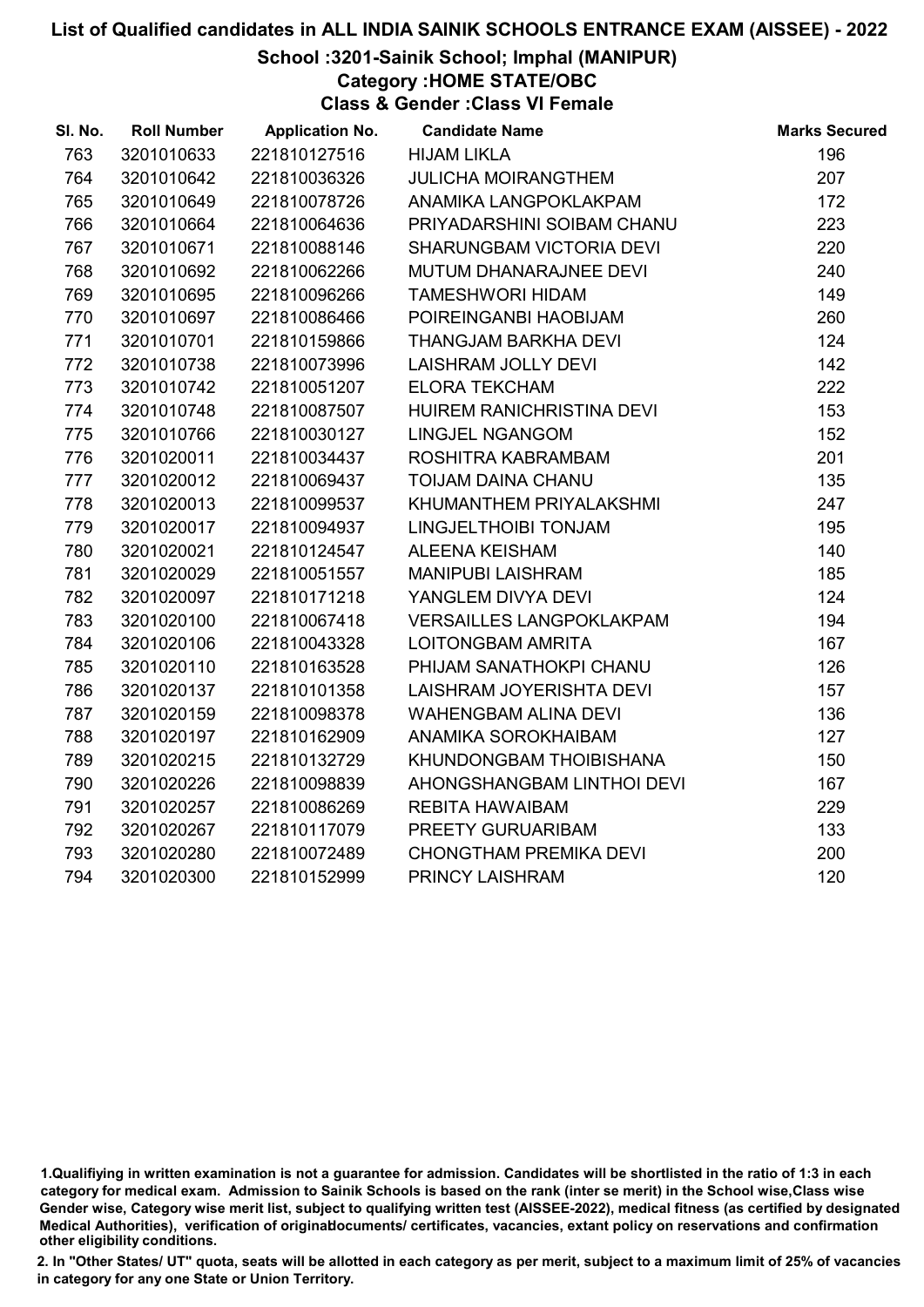#### School :3201-Sainik School; Imphal (MANIPUR) Category :HOME STATE/DEF

Class & Gender :Class VI Female

| SI. No. | <b>Roll Number</b> | <b>Application No.</b> | <b>Candidate Name</b>     |    | <b>Marks Secured</b> |
|---------|--------------------|------------------------|---------------------------|----|----------------------|
| 795     | 3110020472         | 221810002789           | THANGAM JASMINE DEVI      |    | 195                  |
| 796     | 3201010131         | 221810045621           | KSHETRIMAYUM SAHARA DEVI  |    | 138                  |
| 797     | 3201010213         | 221810089591           | ELANGBAM DHANESORI DEVI   |    | 130                  |
| 798     | 3201010277         | 221810180282           | YUMNAM JESHINA            |    | 140                  |
| 799     | 3201010593         | 221810102085           | PRIYANGKA PUKHRAMBAM      |    | 182                  |
| 800     | 3201010705         | 221810165076           | KONSAM NONITA DEVI        | AR | 131                  |
| 801     | 3201010725         | 221810051786           | KHUNDRAKPAM STELINA CHANU |    | 170                  |
| 802     | 4602010414         | 221810009367           | <b>THOKCHOM SONAMRANI</b> |    | 135                  |

1.Qualifiying in written examination is not a guarantee for admission. Candidates will be shortlisted in the ratio of 1:3 in each category for medical exam. Admission to Sainik Schools is based on the rank (inter se merit) in the School wise,Class wise Gender wise, Category wise merit list, subject to qualifying written test (AISSEE-2022), medical fitness (as certified by designated Medical Authorities), verification of originablocuments/ certificates, vacancies, extant policy on reservations and confirmation other eligibility conditions.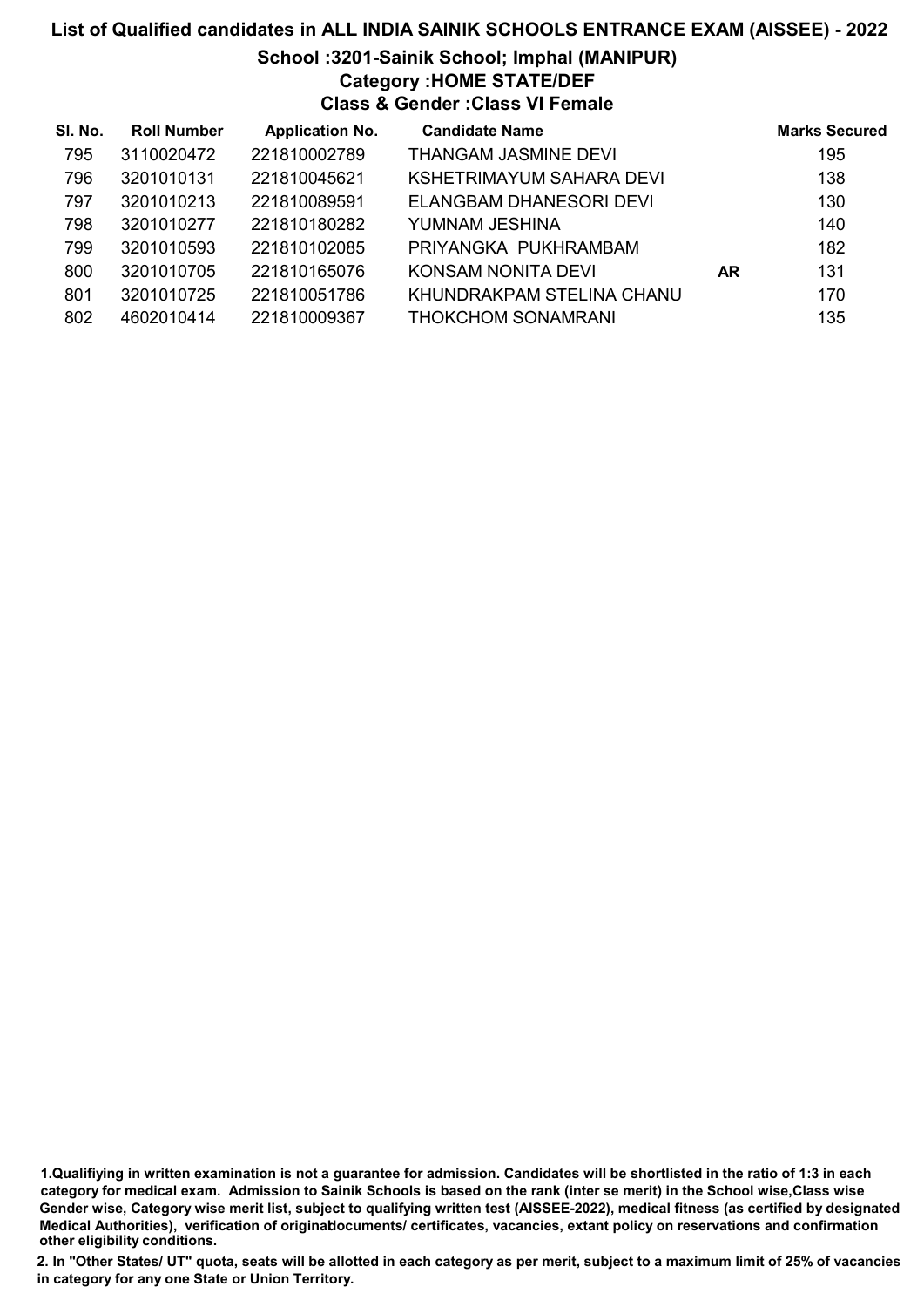### School :3201-Sainik School; Imphal (MANIPUR)

Category :HOME STATE/GEN

Class & Gender :Class VI Female

| SI. No. | <b>Roll Number</b> | <b>Application No.</b> | <b>Candidate Name</b>       |            | <b>Marks Secured</b> |
|---------|--------------------|------------------------|-----------------------------|------------|----------------------|
| 803     | 1302020097         | 221810096078           | <b>DELICIA CHAKPRAM</b>     |            | 157                  |
| 804     | 1401010032         | 221810136180           | <b>MERLYN CHANAMBAM</b>     |            | 134                  |
| 805     | 3201010089         | 221810028980           | NINGTHOUJAM RAINA DEVI      |            | 173                  |
| 806     | 3201010098         | 221810111990           | <b>KATRINA SOIBAM</b>       |            | 153                  |
| 807     | 3201010123         | 221810008211           | <b>IWISHA KSHETRIMAYUM</b>  |            | 200                  |
| 808     | 3201010135         | 221810087821           | LINTHOINGANBI SHARUNGBAM    |            | 237                  |
| 809     | 3201010138         | 221810129231           | NABIHA BINTH FAKHARUDDIN    |            | 179                  |
| 810     | 3201010154         | 221810177541           | KAMBAM LAN LEIMA            |            | 128                  |
| 811     | 3201010155         | 221810137741           | PUKHRAMBAM MEMSANA DEVI     |            | 151                  |
| 812     | 3201010169         | 221810034851           | MOIRANGTHEM SHIMRAN DEVI    |            | 209                  |
| 813     | 3201010195         | 221810043181           | <b>MONA RAJKUMARI</b>       |            | 175                  |
| 814     | 3201010252         | 221810194452           | <b>DEVPRIYA TOIJAM</b>      |            | 160                  |
| 815     | 3201010263         | 221810166962           | MAIBAM SNEHA CHANU          |            | 132                  |
| 816     | 3201010299         | 221810156992           | <b>JAILEIMA THOUNAOJAM</b>  |            | 221                  |
| 817     | 3201010302         | 221810191003           | ANUSHKA HUYAM               |            | 162                  |
| 818     | 3201010304         | 221810113703           | <b>SANATHOI OINAM</b>       |            | 237                  |
| 819     | 3201010333         | 221810174333           | LAISHRAM ANJELINA           |            | 193                  |
| 820     | 3201010345         | 221810051743           | <b>ADISHREE LAISHRAM</b>    |            | 225                  |
| 821     | 3201010368         | 221810168953           | <b>THOITHOI CHANU</b>       |            | 125                  |
| 822     | 3201010371         | 221810193263           | RACHAEL THOUDAM             |            | 215                  |
| 823     | 3201010387         | 221810127873           | LINTHOI KHUMBONGMAYUM       |            | 191                  |
| 824     | 3201010434         | 221810134614           | <b>ARUBIYA OKRAM</b>        |            | 170                  |
| 825     | 3201010504         | 221810118494           | <b>JOYSHREE SAGOLSHEM</b>   |            | 197                  |
| 826     | 3201010522         | 221810089515           | <b>SANDITA USHAM</b>        |            | 204                  |
| 827     | 3201010573         | 221810134165           | OKRAM SURJALATA DEVI        |            | 164                  |
| 828     | 3201010576         | 221810030665           | KONTHOUJAM BIDYALAKSHMI     | <b>AR</b>  | 150                  |
| 829     | 3201010600         | 221810129485           | <b>MIRANDA OKRAM</b>        |            | 152                  |
| 830     | 3201010629         | 221810163216           | RAJKUMARI RAJLUXMI INFINITE |            | 155                  |
| 831     | 3201010638         | 221810131816           | POONIA NAOREM               | <b>WOS</b> | 184                  |
| 832     | 3201010691         | 221810128166           | <b>VANDANA LOUREMBAM</b>    |            | 144                  |
| 833     | 3201010696         | 221810147366           | <b>VRITIKA SOIBAM</b>       |            | 128                  |
| 834     | 3201010699         | 221810067666           | AHONGSHANGBAM RODA DEVI     |            | 124                  |
| 835     | 3201010709         | 221810092776           | SAPAM HENTHOI CHANU         |            | 146                  |
| 836     | 3201010715         | 221810125086           | KONGBRAILATPAM HARBIKA DEVI |            | 187                  |
| 837     | 3201010769         | 221810152227           | <b>MAYENGBAM ISLEE</b>      |            | 245                  |
| 838     | 3201020040         | 221810145267           | SHINHENBI DEVI HIJAM        |            | 160                  |
| 839     | 3201020046         | 221810096567           | THANGJAM NEHA CHANU         |            | 177                  |
| 840     | 3201020052         | 221810053177           | THONGRAM ALIYA DEVI         |            | 160                  |
| 841     | 3201020053         | 221810163177           | <b>LAISOM MATOULEIBI</b>    |            | 198                  |
| 842     | 3201020115         | 221810139928           | ATHOKPAM SUBALAXMI DEVI     |            | 201                  |
| 843     | 3201020138         | 221810070558           | NAOROIBAM PRINITA CHANU     |            | 189                  |
| 844     | 3201020142         | 221810088558           | MANJUSHREE WAHENGBAM        |            | 140                  |
| 845     | 3201020174         | 221810034588           | <b>SHILHEIBI SAIKHOM</b>    |            | 163                  |

1.Qualifiying in written examination is not a guarantee for admission. Candidates will be shortlisted in the ratio of 1:3 in each category for medical exam. Admission to Sainik Schools is based on the rank (inter se merit) in the School wise,Class wise Gender wise, Category wise merit list, subject to qualifying written test (AISSEE-2022), medical fitness (as certified by designated Medical Authorities), verification of originablocuments/ certificates, vacancies, extant policy on reservations and confirmation other eligibility conditions.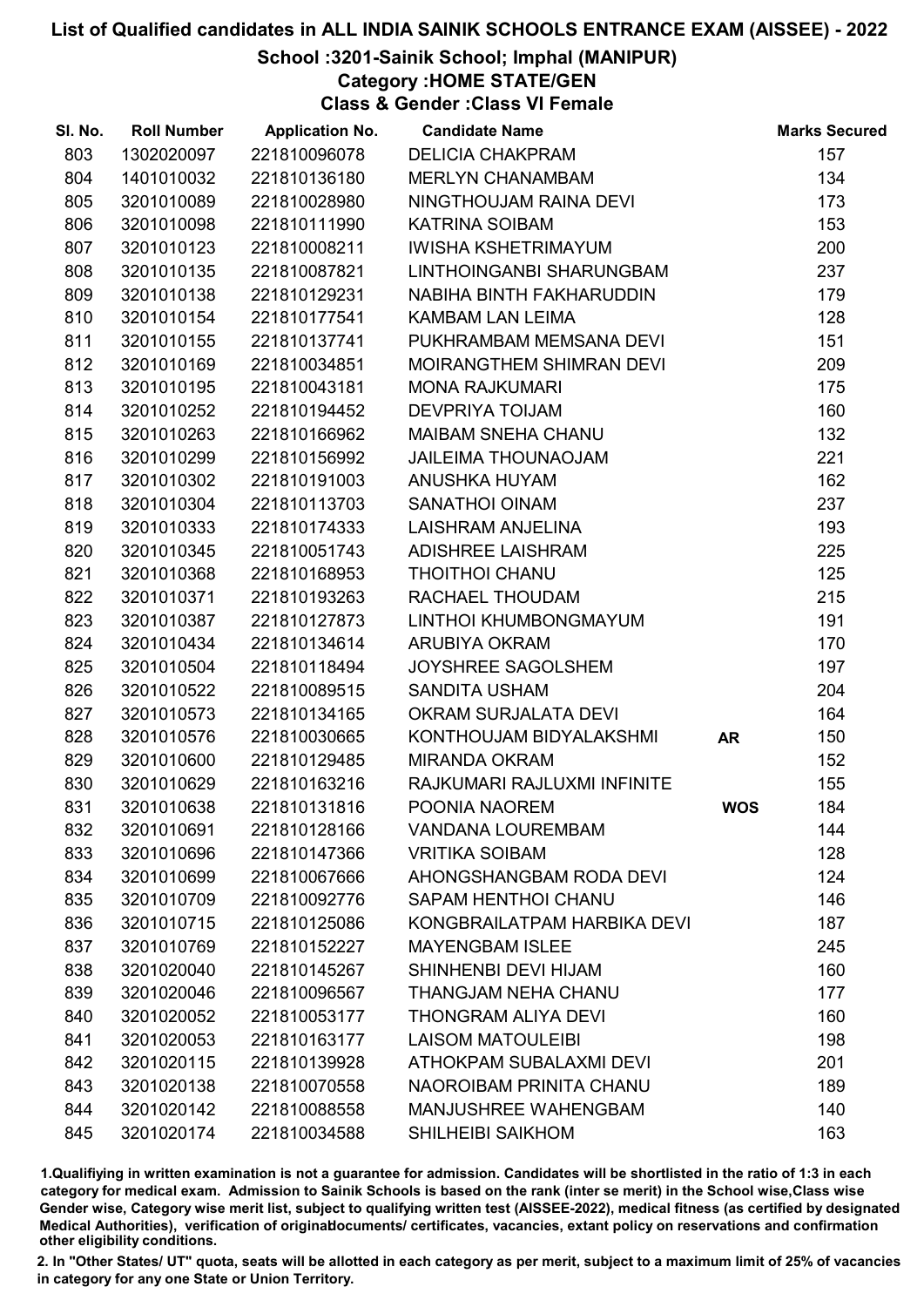#### School :3201-Sainik School; Imphal (MANIPUR) Category :HOME STATE/GEN

Class & Gender :Class VI Female

| SI. No. | <b>Roll Number</b> | <b>Application No.</b> | <b>Candidate Name</b>       | <b>Marks Secured</b> |
|---------|--------------------|------------------------|-----------------------------|----------------------|
| 846     | 3201020208         | 221810160229           | YUMNAM KRISHTINA            | 177                  |
| 847     | 3201020218         | 221810066929           | NUNGSHITOMBI NINGOMBAM      | 140                  |
| 848     | 3201020229         | 221810023549           | KHURAIJAM BITIKA DEVI       | 208                  |
| 849     | 3201020247         | 221810165459           | <b>TENSUBAM DOLLY CHANU</b> | 135                  |
| 850     | 3201020253         | 221810050169           | <b>THANGJAM CHELSEA</b>     | 240                  |
| 851     | 3201020281         | 221810159489           | RANITA WAHENGBAM            | 143                  |
| 852     | 3201020298         | 221810089799           | <b>LEENA ELANGBAM</b>       | 172                  |

1.Qualifiying in written examination is not a guarantee for admission. Candidates will be shortlisted in the ratio of 1:3 in each category for medical exam. Admission to Sainik Schools is based on the rank (inter se merit) in the School wise,Class wise Gender wise, Category wise merit list, subject to qualifying written test (AISSEE-2022), medical fitness (as certified by designated Medical Authorities), verification of originablocuments/ certificates, vacancies, extant policy on reservations and confirmation other eligibility conditions.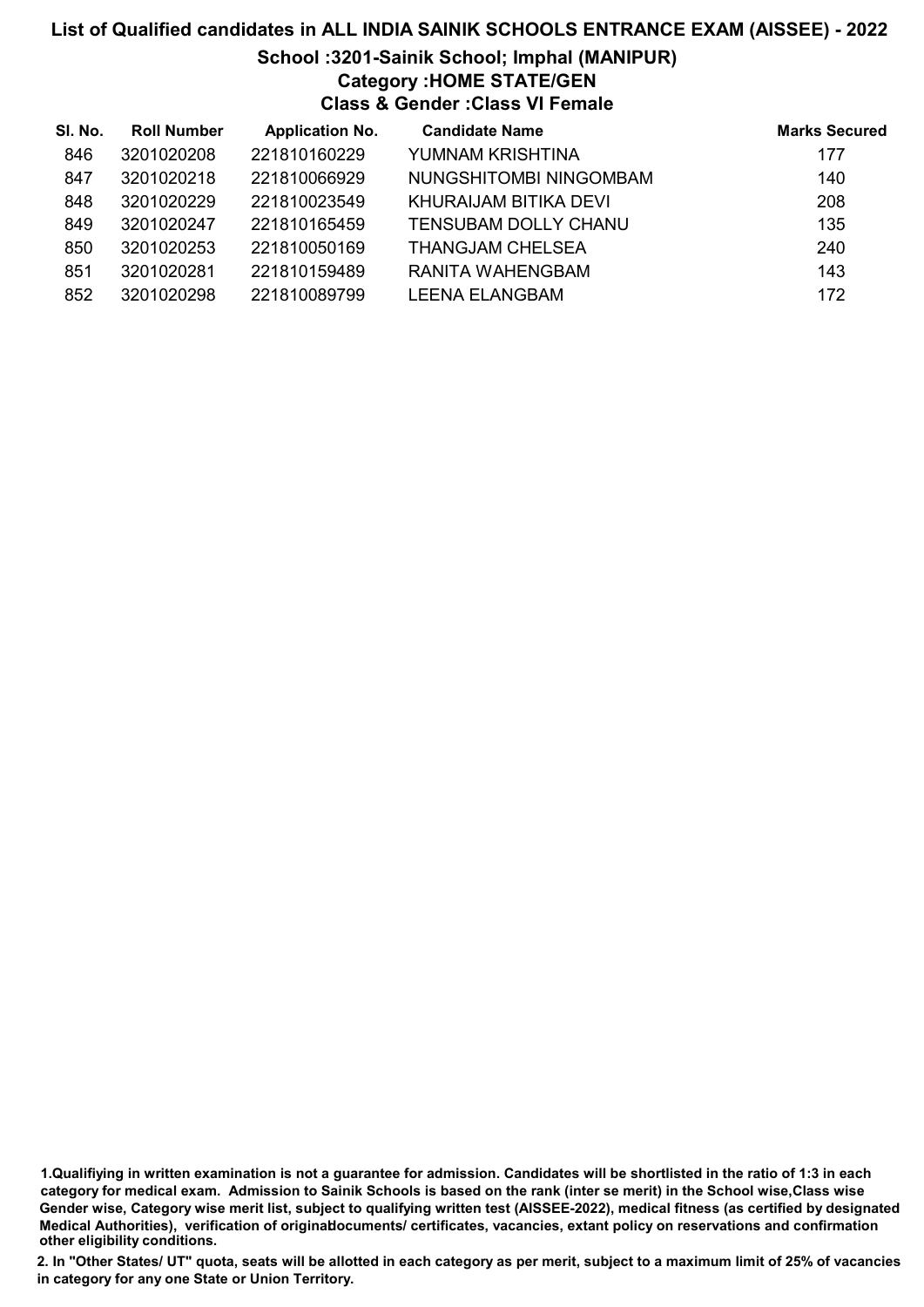## School :3201-Sainik School; Imphal (MANIPUR)

## Category :OTHER STATE/SC

Class & Gender :Class VI Female

| SI. No. | <b>Roll Number</b> | <b>Application No.</b> | <b>Candidate Name</b> | <b>Marks Secured</b> |
|---------|--------------------|------------------------|-----------------------|----------------------|
| 853     | 1503010183         | 221810180584           | <b>KOMAL KUMARI</b>   |                      |

1.Qualifiying in written examination is not a guarantee for admission. Candidates will be shortlisted in the ratio of 1:3 in each category for medical exam. Admission to Sainik Schools is based on the rank (inter se merit) in the School wise,Class wise Gender wise, Category wise merit list, subject to qualifying written test (AISSEE-2022), medical fitness (as certified by designated Medical Authorities), verification of originablocuments/ certificates, vacancies, extant policy on reservations and confirmation other eligibility conditions.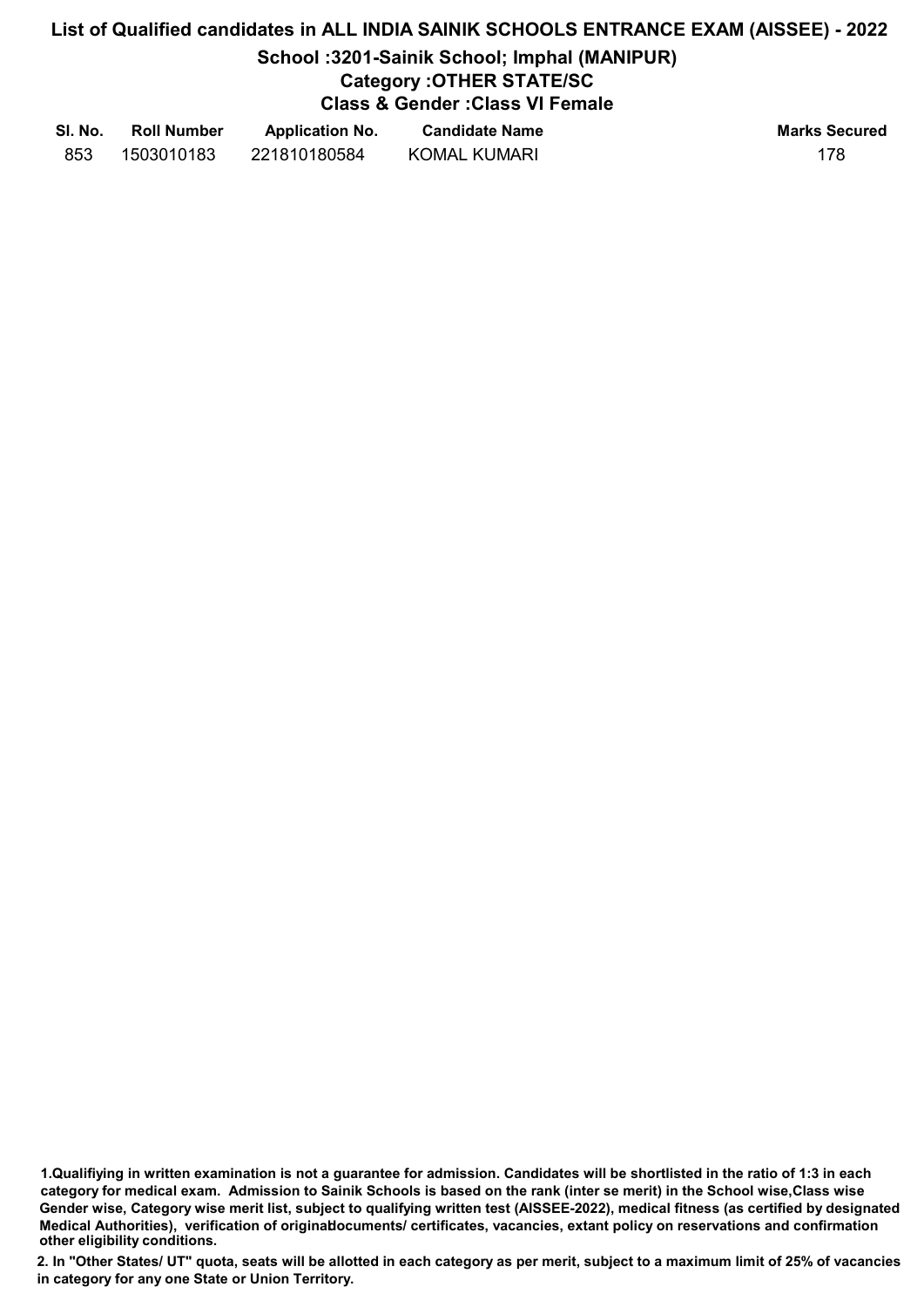## School :3201-Sainik School; Imphal (MANIPUR)

## Category :OTHER STATE/ST

## Class & Gender :Class VI Female

| SI. No. | <b>Roll Number</b> | <b>Application No.</b> | <b>Candidate Name</b> |    | <b>Marks Secured</b> |
|---------|--------------------|------------------------|-----------------------|----|----------------------|
| 854     | 1301010047         | 221810095190           | TALLO GYATI NURI      |    | 138                  |
| 855     | 3201010396         | 221810040583           | PRIYA MOLSOM          | AR | 120                  |

1.Qualifiying in written examination is not a guarantee for admission. Candidates will be shortlisted in the ratio of 1:3 in each category for medical exam. Admission to Sainik Schools is based on the rank (inter se merit) in the School wise,Class wise Gender wise, Category wise merit list, subject to qualifying written test (AISSEE-2022), medical fitness (as certified by designated Medical Authorities), verification of originablocuments/ certificates, vacancies, extant policy on reservations and confirmation other eligibility conditions.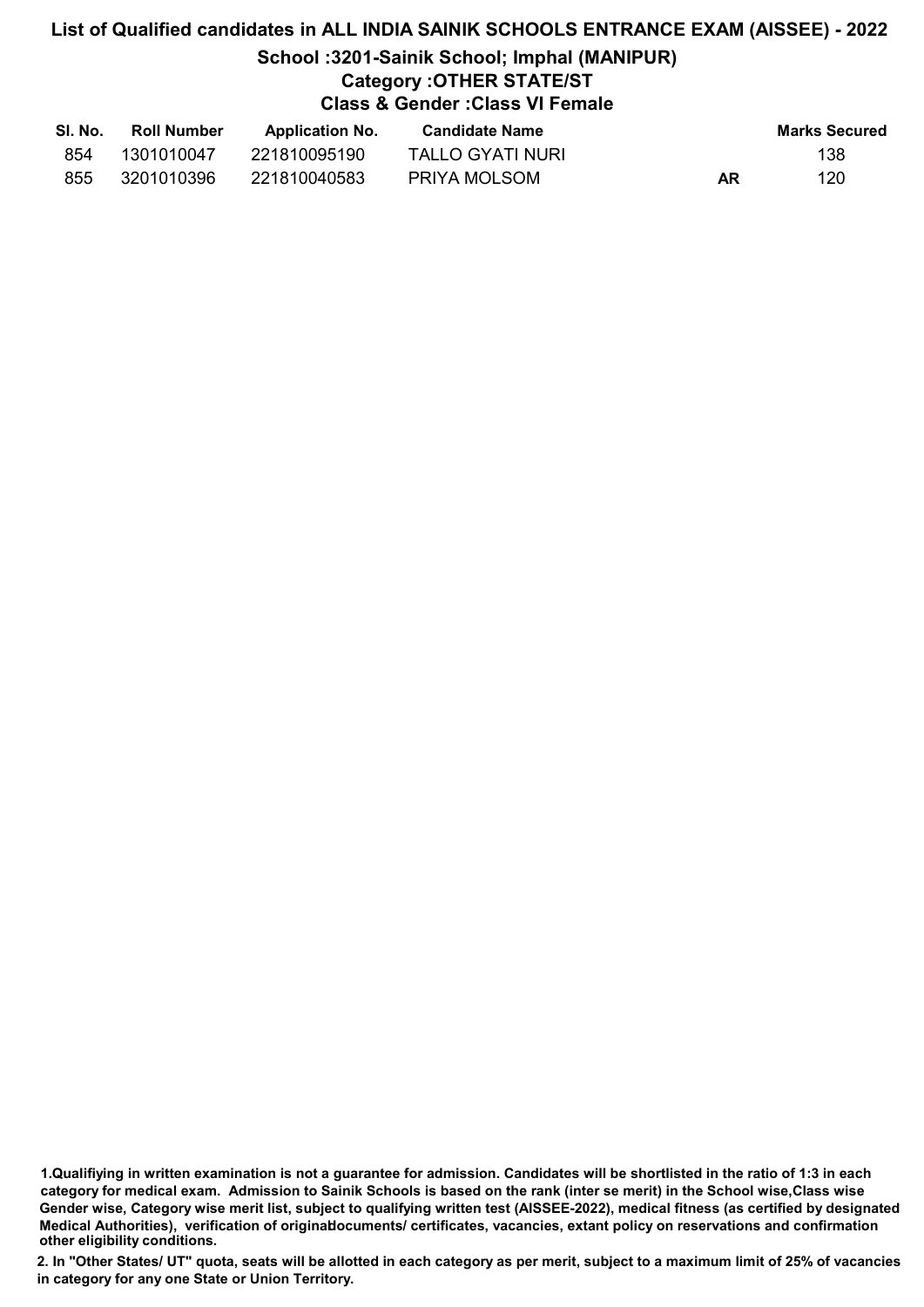## School :3201-Sainik School; Imphal (MANIPUR) Category :OTHER STATE/OBC

Class & Gender :Class VI Female

| SI. No. | <b>Roll Number</b> | <b>Application No.</b> | <b>Candidate Name</b>    |           | <b>Marks Secured</b> |
|---------|--------------------|------------------------|--------------------------|-----------|----------------------|
| 856     | 1511020257         | 221810098432           | NISHA KUMARI             |           | 193                  |
| 857     | 1511020267         | 221810111842           | <b>SWEETY RANI GUPTA</b> |           | 198                  |
| 858     | 3201010026         | 221810108220           | K VEERA GOURI KEERTHI    | <b>AR</b> | 134                  |
| 859     | 3503010007         | 221810067915           | ANCHAL                   | AR        | 233                  |
| 860     | 4412010178         | 221810072273           | <b>ARYA SINGH</b>        |           | 145                  |

1.Qualifiying in written examination is not a guarantee for admission. Candidates will be shortlisted in the ratio of 1:3 in each category for medical exam. Admission to Sainik Schools is based on the rank (inter se merit) in the School wise,Class wise Gender wise, Category wise merit list, subject to qualifying written test (AISSEE-2022), medical fitness (as certified by designated Medical Authorities), verification of originablocuments/ certificates, vacancies, extant policy on reservations and confirmation other eligibility conditions.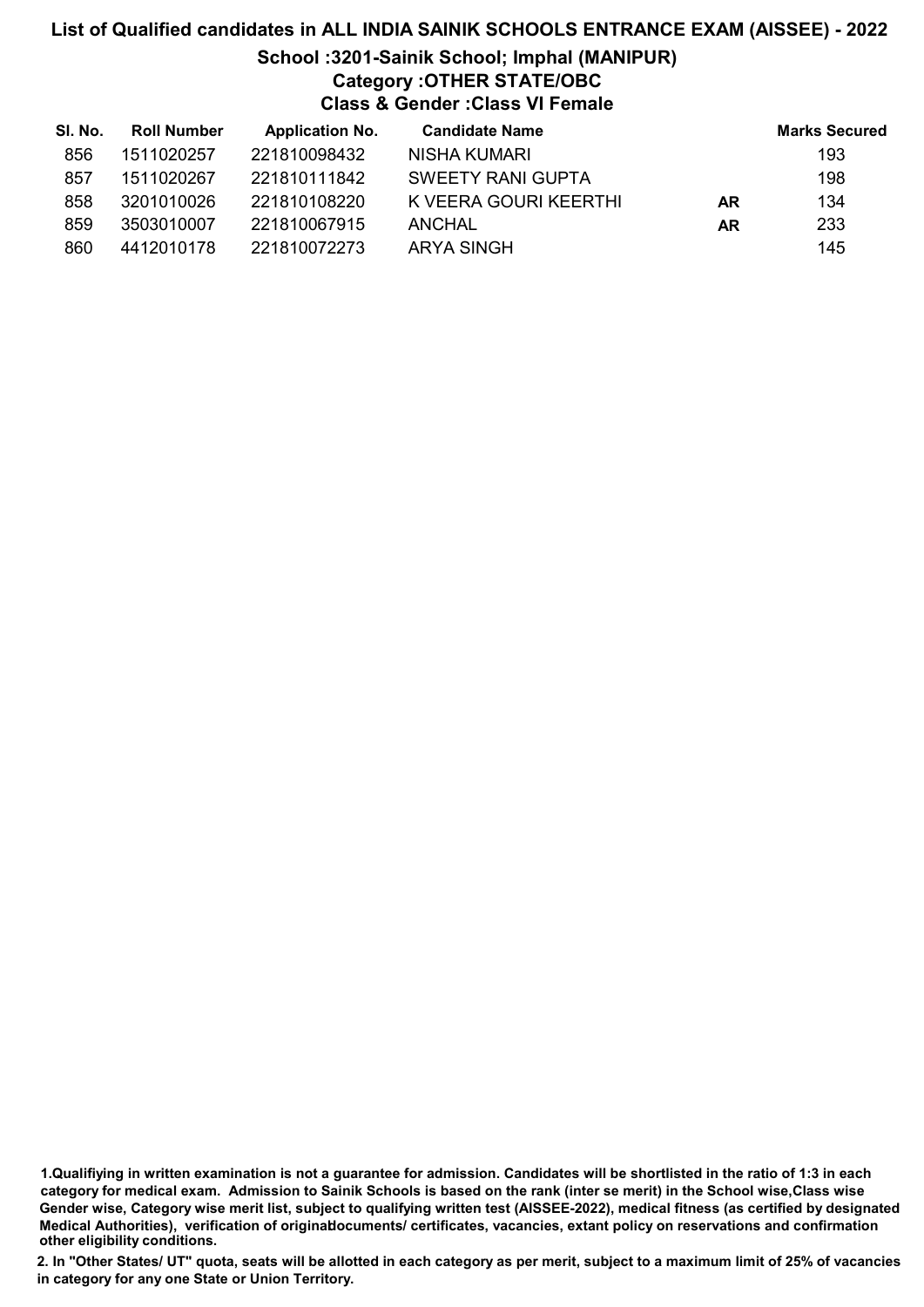## School :3201-Sainik School; Imphal (MANIPUR)

## Category :OTHER STATE/DEF

Class & Gender :Class VI Female

| SI. No. | <b>Roll Number</b> | <b>Application No.</b> | <b>Candidate Name</b> | <b>Marks Secured</b> |
|---------|--------------------|------------------------|-----------------------|----------------------|
| 861     | 3201010274         | 221810033872           | PRANAYA KATYAL        | 197                  |

1.Qualifiying in written examination is not a guarantee for admission. Candidates will be shortlisted in the ratio of 1:3 in each category for medical exam. Admission to Sainik Schools is based on the rank (inter se merit) in the School wise,Class wise Gender wise, Category wise merit list, subject to qualifying written test (AISSEE-2022), medical fitness (as certified by designated Medical Authorities), verification of originablocuments/ certificates, vacancies, extant policy on reservations and confirmation other eligibility conditions.